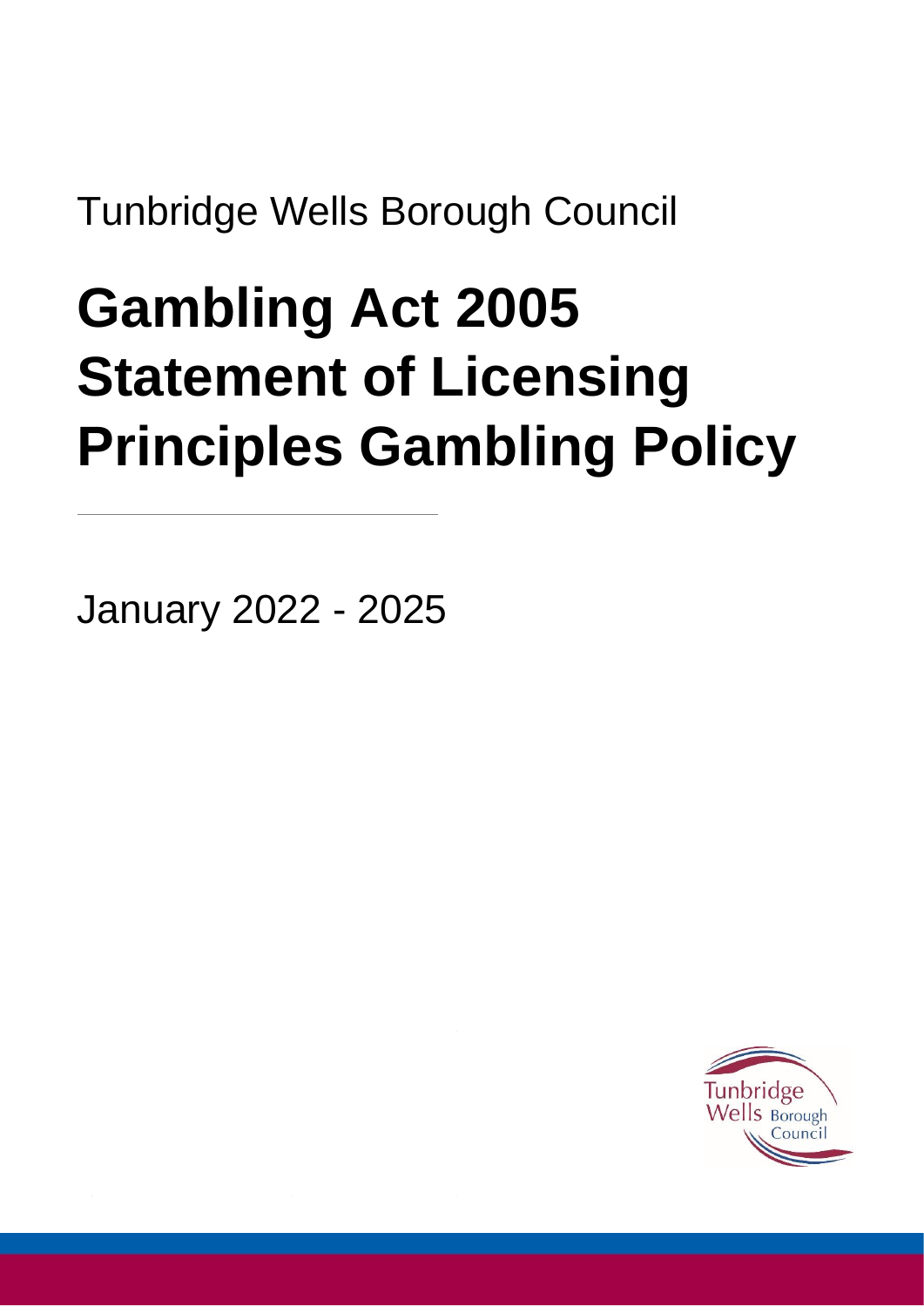# **Contents**

|                | Item                                                          | Page           |
|----------------|---------------------------------------------------------------|----------------|
| $\mathbf 1$    | The Licensing Objectives                                      | $\overline{4}$ |
| $\overline{2}$ | Introduction                                                  | 5              |
| 3              | Declaration                                                   | $\overline{7}$ |
| 4              | <b>Functions</b>                                              | 8              |
| 5              | <b>Operators</b>                                              | 9              |
| 6              | <b>Risk Assessments</b>                                       | 10             |
| 7              | <b>Local Area Profiles</b>                                    | 11             |
| 8              | <b>Responsible Authorities</b>                                | 12             |
| 9              | <b>Interested Parties</b>                                     | 13             |
| 10             | Exchange of Information                                       | 14             |
| 11             | <b>Public Register</b>                                        | 15             |
| 12             | <b>Compliance &amp; Enforcement</b>                           | 15             |
| 13             | <b>Gambling Prevalence and Problem Gambling</b>               | 17             |
|                | The appendices that follow form part of this Policy Statement |                |
|                | Appendix 1. Permits                                           | 18             |
| (i)            | Unlicensed family entertainment centre gaming machine permits | 18             |
| (ii)           | (Alcohol) licensed premises gaming machine permits            | 19             |
| (iii)          | Prize gaming permits                                          | 20             |
| (iv)           | Club gaming and club machine permits                          | 21             |
|                | Appendix 2. Gambling Premises Licences                        | 24             |
| (i)            | Decision making - general                                     | 24             |
| (ii)           | "Premises"                                                    | 25             |
| (iii)          | Location                                                      | 26             |
| (iv)           | Planning                                                      | 27             |
| (v)            | Duplication                                                   | 27             |
| (vi)           | Door Supervisors                                              | 27             |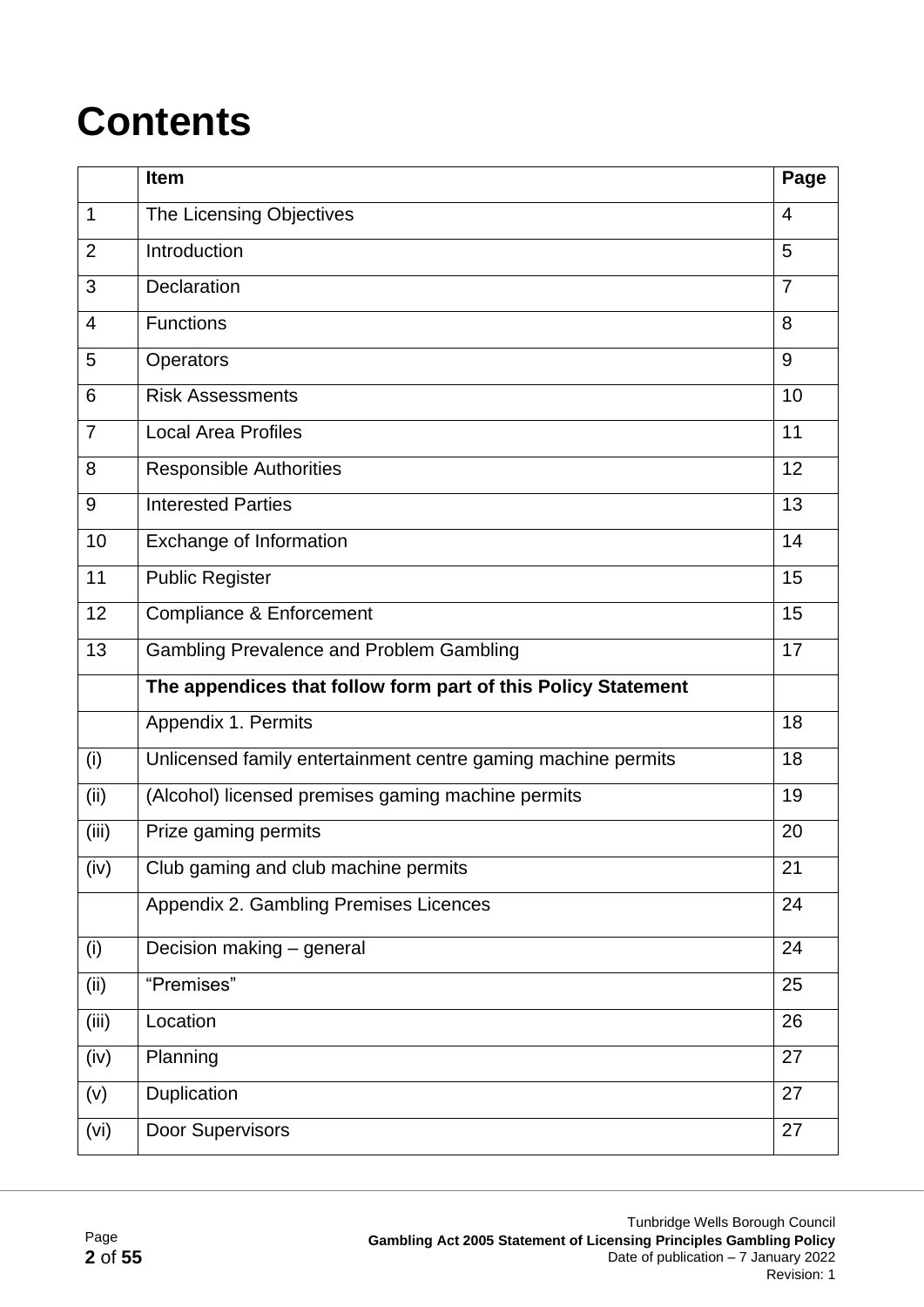| (vii)             | <b>Split Premises</b>                                                                                                             | 27 |
|-------------------|-----------------------------------------------------------------------------------------------------------------------------------|----|
| (viii)            | <b>Access to Premises</b>                                                                                                         | 29 |
| (ix)              | <b>Licensing Objectives</b>                                                                                                       | 30 |
| (x)               | <b>Reviews</b>                                                                                                                    | 31 |
| (x <sub>i</sub> ) | <b>Provisional Statements</b>                                                                                                     | 31 |
| (xii)             | <b>Adult Gaming Centres</b>                                                                                                       | 32 |
| (xiii)            | (Licensed) Family Entertainment Centres (FEC)                                                                                     | 32 |
| (xiv)             | <b>Tracks</b>                                                                                                                     | 33 |
| (xv)              | Casinos                                                                                                                           | 33 |
| (xvi)             | <b>Bingo</b>                                                                                                                      | 33 |
| (xvii)            | <b>Temporary Use Notices (TUN)</b>                                                                                                | 34 |
| (xviii)           | <b>Occasional Use Notices (OUN)</b>                                                                                               | 34 |
| (xix)             | <b>Small Society Lotteries</b>                                                                                                    | 34 |
| (xx)              | <b>Travelling Fairs</b>                                                                                                           | 35 |
| (xxi)             | <b>Betting Premises</b>                                                                                                           | 35 |
|                   | Help with gambling related problems                                                                                               | 36 |
|                   | Appendix 3. Responsible Authorities                                                                                               | 37 |
|                   | Appendix 4. Table of Delegations of Licensing Functions                                                                           | 39 |
|                   | Appendix 5. List of Consultees                                                                                                    | 44 |
|                   | Appendix 6. Summary of Gaming Machines by Premises                                                                                | 46 |
|                   | Appendix 7. Summary of Stakes & Prizes                                                                                            | 48 |
|                   | Appendix 8. Statement of Principles for Unlicensed Family Entertainment<br>Centres, Gaming Machine Permits & Prize Gaming Permits | 49 |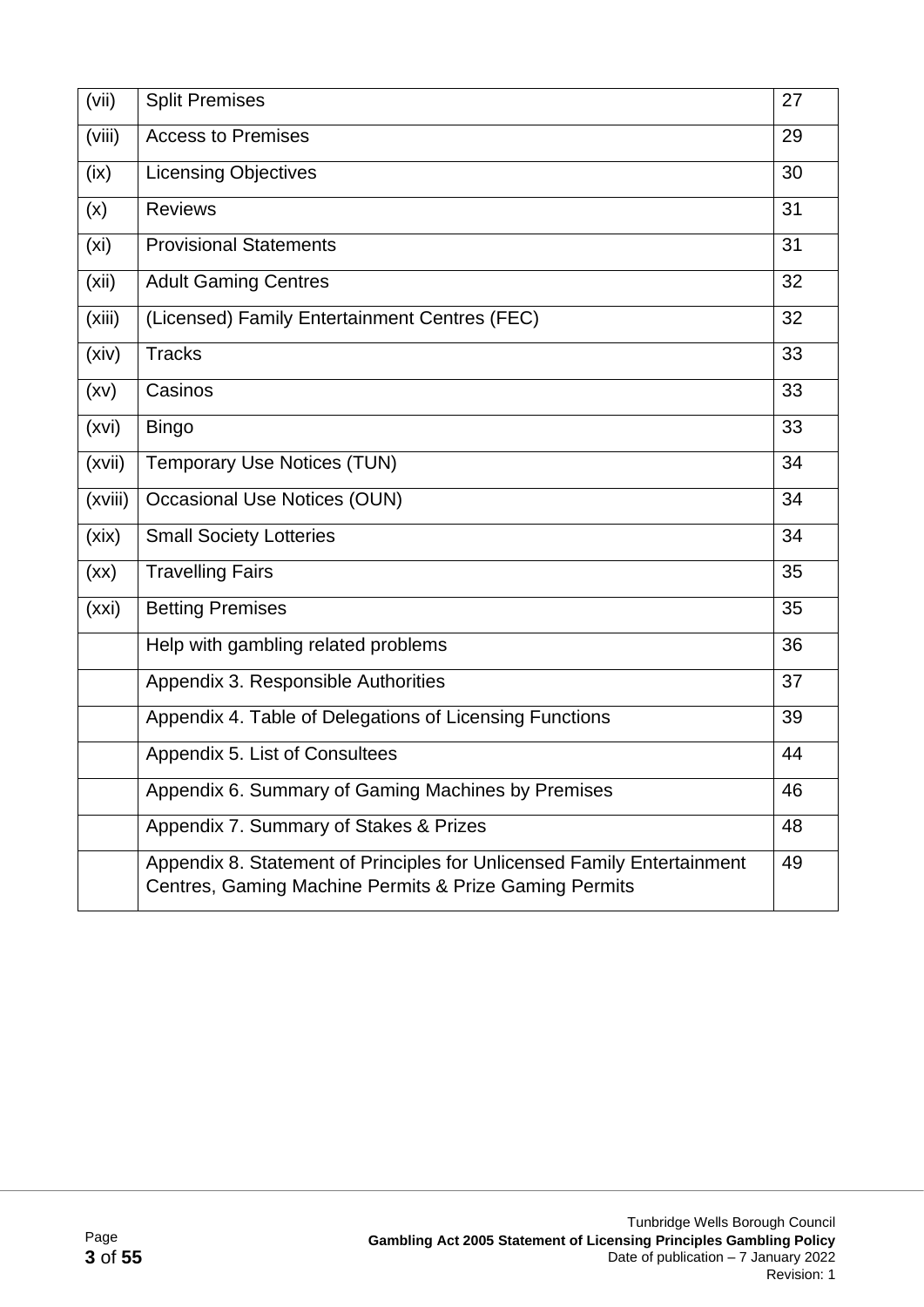# **1.The Licensing Objectives**

The Gambling Act 2005 ('The Act') requires that in exercising most of its functions under the Act, licensing authorities must have regard to the licensing objectives as set out in section 1 of the Gambling Act 2005. The licensing objectives are:

- **Preventing gambling from being a source of crime or disorder, being associated with crime or disorder or being used to support crime;**
- **Ensuring that gambling is conducted in a fair and open way;**
- **Protecting children and other vulnerable persons from being harmed or exploited by gambling.**

It should be noted that the Gambling Commission (the Commission) has stated "The requirement in relation to children is explicitly to protect them from being harmed or exploited by gambling".

Tunbridge Wells Borough Council as "The Licensing Authority" for the Tunbridge Wells Borough will aim to permit the use of premises for gambling as set out in section 153 of the Gambling Act 2005.

#### **Principles to be applied - Section 153**

In exercising its functions under this part, the Licensing Authority shall aim to permit the use of premises for gambling in so far as the authority think it:

- a) the Gambling Commission's code of practice;
- b) the Guidance to local authorities;
- c) the Licensing Authority's own statement of principles;
- d) the three licensing objectives.

In determining whether to grant a Premises Licence a Licensing Authority must not have regard to the expected demand for gambling premises that are the subject of the application.

Any objection to an application for a Premises Licence or request for a review of an existing licence should be based on the Licensing Objectives of the Gambling Act 2005. It should be noted that, unlike the Licensing Act 2003, the Gambling Act 2005 does not include as a specific Licensing Objective for the prevention of public nuisance. The licensing authority take the view that certain issues, incidents, or events that might typically be classed as nuisance, public nuisance or antisocial behaviour might also be considered to be issues, incidents or events of disorder. The licensing authority will apply the ordinary meaning of disorder and consider each case on its own merits. The licensing authority will in all cases consider whether other relevant legislation would be more appropriate in the circumstances of any given application.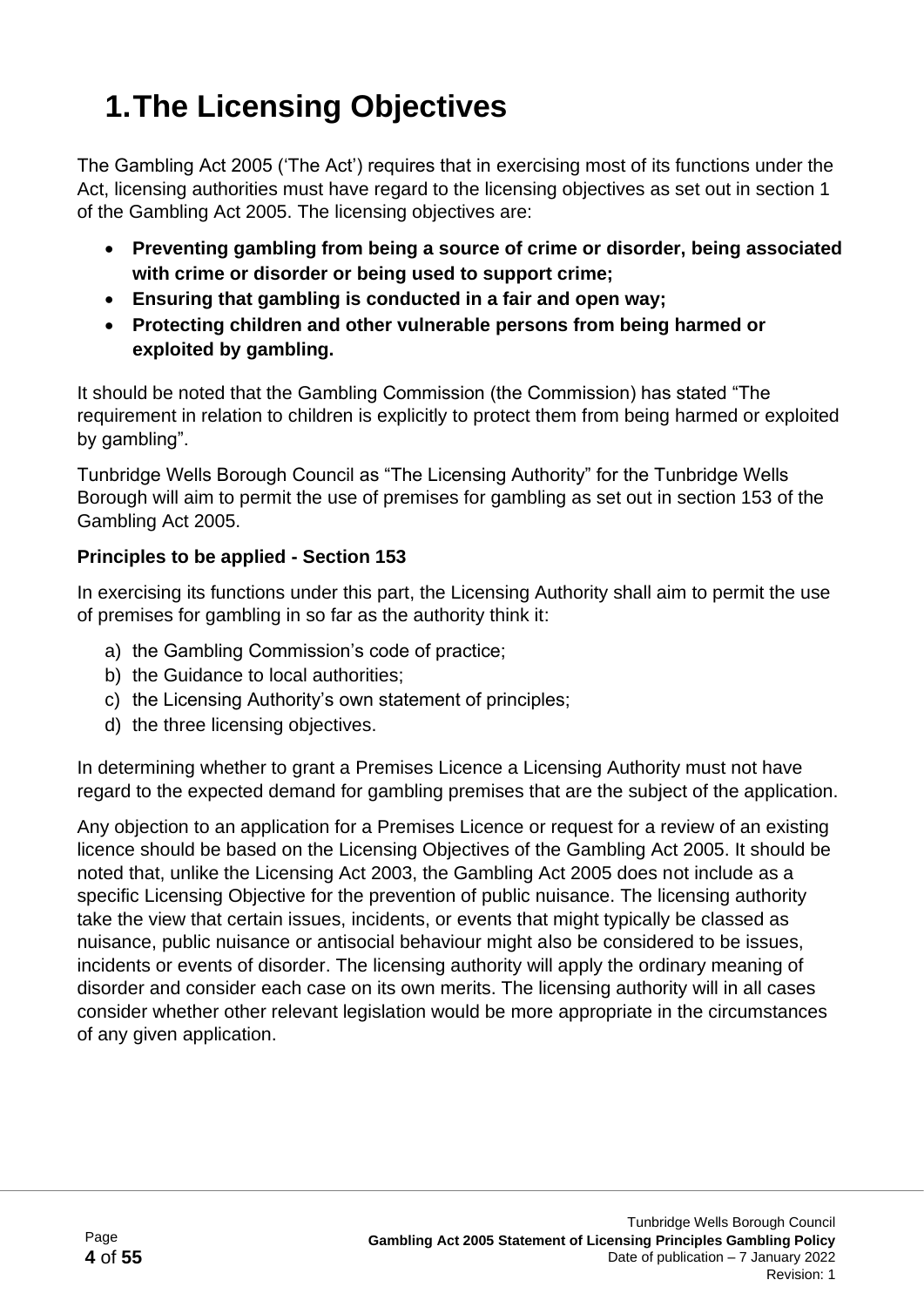# **2.Introduction**

## **The Tunbridge Wells Borough Council Area**



Tunbridge Wells Borough Council is a member of the Licensing Partnership, which includes London Borough of Bexley, Maidstone Borough Council and Sevenoaks District Council. However, this policy relates to Tunbridge Wells.

Licensing authorities are required by the Gambling Act 2005 to publish a Gambling Policy Statement, setting out the principles that they propose to apply when exercising these functions. This Statement may be reviewed from time to time but must be republished at least every three years. This policy was approved by Full Council on 15 December 2021 to come into force 7 January 2022.

In determining its policy, the Licensing Authority shall have regard to Commission's Guidance and give appropriate weight to the views of those who respond to its consultation. This draft policy has been prepared in accordance with the Gambling Commission's Guidance to Licensing Authorities as amended in April and May 2021 and contains no amendments and no changes to the intent or direction of the previous policy, which is that the Council seeks to ensure that premises licensed for gambling uphold the licensing objectives.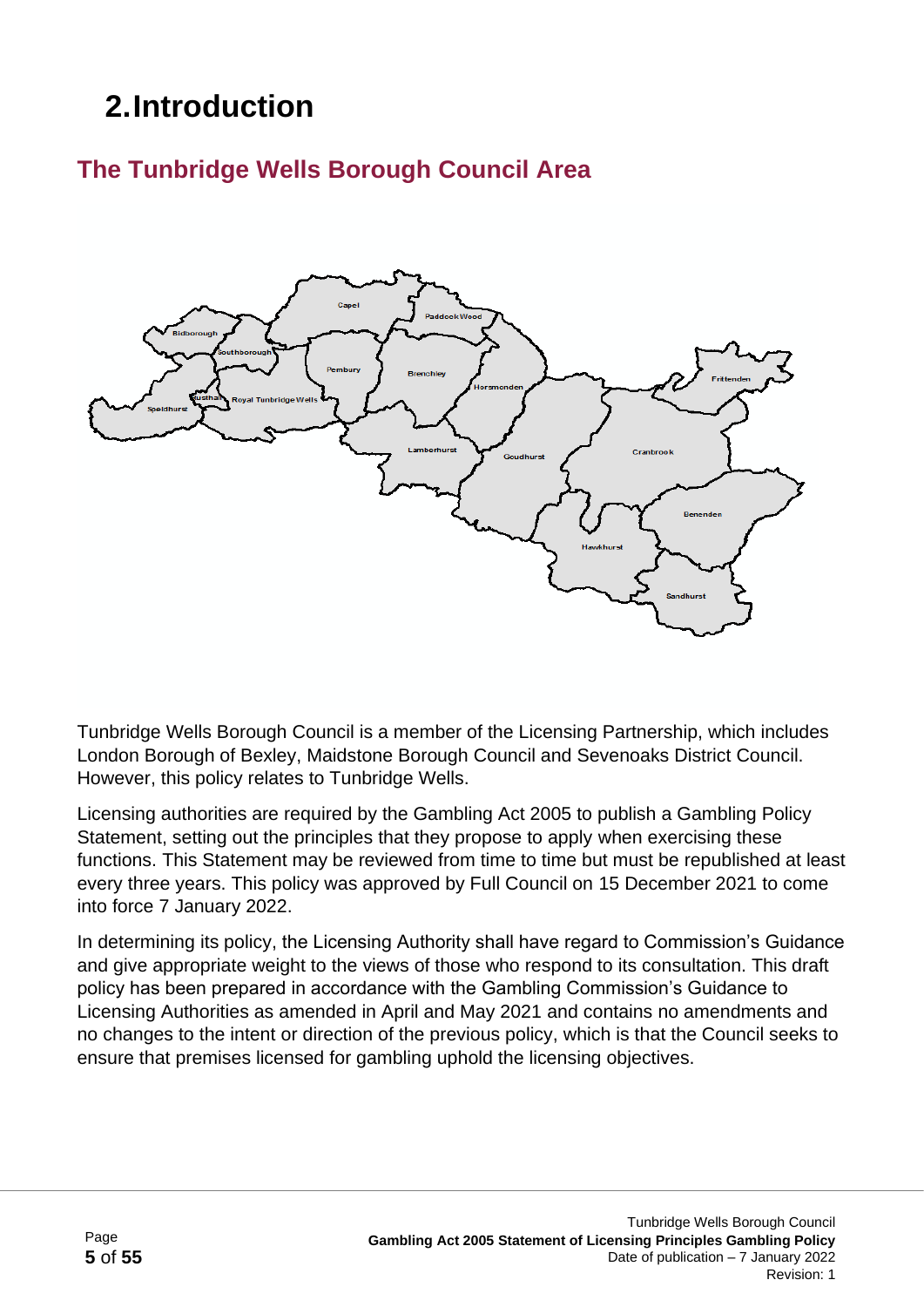The Licensing Authority will consult widely on the Gambling Policy statement before it is finalised and published.

The Act requires that the following parties be consulted by Licensing Authorities:

- the Chief Officer of Police for the Authority's area;
- one or more persons who appear to the Authority to represent the interests of persons carrying on gambling businesses in the Authority's area;
- one or more persons who appear to the Authority to represent the interests of persons who are likely to be affected by the exercise of the Authority's functions under the Act.

A list of those persons consulted is attached at Appendix 5.

The consultation for the policy took place between 17 September 2021 and 29 October 2021, a period of six weeks. The Licensing Authority has followed, as far is reasonably practicable given the time constraints, the Revised Code of Practice (April 2004) and the Cabinet Office Guidance on consultations by the public sector.

The full list of comments made and the consideration by the Licensing Authority of those will be available upon request to: The Licensing Administration Team via email Link to Licensing [Administration Team's email address](mailto:licensing@sevenoaks.gov.uk) or by telephoning 01732 227 004.

The policy is published on Tunbridge Wells Borough Council's website [www.tunbridgewells.gov.uk.](http://www.tunbridgewells.gov.uk/) The policy was approved at a meeting of the Full Council on 15 December 2021 and was published via our website.

This policy statement will not override the right of any person to make an application, make representations about an application or apply for a review of a licence, as each will be considered on its own merits and according to the statutory requirements of the Act.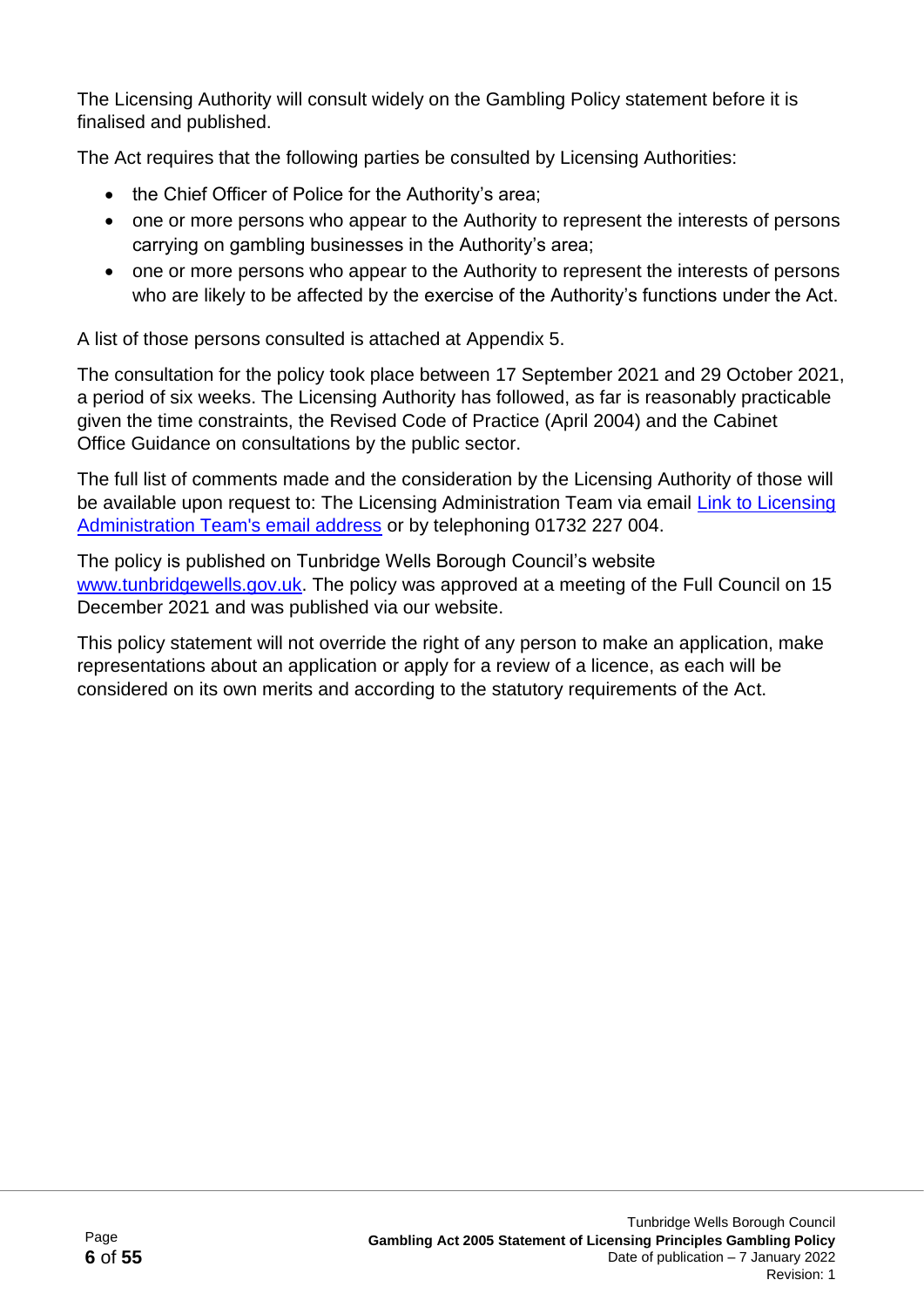# **3.Declaration**

In producing the final licensing policy statement, this Licensing Authority declares that it will have had regard to the licensing objectives of the Gambling Act 2005, the Guidance issued by the Gambling Commission, as amended, and any responses from those consulted on the policy statement.

Appendices have been attached to this statement providing further information and guidance that is intended only to assist readers and should not be interpreted as legal advice or as part of the Council's policy. Readers are strongly advised to seek their own legal advice if they are unsure of the requirements of the Gambling Act 2005, the Guidance, or regulations issued under the Act.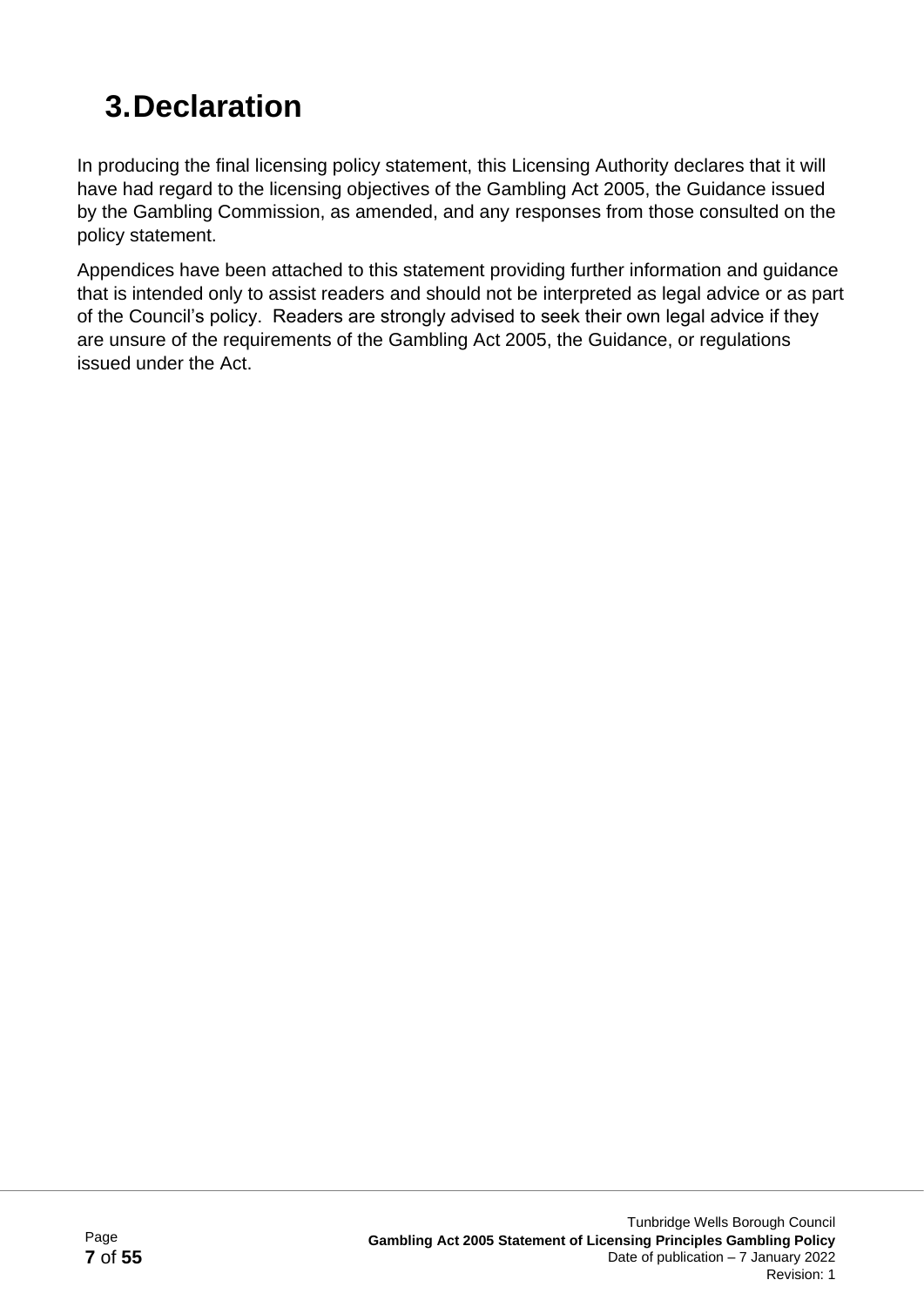# **4.Licensing Authority Functions**

| <b>Function</b>                                                                                                                                                                                                     | Who deals with it          |
|---------------------------------------------------------------------------------------------------------------------------------------------------------------------------------------------------------------------|----------------------------|
| Be responsible for the licensing of premises where gambling<br>activities are to take place by issuing Premises Licences                                                                                            | <b>Licensing Authority</b> |
| <b>Issue Provisional Statements</b>                                                                                                                                                                                 | <b>Licensing Authority</b> |
| Regulate members' clubs and miners' welfare institutes who<br>wish to undertake certain gaming activities via issuing Club<br>Gaming Permits and/or Club Machine Permits                                            | <b>Licensing Authority</b> |
| <b>Issue Club Machine Permits to Commercial Clubs</b>                                                                                                                                                               | <b>Licensing Authority</b> |
| Grant permits for the use of certain lower stake gaming<br>machines at unlicensed Family Entertainment Centres                                                                                                      | <b>Licensing Authority</b> |
| Receive notifications from alcohol licensed premises (under the<br>Licensing Act 2003) of the use of two or fewer gaming<br>machines                                                                                | <b>Licensing Authority</b> |
| Issue Licensed Premises Gaming Machine Permits for<br>premises licensed to sell/supply alcohol for consumption on the<br>licensed premises, under the Licensing Act 2003, where there<br>are more than two machines | <b>Licensing Authority</b> |
| Register small society lotteries below prescribed thresholds                                                                                                                                                        | <b>Licensing Authority</b> |
| <b>Issue Prize Gaming Permits</b>                                                                                                                                                                                   | <b>Licensing Authority</b> |
| Receive and endorse Temporary Use Notices                                                                                                                                                                           | <b>Licensing Authority</b> |
| <b>Receive Occasional Use Notices</b>                                                                                                                                                                               | <b>Licensing Authority</b> |
| Provide information to the Gambling Commission regarding<br>details of licences issued (see section 8 on 'information<br>exchange')                                                                                 | <b>Licensing Authority</b> |
| Maintain registers of the permits and licences that are issued<br>under these functions                                                                                                                             | <b>Licensing Authority</b> |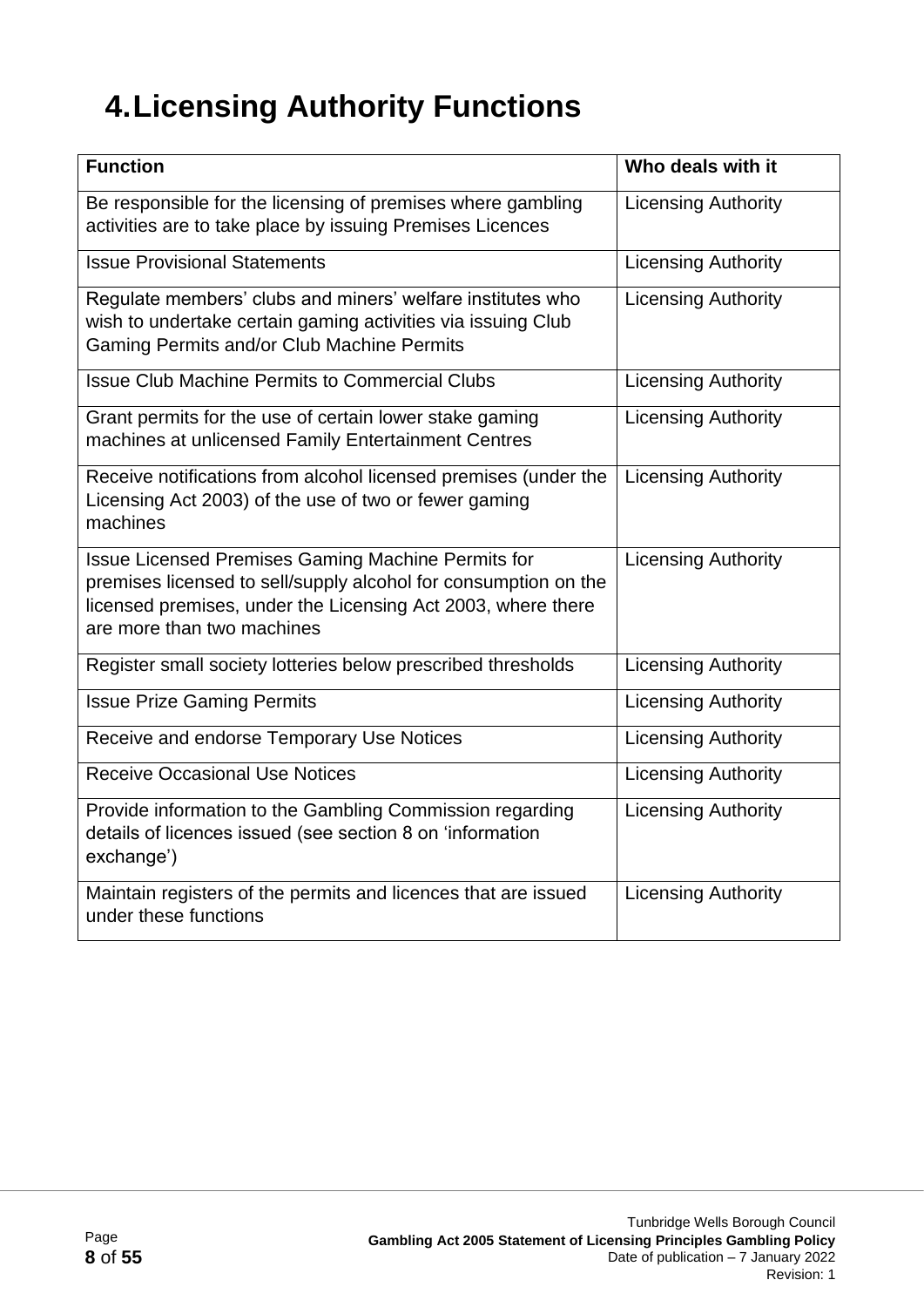# **Gambling Commission Functions**

| <b>Function</b>                                                                                                                 | Who deals with it                   |
|---------------------------------------------------------------------------------------------------------------------------------|-------------------------------------|
|                                                                                                                                 |                                     |
| Issue and renewal of Operating Licences                                                                                         | <b>Gambling Commission</b>          |
| <b>Review Operating Licences</b>                                                                                                | <b>Gambling Commission</b>          |
| <b>Issue Personal Licences</b>                                                                                                  | <b>Gambling Commission</b>          |
| <b>Issue Codes of Practice</b>                                                                                                  | <b>Gambling Commission</b>          |
| <b>Issue Guidance to Licensing Authorities</b>                                                                                  | <b>Gambling Commission</b>          |
| Licence remote gambling through Operating Licences                                                                              | <b>Gambling Commission</b>          |
| Issue licences in relation to the manufacture, supply,<br>installation, adaptation, maintenance or repair of gaming<br>machines | <b>Gambling Commission</b>          |
| Deal with appeals against Commission decisions                                                                                  | <b>Gambling Appeals</b><br>Tribunal |

The Licensing Authority is not involved in licensing remote gambling. This will fall to the Gambling Commission via operating licences.

Concerns about manufacture, supply or repair of gaming machines will not be dealt with by the Licensing Authority but will be notified to the Gambling Commission.

# **5.Operators**

Gambling businesses are required to have an operator licence issued by the Gambling Commission before they can operate in Great Britain. Operator licences can be issued for up to ten different types of gambling activity and a separate licence is needed for both remote and non-remote gambling of the same types.

An operator licence gives a general authorisation for a business to provide gambling facilities, but a business wishing to provide non-remote gambling facilities in a Licensing Authority area is required to apply for a premises licence that is specific to the particular premises.

Operators are required to comply with conditions attached to both their operator and individual premises licences. They are also required to adhere to the mandatory provisions in the Gambling Commission's Social Responsibility Code of Practice and take account of the provisions in the Ordinary Code of Practice (although these are not mandatory).

The Licence Conditions and Codes of Practice (LCCP) were updated in April 2015 and have introduced significant new responsibilities for operators in relation to their local premises. With effect from April 2016, all non-remote licensees that run gambling premises will be required to assess the local risks to the licensing objectives arising from each of their premises and have policies, procedures and control measures to mitigate them.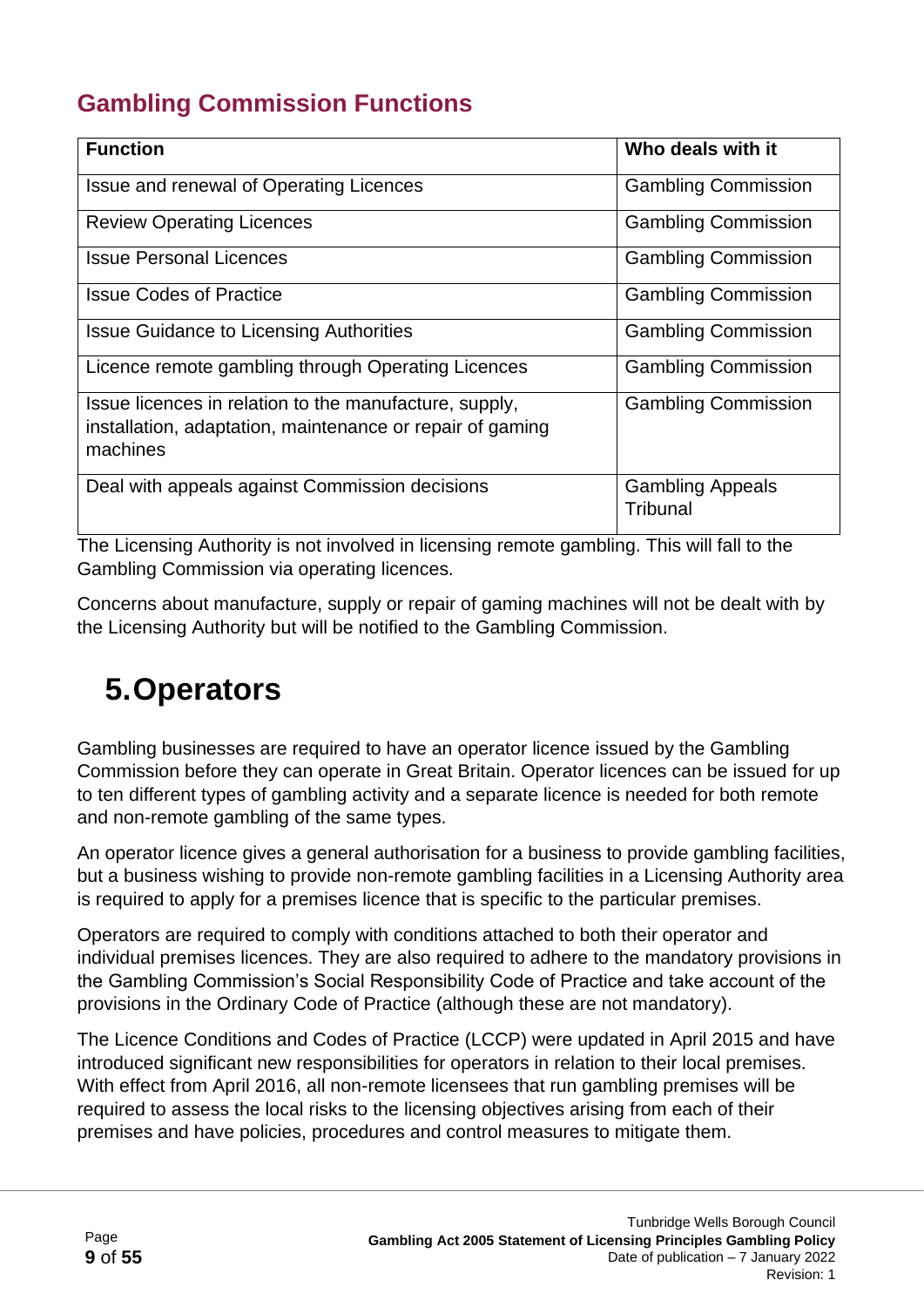Licensees are required to take into account the Licensing Authority's statement of principles in developing their risk assessments.

# **6.Risk Assessments**

Gambling operators are required to undertake a risk assessment for all their existing premises from 6th April 2016. In undertaking their risk assessments, they must take into account relevant matters identified in the Licensing Authority's Statement of Policy.

The Licensing Authority expects applicants for Premises Licences in its area to submit a risk assessment with their application when applying for a new or variation to a premises licence or when changes in the local environment or the premises warrant a risk assessment to be conducted again.

- 1. The risk assessment should demonstrate the applicant has considered, as a minimum:
- local crime statistics:
- any problems in the area relating to gambling establishments such as anti-social behaviour or criminal damage;
- the location of any nearby sensitive premises, such as hostels and other facilities used by vulnerable persons e.g. drug and alcohol addictions;
- whether there is a prevalence of street drinking in the area, which may increase the risk of vulnerable persons using the premises;
- the type of gambling product or facility offered:
- the layout of the premises;
- the external presentation of the premises;
- the location of nearby transport links and whether these are likely to be used by children or vulnerable persons;
- the customer profile of the premises;
- staffing levels;
- staff training, knowledge and experience;
- whether there is any indication of problems with young persons attempting to access adult gambling facilities in that type of gambling premises in the area.
- 2. The Licensing Authority would expect the local area risk assessment to be kept on the individual premises and be available for inspection.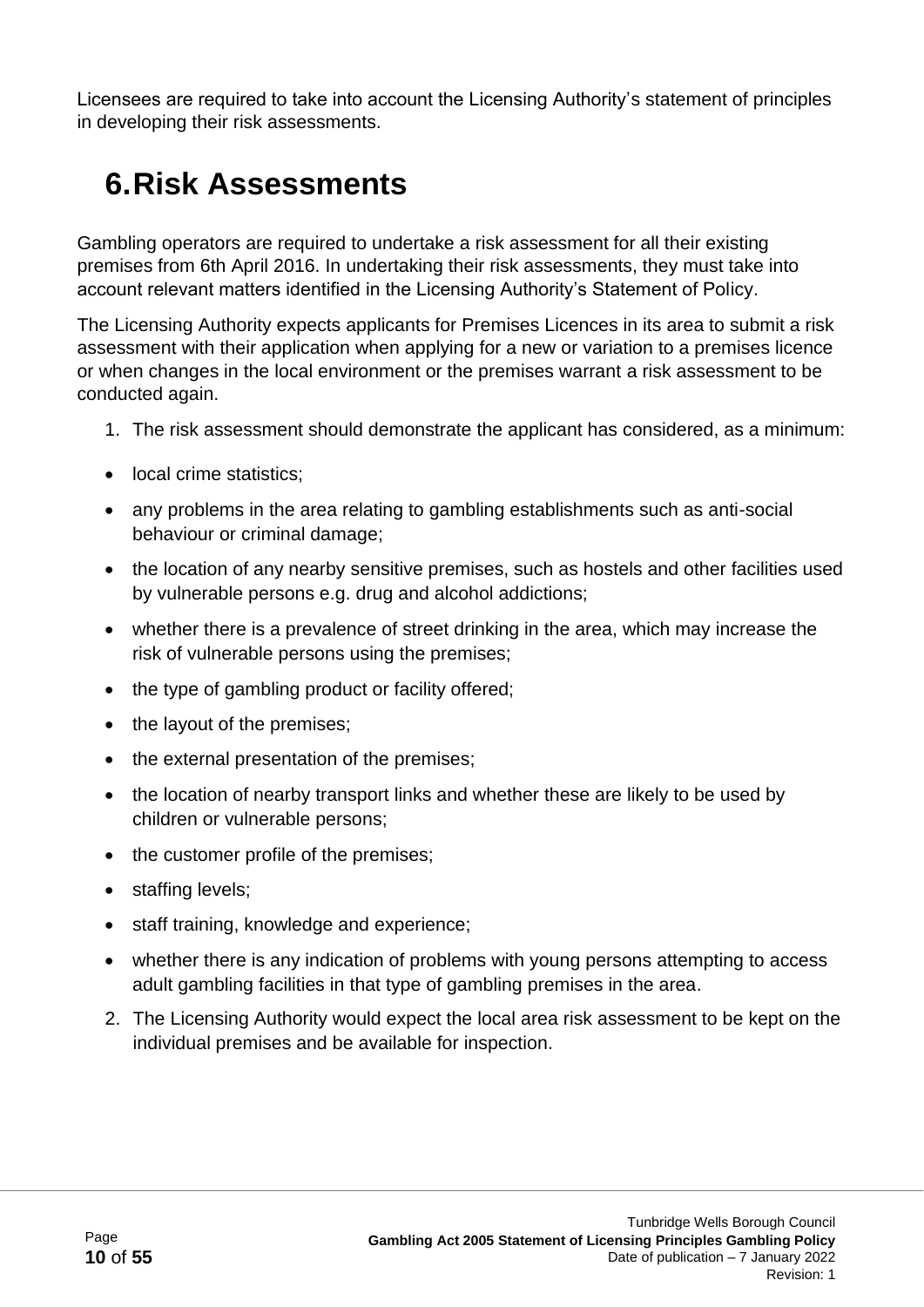# **7.Local Area Profile (LAP)**

The Guidance indicates licensing authorities complete and map their own assessment of local risks and concerns by developing Local Area Profiles to help shape their statements (although there is no requirement to do this). In simple terms, the objective of the profile is to set out what the area is like, what risks this might pose to the licensing objectives, and what the implications of this are for the Licensing Authority and operators. Importantly, risk in this context includes potential and actual risks, thereby taking into account possible future emerging risks, rather than reflecting current risks only.

Gambling Premises are mapped out within the Borough (red markers) and those premises that have gaming machine permits (Licensed Premises and Club) and gaming permits (Clubs) to indicate the location of the premises. There are 8 betting gambling premises across the Borough and there are no areas of high density of gambling premises. Gambling premises and gambling activities are concentrated in and around Royal Tunbridge Wells, which the map demonstrates.



In assessing local area profiles, Licensing Authorities can also take into account the location of: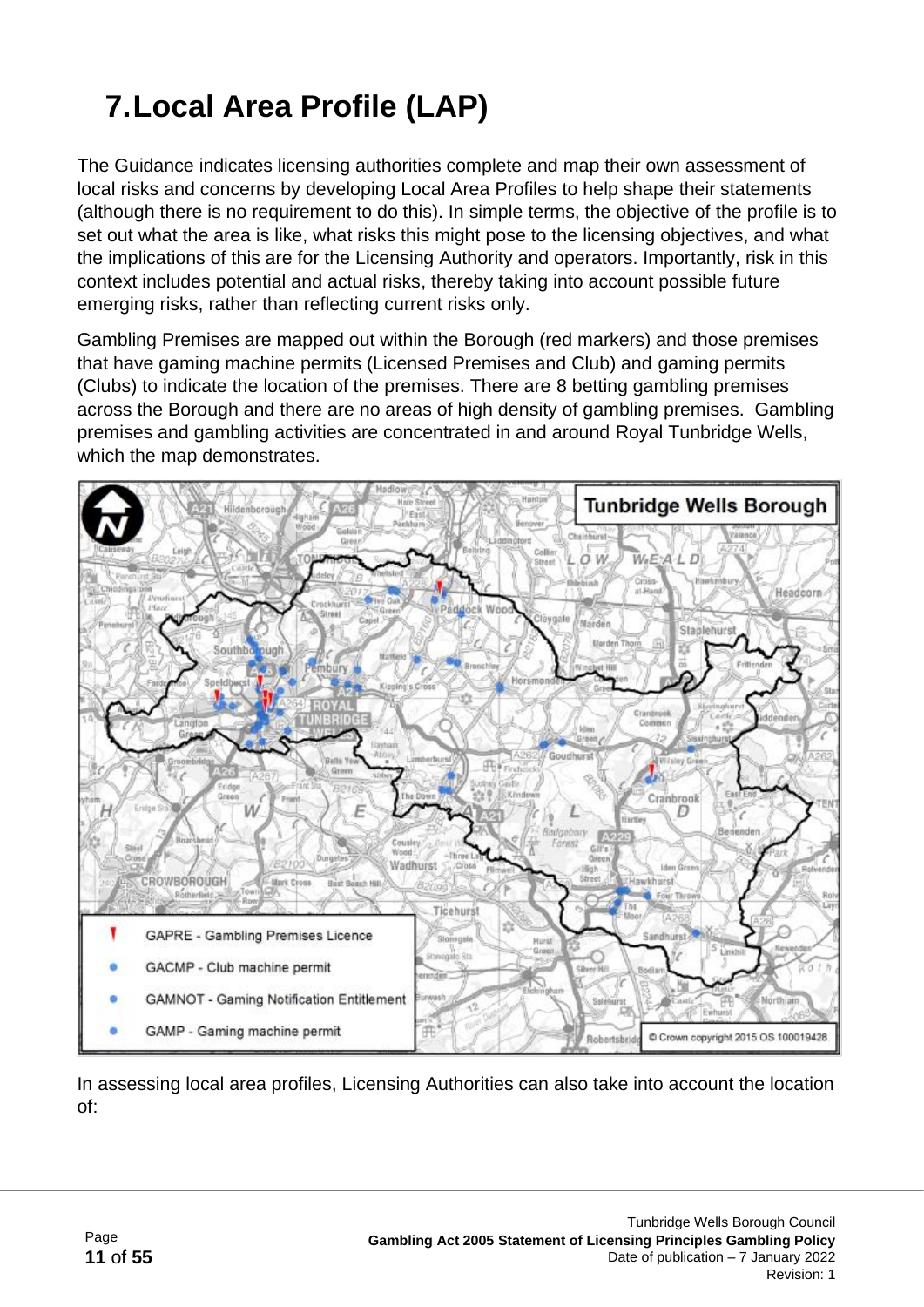- schools, sixth form colleges, youth centres etc., with reference to the potential risk of under-age gambling
- hostels or support services for vulnerable people, such as those with addiction issues or who are homeless, given the greater risk of problem gambling among these groups
- religious buildings
- any known information about issues with problem gambling
- the surrounding night time economy, and possible interaction with gambling premises
- patterns of crime or anti-social behaviour in the area, and specifically linked to gambling premises
- the density of different types of gambling premises in certain locations
- specific types of gambling premises in the local area (E.g., seaside resorts may typically have more arcades or FECs).

In drafting this document relevant bodies and organisations were contacted for evidence of existing problems. The Gambling Commission has indicated that the Pandemic has significantly impacted gambling behaviour, however this has tended to focus on online gambling as hight street outlets have remained closed for much of the year. With the recent unlocking its yet to be established whether there is a return to the same level of High Street Betting Shop patronage. Based on the evidence available to date, the Borough does not appear to suffer from a significant number of problems from gambling activities.

Complaints are only one means to consider addressing risk as they are related to an event that has happened, rather than the probability of an event happening and the likely impact of that. This position will be kept under review, and in the event that it changes, further research will be carried out to discover the extent of the problems and to prepare a Local Area Profile (LAP). If there is a need or evidence to develop the LAP further this will be done outside the scope of this document and updated as information changes.

# **8.Responsible Authorities**

In exercising the Licensing Authority's powers under Section 157(h) of the Act to designate, in writing, a body which is competent to advise the authority about the protection of children from harm, the following principles have been applied:

- the need for the body to be responsible for an area covering the whole of the Licensing Authority's area and
- the need for the body to be answerable to democratically elected persons, rather than any particular vested interest group.

In accordance with the Commission's Guidance for Local Authorities the Licensing Authority designates the following for this purpose: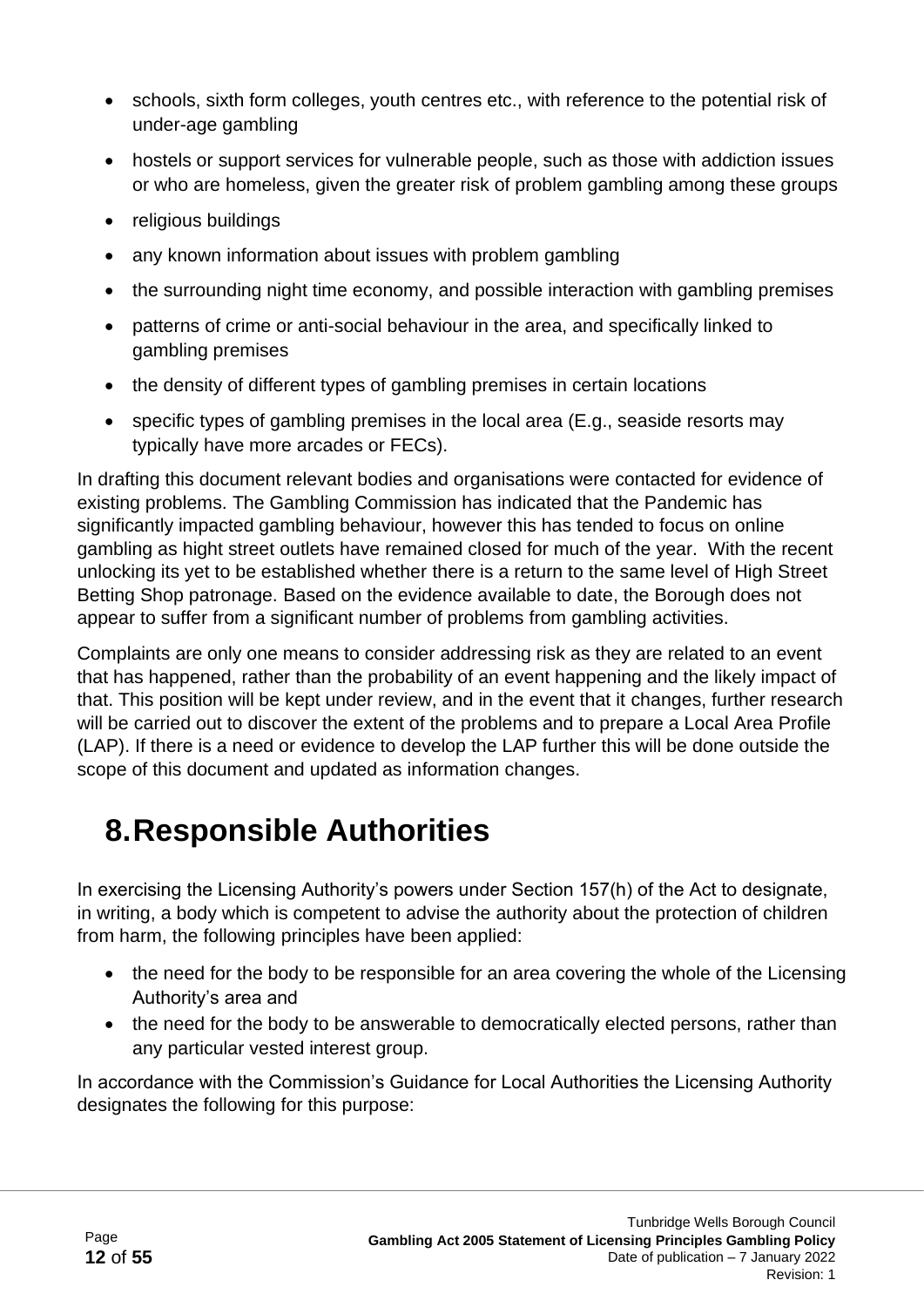#### **Kent Safeguarding Children's Board**

The contact details of all the Responsible Bodies under the Gambling Act 2005 are listed at Appendix 3 of the policy.

# **9.Interested parties**

The Licensing Authority is required by regulations to state the principles it will apply in exercising its powers under the Act to determine whether a person is an interested party.

Section 158 of the Gambling Act 2005 defines interested parties as persons who, in the opinion of the Licensing Authority;

- a) lives sufficiently close to the premises to be likely to be affected by the authorised activities;
- b) has business interests that might be affected by the authorised activities;
- c) represents persons who satisfy paragraph (a) or (b).

An interested party can make representations about licence applications or apply for a review of an existing licence.

Each application will be decided upon its merits. This Authority will not apply rigid rules to its decision-making. However, it will consider the Commission's Guidance issued to local authorities.

The Gambling Commission has emphasised that 'demand' cannot be a factor in determining applications.

The Guidance states that moral objections to gambling are not a valid reason to reject applications for premises licences, as such objections do not relate to the licensing objectives. All objections must be based on the licensing objectives.

The Commission has recommended that the Licensing Authority state within its Gambling Policy Statement that interested parties may include trade associations, trade unions, and residents and tenants' associations. However, this Authority will not generally view these bodies as interested parties unless they have a person who in the opinion of the Licensing Authority:

- a) live sufficiently close to the premises to be likely to be affected by the authorised activities;
- b) have business interests that might be affected by the authorised activities; or
- c) represents persons who satisfy paragraph a) or b).

Interested parties can be persons who are democratically elected, such as Councillors and MP's. No evidence of being asked to represent an interested person will be required provided the Councillor/MP represents the relevant ward. Likewise, parish councils may be considered to be interested parties.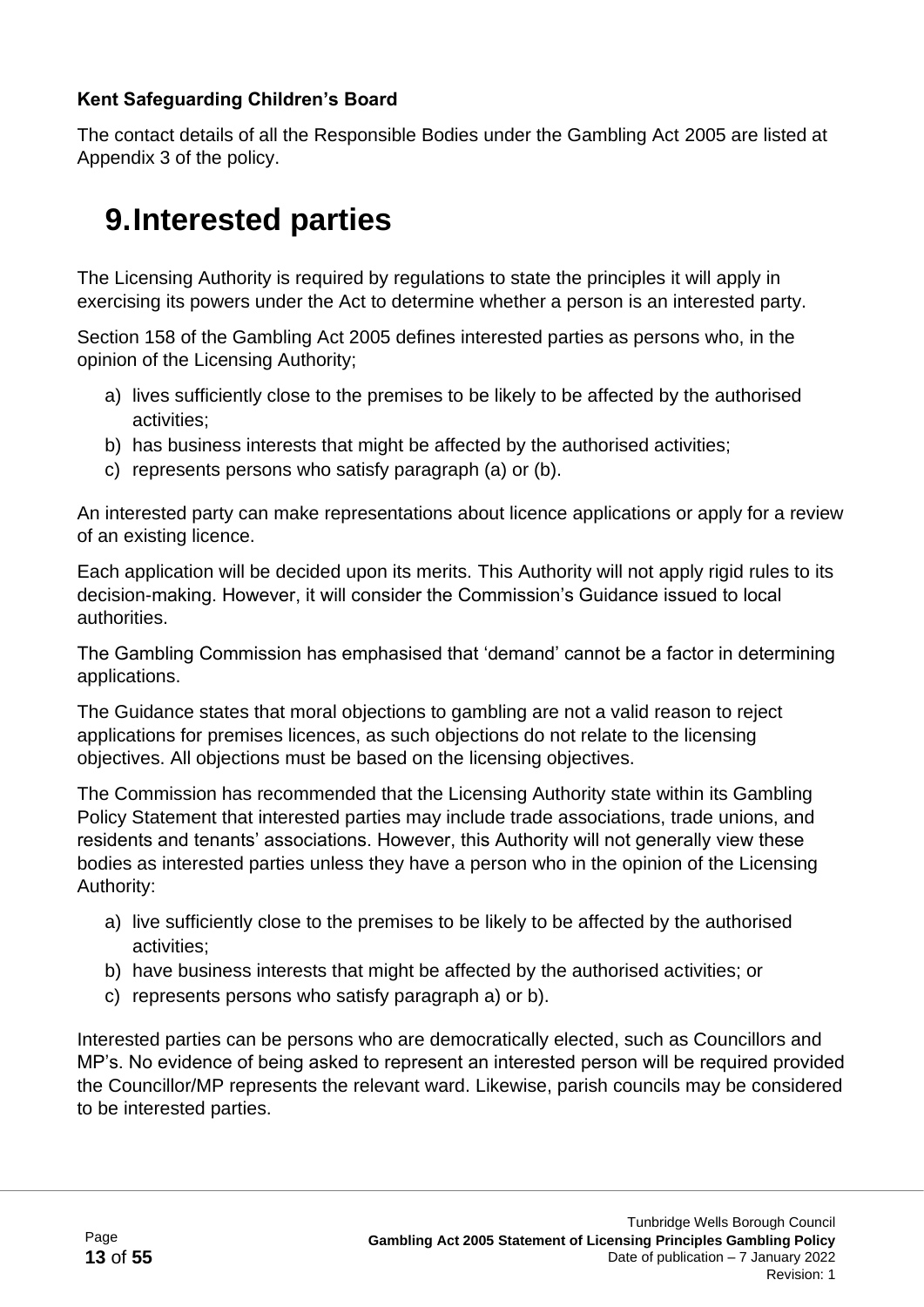Apart from these exceptions this Authority will require written confirmation that a person/body/advocate/relative is authorised to represent an interested party. Where they can demonstrate that they represent person in (a) or (b) above, a letter of authorisation from one of these persons, requesting the representative to speak on their behalf will be sufficient.

Councillors who are not within the definition of an "interested party" may attend meetings of the Licensing Committee's Sub-Committees but, have no right to address the hearing unless appointed by an 'interested party' to assist or represent that party.

In determining whether a person lives or has business interests sufficiently close to the premises, that they are likely to be affected by the authorised activities, the Licensing Authority will consider the following factors:

- the size of the premises;
- the nature of the premises;
- the distance of the premises from the location of the person making the representation;
- the potential impact of the premises (e.g. number of customers, routes likely to be taken by those visiting the establishment);
- the circumstances of the complaint. This does not mean the personal characteristics of the complainant but the interest of the complainant, which may be relevant to the distance from the premises;
- the catchment area of the premises (i.e. how far people travel to visit); and
- whether the person making the representation has business interests in that catchment area that might be affected.

If there are any doubts then please contact the Licensing Team via email at Link to TWBC [licensing email address](mailto:licensing@tunbridgewells.gov.uk) or by telephone 01892 554 034.

# **10. Exchange of Information**

Licensing Authorities are required to include in their Gambling Policy Statement the principles to be applied by the Authority, in exercising the functions, under sections 29 and 30 of the Act, with respect to the exchange of information between it and the Gambling Commission, the functions under section 350 of the Act with the respect to the exchange of information between it and the other persons listed in Schedule 6 to the Act.

The principle that this Licensing Authority will apply is that it will have regard to the provisions of the Gambling Act 2005 in its exchange of information, and the provision that the Data Protection Act (DPA) 1998 or General Data Protection Regulations (GDPR) will not be contravened. The Licensing Authority will have regard to any revised Guidance issued by the Gambling Commission on this matter as well as any regulations issued by the Secretary of State under the powers provided in the Gambling Act 2005.

We recognise the need to share information with other agencies about our inspections and compliance activities. The Council has various policies relating to General Data Protection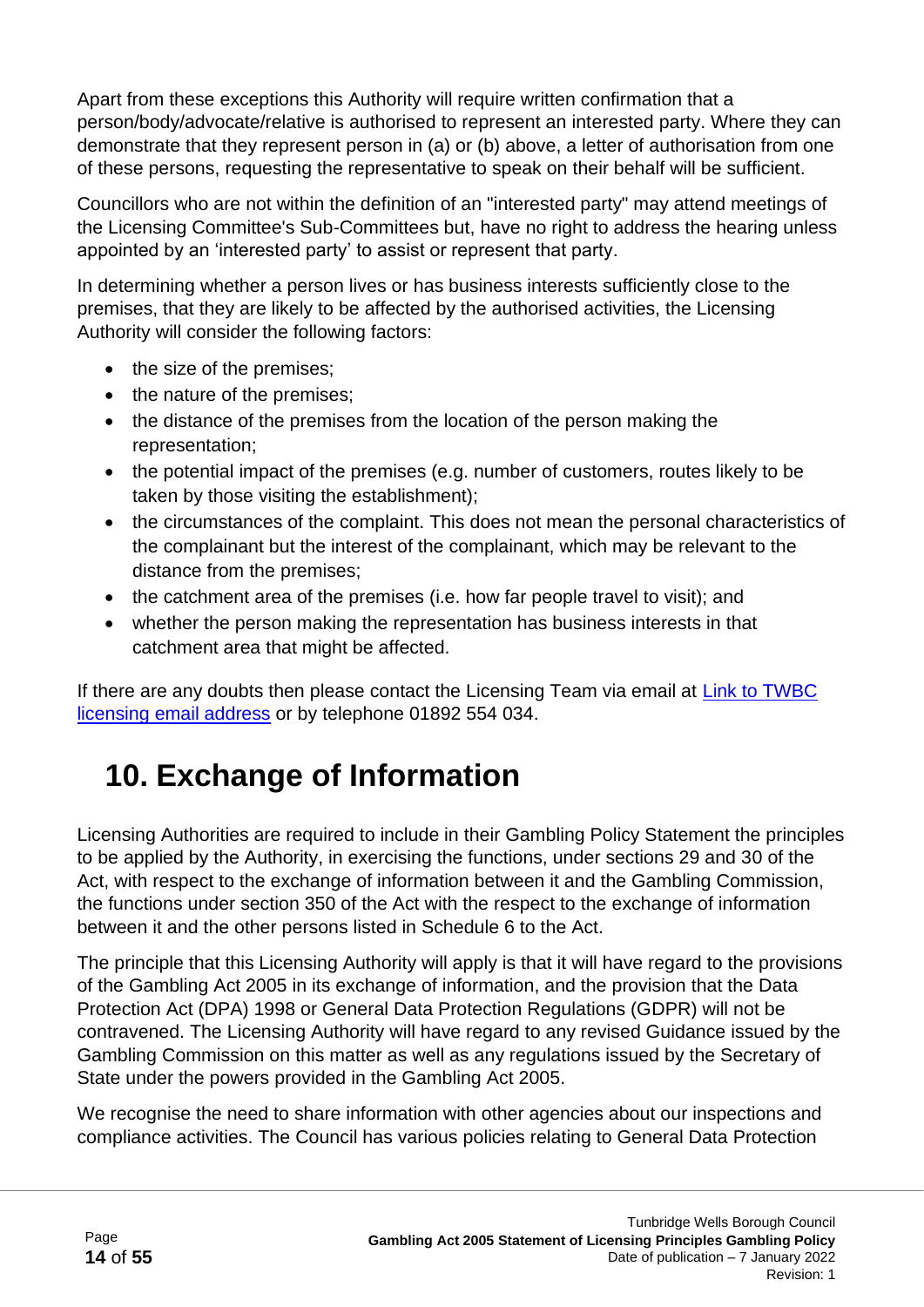Regulations (GDPR), which will be considered when deciding what information to share and the process for doing so.

# **Kent & Medway Information Sharing Agreement.**

The Council is also a signatory to the Kent & Medway Information Sharing Agreement, which allows the sharing of information between Agencies for the purpose of the preventions and detection of crime and for public protection.

Information can be accessed by data subjects via a number of routes including a Freedom of Information Request or a Subject Access Request.

# **11. Public Register**

The Licensing Authority is required to keep a public register and share information contained in it with the Gambling Commission and others. Regulations will prescribe what information should be kept in the register. Copies of the register may be obtained on payment of a fee.

# **12. Compliance and Enforcement**

The Licensing Authority will act in accordance with the relevant legislation and Guidance as amended from the Gambling Commission and adopt the principles of better regulation set out in the Regulators Compliance Code.

The purpose of the Licensing Authority's enforcement protocol is to facilitate co-operation and co-ordination between enforcement agencies in pursuance of both the Gambling Act 2005 and the Licensing Act 2003.

A copy can be requested via email at [Link to Licensing Partnership administration team email](mailto:licensing@sevenoaks.gov.uk)  [address](mailto:licensing@sevenoaks.gov.uk) or by telephoning the Licensing Administration Team 01732 227004.

In accordance with the Gambling Commission's Guidance for local authorities this Licensing Authority will endeavour to avoid duplication with other regulatory regimes, so far as is possible.

The Licensing Authority, as recommended by the Gambling Commission's Guidance, has adopted a risk-based inspection programme.

Licensing authorities are required by regulation under the Gambling Act 2005, to state the principles to be applied by the authority in exercising the functions under Part 15 of the Act with respect to the inspection of premises; and the powers under section 346 of the Act to institute criminal proceedings in respect of the offences specified.

The Licensing Authority's principles are that:

It will adopt the Guidance for local authorities and it will endeavour to be: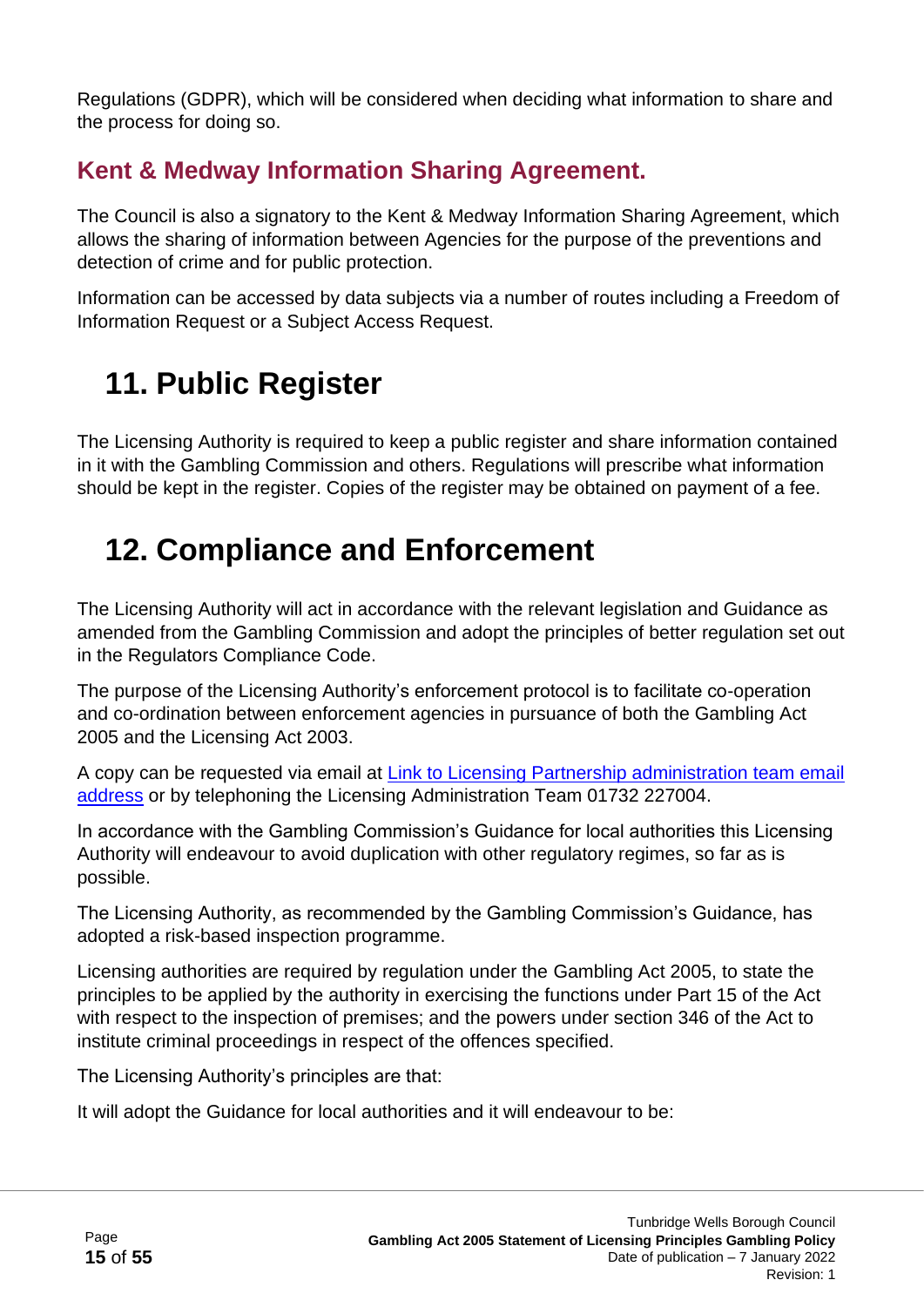#### • **Proportionate**

Intervention will only be when necessary. Remedies should be appropriate to the risk posed and costs identified and minimised.

#### • **Accountable**

Authorities must be able to justify decisions and be subject to public scrutiny.

#### • **Consistent**

Rules and standards must be joined up and implemented fairly.

#### • **Transparent**

Enforcement should be open, and regulations kept simple and user friendly.

#### • **Targeted**

Enforcement should be focused on the problems and minimise side effects.

New premises, premises under new management, premises where complaints have been received or intelligence received relevant to the licensing objectives and premises or operators where compliance failings have been identified previously will attract a higher risk rating. Premises located in areas where there have been incidents of crime affecting or relating to gambling premises, or where the premises themselves have been the victims or involved in such crime, shall also attract a higher risk rating. The Council will conduct baseline assessments to assess initial risk ratings for gambling premises in its borough.

The Licensing Authority operates a partnership approach to dealing with enforcement matters concerning licensed premises. This may include working with the Police or any of the other responsible authorities under the Act or working with colleagues from other Council departments or outside agencies.

The Licensing Authority needs to be satisfied premises are being run in accordance with the provisions of the Act, the licensing objectives, the Licence Conditions and Codes of Practice issued by the Gambling Commission and any conditions attached to the Premises Licence. To achieve this, the Licensing Authority will inspect premises, look at gambling facilities, gaming machines and policies and procedures, meet with licence holders and carry out general monitoring of areas as necessary.

Inspection and enforcement under the Act will be based on the principles of risk assessment, a graduated response and the targeting of problem premises. The frequency of inspections will be determined on risk-based criteria with high risk operations receiving more attention than premises carrying lower risk.

Premises found to be fully compliant will attract a lower risk rating. Those where breaches are detected will attract a higher risk rating.

The Licensing Authority will take appropriate enforcement action against those responsible for unlicensed premises/activity. Action will be carried out in accordance with the Enforcement Policy. The main enforcement and compliance role for the Licensing Authority in terms of the Gambling Act 2005 will be to ensure compliance with the premises licences and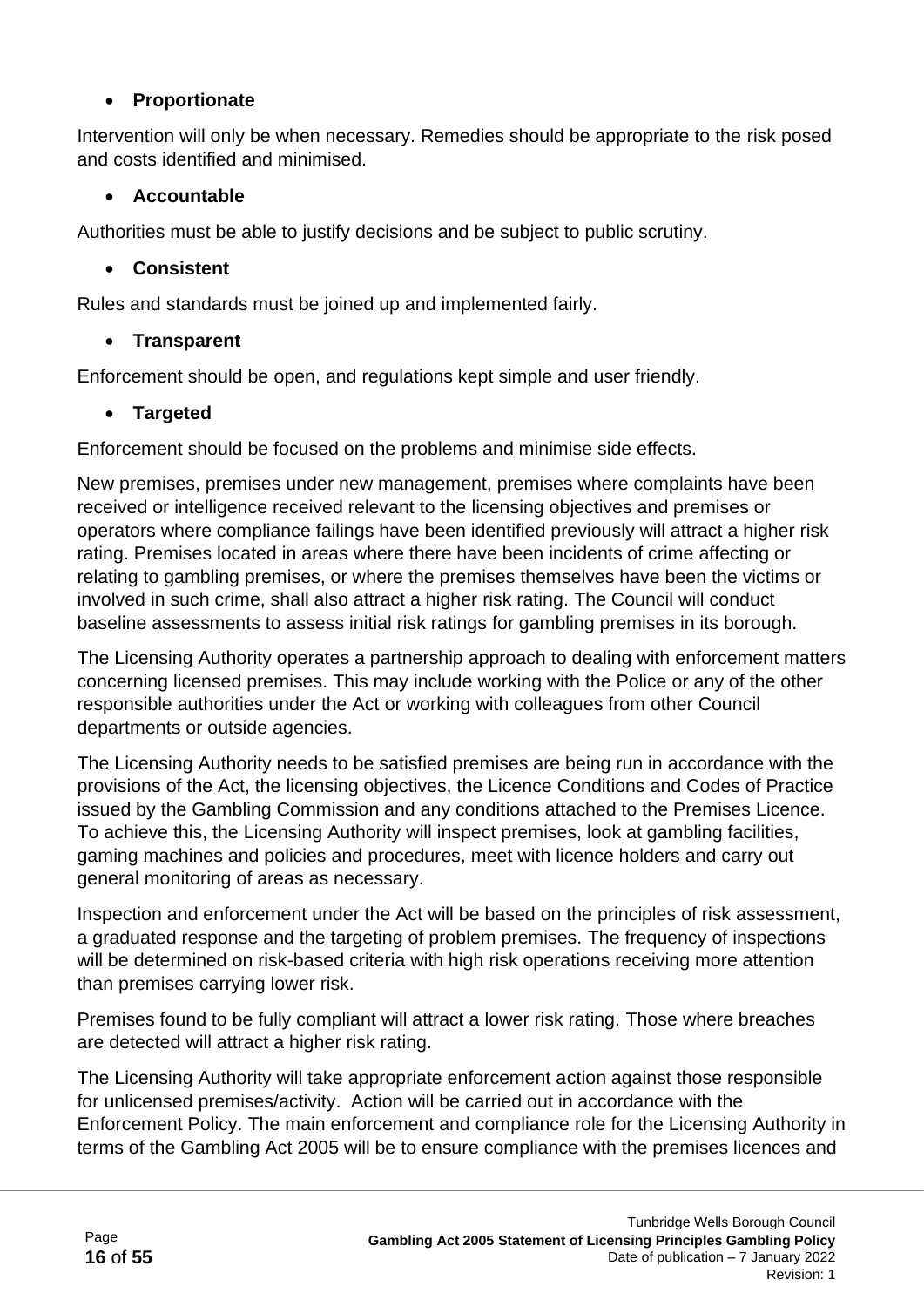other permissions which it authorises. The Gambling Commission will be the enforcement body for Operating and Personal Licences. Concerns relating to manufacture, supply or repair of gaming machines, or concerns relating to on-line or remote gambling is part of the Commission's role.

# **13. Gambling Prevalence and Problem Gambling**

Findings from the quarterly telephone survey: Statistics on participation and problem gambling for the year to June 2021 published on the Gambling Commission website indicate:

- In year to June 2021, overall participation in any gambling activity (in the last four weeks) has fallen to 42% (a 3.5 percentage point decline compared to year to June 2020).
- In year to June 2021, the online gambling participation rate is 25% (an increase of 3 percentage points on year to June 2020), whilst in person participation is down 8 percentage points to 24%. It should be noted that much of the online increase can be explained by increasing proportions of respondents playing National Lottery draws online.
- The overall problem gambling rate is statistically stable at 0.4% (year to June 2021).
- The moderate risk rate has decreased significantly to 0.7% (year to June 2021) compared to 1.4% in year to June 2020.

Problem gambling can have a detrimental effect on personal finances as the attempt to chase losses becomes unmanageable. As well as spending wages, savings and spare cash, debts can also be a feature of problem gambling as a result of borrowings and loans to cover gambling loses. However, the effects of problem gambling can cost more than money.

Problem gamblers often say they feel isolated as a result of their solitary pursuits of chasing loses. There is a tendency to stay away from school, college or work in order to gamble. In addition, there is often a preoccupation with gambling, a lack of interest in maintaining relationships and a lack of motivation to engage in social activities.

There is often reluctance amongst gamblers to spend money on items of clothing or household goods as this expenditure is often seen as funds for gambling. There can also be an unwillingness to pay utility bills as money would rather be used for gambling purposes.

**Problem gambling can be progressive in nature and problem gamblers can end up engaging in criminal activity to fund their gambling. This can lead to lifelong consequences with criminal convictions.**

[Link to Gambling Commission webpages about statistics and research](http://www.gamblingcommission.gov.uk/news-action-and-statistics/Statistics-and-research/Levels-of-participation-and-problem-gambling/Levels-of-problem-gambling-in-England.aspx)

Gambling Commission – national initiatives on Gambling Related Harms <https://www.gamblingcommission.gov.uk/authorities/guide/page/national-initiatives>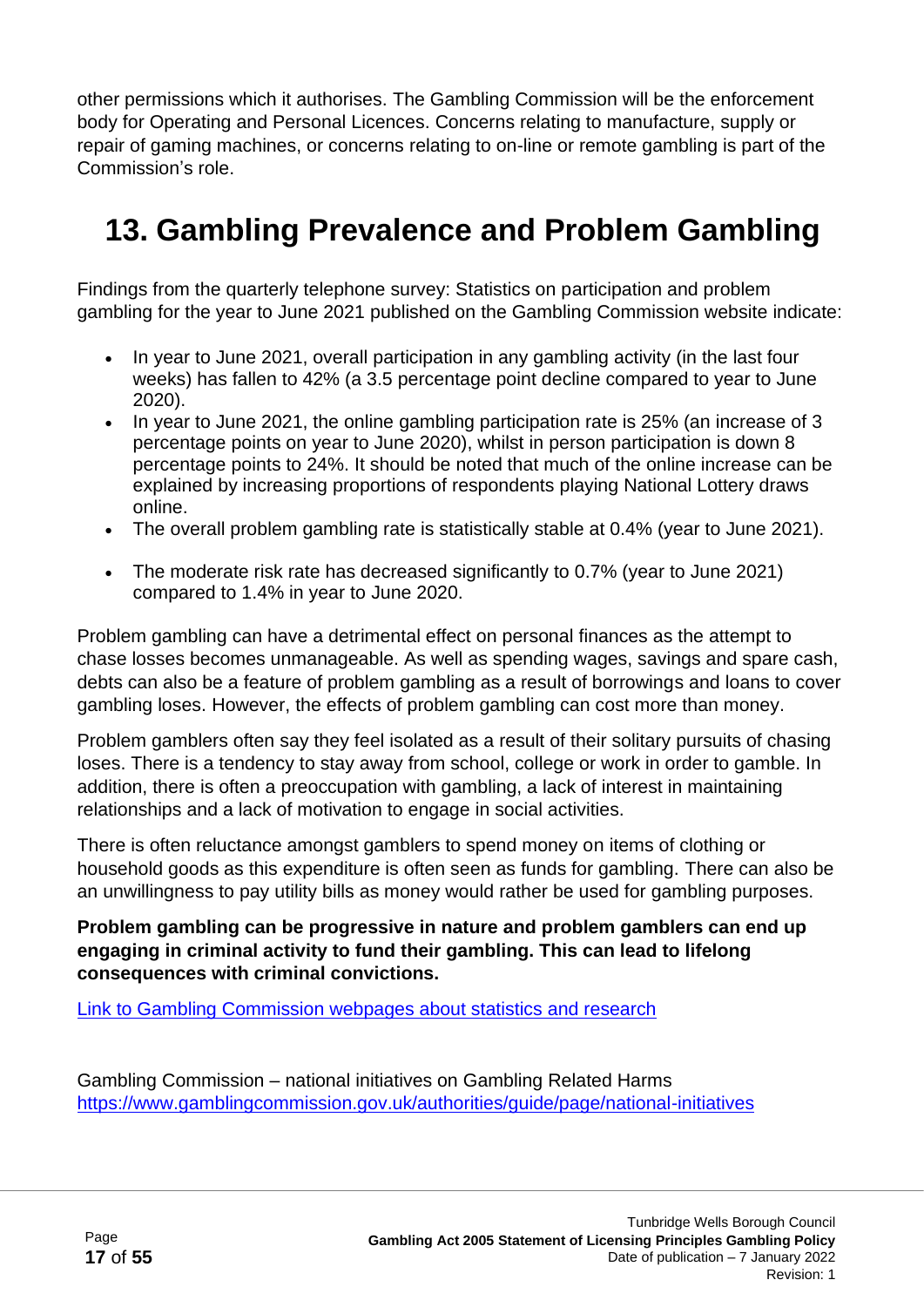Factors to be taken into account when considering applications for premises licences, permits and other permissions including matters that will be considered when determining whether to review a licence.

# **1.Permits**

## **i. Unlicensed Family Entertainment Centre (FEC) gaming machine permits (Statement of Principles on Permits - Schedule 10 para7)**

Where a premises does not hold a Premises Licence but wishes to provide gaming machines it may apply to the Licensing Authority for this permit. The applicant must show that the premises will be wholly or mainly used for making gaming machines available for use (Section 238).

As unlicensed family entertainment centres will particularly appeal to children and young persons, weight shall be given to child protection issues. The Licensing Authority has considered and will expect the applicant to show that there are policies and procedures in place to protect children from harm. Harm in this context is not limited to harm from gambling but includes wider child protection considerations. The policies and procedures are expected to include:

- What staff should do if they suspect that truant children are on the premises;
- How staff should deal with unsupervised young children on the premises;
- How staff should deal with children causing perceived problems on or around the premises;
- Safeguarding awareness training
- An enhanced criminal record check for staff or equivalent criminal records check for the applicant and, also the person who has the day to day control of the premises.

The Licensing Authority will also expect applicants to demonstrate:

- a full understanding of the maximum stakes and prizes of the gambling that is permissible in unlicensed family entertainment centres;
- that the applicant has no relevant convictions (those that are set out in Schedule 7 of the Act); and
- that staff are trained to have full understanding of the maximum stakes and prizes.

It should be noted that a Licensing Authority cannot attach conditions to this type of permit and that the "statement of principles" only applies to initial applications and not to renewals (paragraph 8(2)). For initial applications, the Licensing Authority need not (but may) have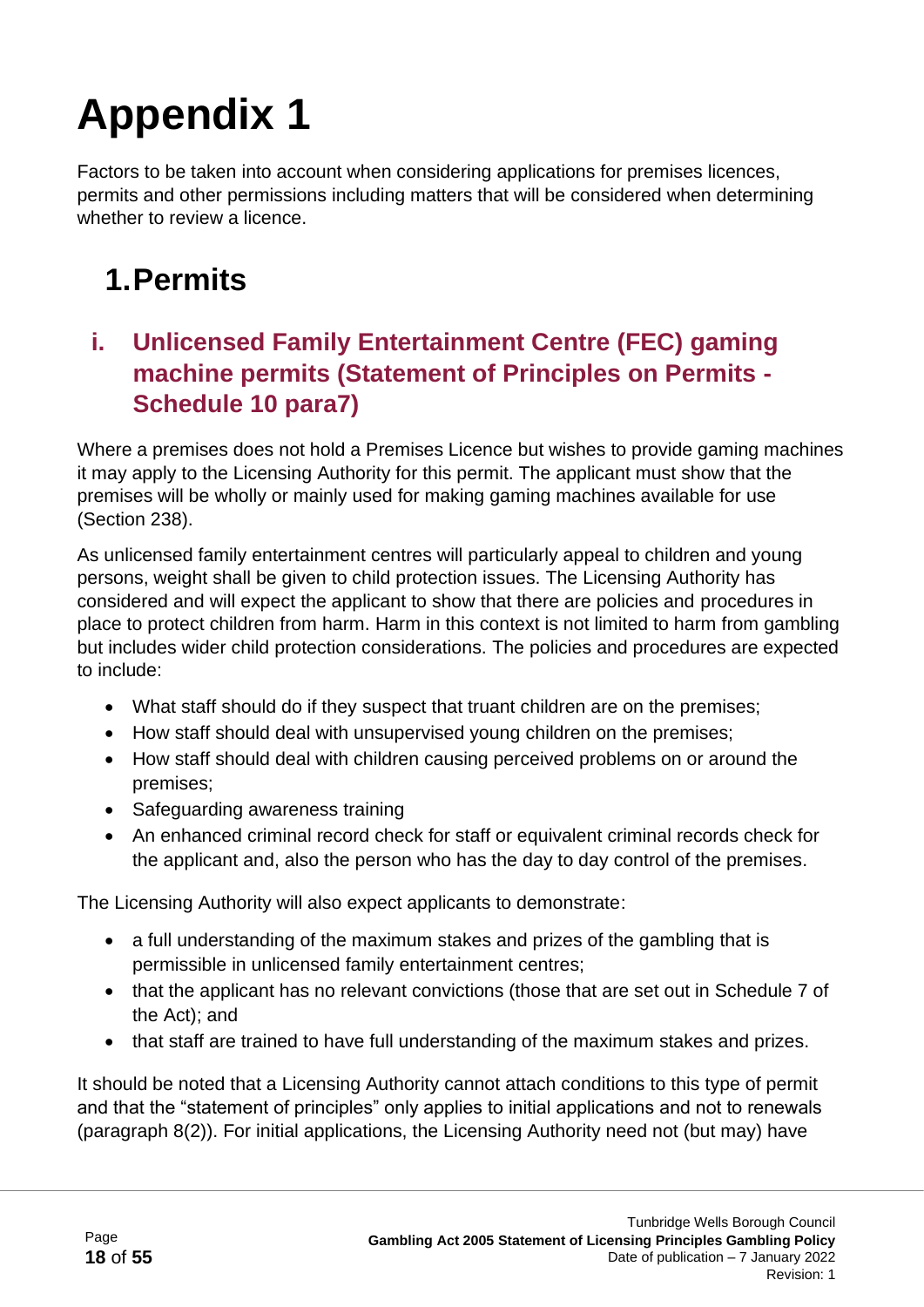regard to the licensing objectives and shall have regard to any Gambling Commission Guidance.

The Gambling Commission's Guidance for local authorities states: "In their three year licensing policy statement, licensing authorities may include a statement of principles that they propose to apply when exercising their functions in considering applications for permits…., licensing authorities may want to give weight to child protection issues."

The Gambling Commission's Guidance also states: "An application for a permit may be granted only if the Licensing Authority is satisfied that the premises will be used as an unlicensed FEC, and if the Chief Officer of Police has been consulted on the application."

**Statement of Principles**: This Licensing Authority will expect the applicant to show that there are policies and procedures in place to protect children from harm. Harm in this context is not limited to harm from gambling but includes wider child protection considerations.

The efficiency of such policies and procedures will each be considered on their merits. However, they may include:

- appropriate measures/training for staff as regards suspected truant school children on the premises;
- measures/training covering how staff would deal with unsupervised very young children being on the premises;
- children causing perceived problems on/around the premises; and
- Safeguarding awareness training.

With regard to renewals of these permits, the Licensing Authority may refuse an application for renewal of a permit only on the grounds that an authorised local authority officer has been refused access to the premises without reasonable excuse or that renewal would not be reasonably consistent with pursuit of the licensing objectives.

## **ii. (Alcohol) Licensed Premises (Licensing Act 2003) Gaming Machine Permits – (Schedule 13 Para 4(1))**

There is provision in the Act for premises licensed to sell alcohol for consumption on the premises to automatically have two gaming machines of categories C and/or D. The premises licence holders merely need to notify the Licensing Authority. The Licensing Authority may make an order disapplying the automatic entitlement in respect of any particular premises if:

- provision of the machines is not reasonably consistent with the pursuit of the licensing objectives;
- gaming has taken place on the premises that breaches a condition of section 282 of the Gambling Act 2005;
- the premises are mainly used for gaming; or
- an offence under the Gambling Act 2005 has been committed on the premises.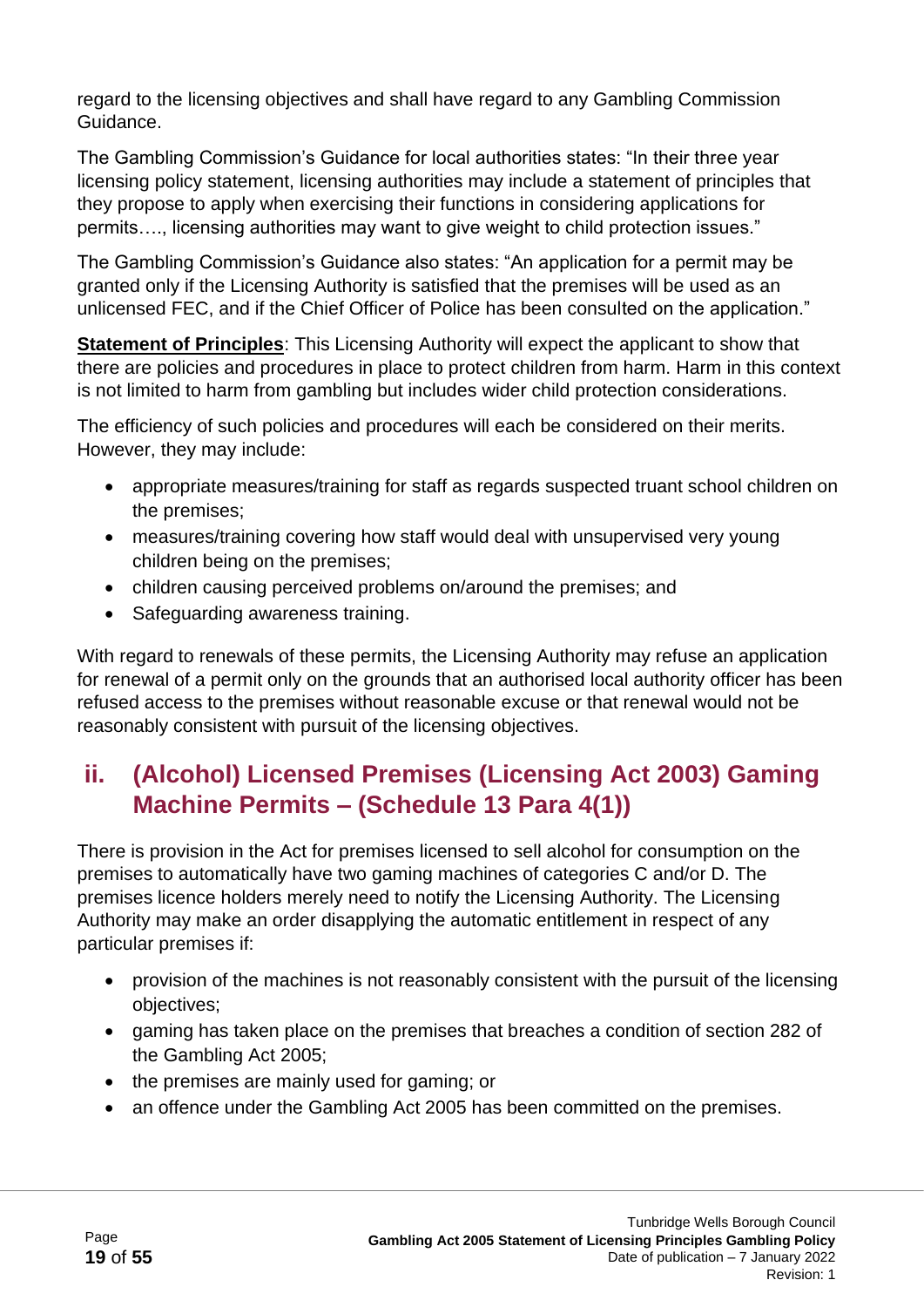If a premises wishes to have more than two machines, then it needs to apply for a permit and the Licensing Authority will consider that application based upon the licensing objectives, any Guidance issued by the Gambling Commission issued under Section 25 of the Gambling Act 2005, and "*such matters as they think relevant*."

This Licensing Authority considers that "such matters" will be decided on a case by case basis, but generally there will be regard to the need to protect children and vulnerable persons from being harmed or being exploited by gambling and will expect the applicant to satisfy the authority that there will be sufficient measures to ensure that under 18 year olds do not have access to the adult only gaming machines. Premises should be configured so that children are not invited to participate in, have accidental access to, or closely observe gambling where they are prohibited from participating.

Measures which will satisfy the Licensing Authority that there will be no access may include the adult machines being in sight of the bar or in the sight of staff that will monitor that the machines are not being used by those under 18 years old. Notices and signage may also help. As regards the protection of vulnerable persons applicants may wish to consider the provision of information leaflets/helpline numbers for organisations such as GamCare.

It should be noted that the Licensing Authority can decide to grant the application with a smaller number of machines and/or a different category of machines than that applied for. Conditions (other than these) cannot be attached.

It should also be noted that the holder of a permit must comply with any Code of Practice, as amended, issued by the Gambling Commission about the location and operation of the machine.

### **iii. (Prize Gaming Permits – (Statement of Principles on Permits - Schedule 14 Para 8 (3))**

Given that the premises will particularly appeal to children and young persons, in considering what to take into account in the application process and what information to request from the applicant, the Licensing Authority will want to give weight to child protection issues and will ask the applicant to set out the types of gaming that he or she is intending to offer. The applicant will be expected to show that there are policies and procedures in place to protect children from harm. Harm in this context is not limited to harm from gambling but includes wider child protection considerations:

- What staff should do if they suspect that truant children are on the premises;
- How staff should deal with unsupervised voung children on the premises:
- How staff should deal with children causing perceived problems on or around the premises;
- Safeguarding awareness training; and
- An enhanced criminal record check for staff or equivalent criminal records check for the applicant and also the person who has the day to day control of the premises.

The Licensing Authority will also expect applicants to demonstrate: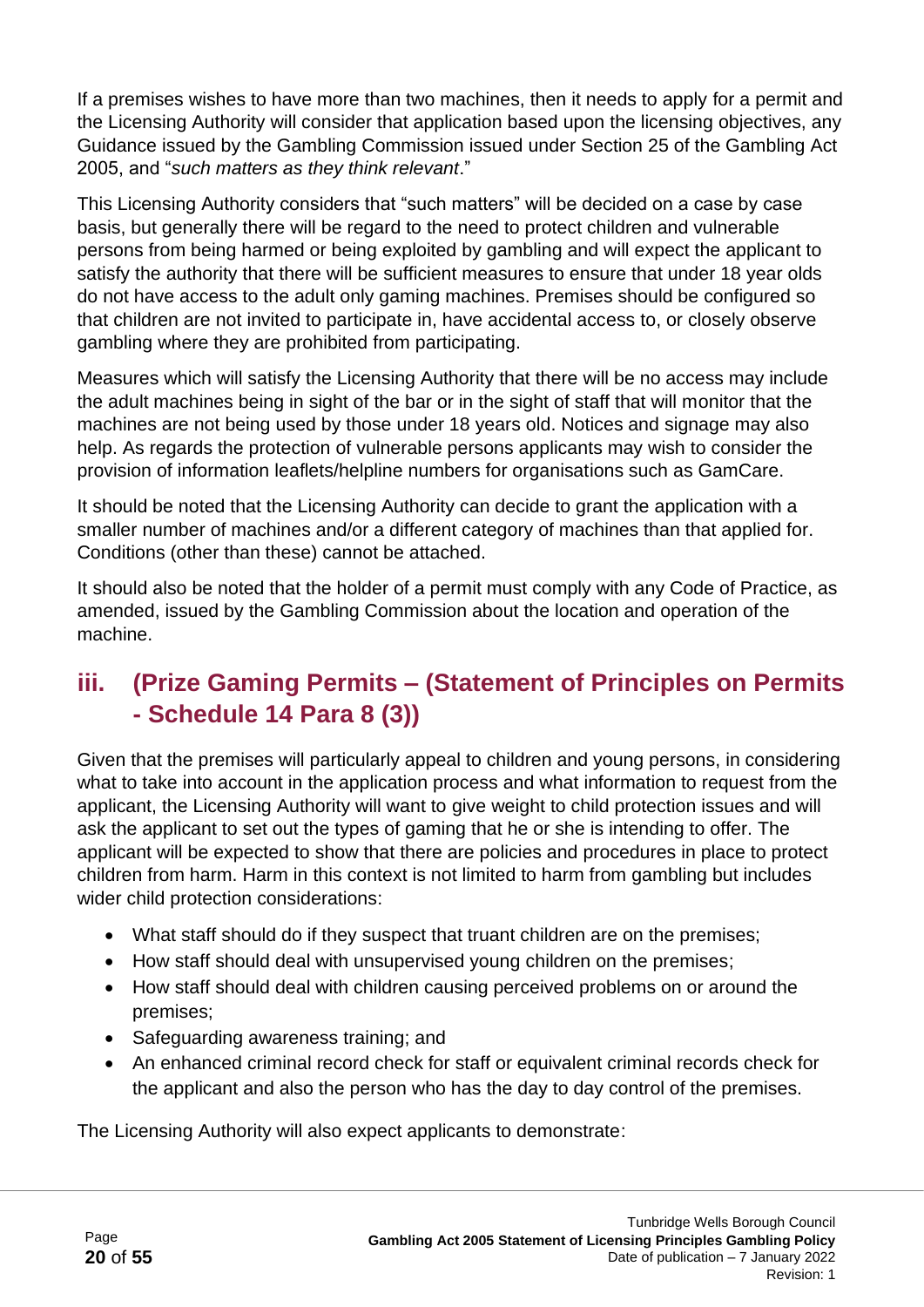- a full understanding of the maximum stakes and prizes of the gambling that is permissible in unlicensed family entertainment centres;
- that the applicant has no relevant convictions (those that are set out in Schedule 7 of the Act);
- that staff are trained to have full understanding of the maximum stakes and prizes; and
- that the gaming offered is within the law.

In making its decision on an application for this permit the Licensing Authority need not (but may) have regard to the licensing objectives and shall have regard to any Gambling Commission Guidance.

The Gambling Act 2005, attaches mandatory conditions to all prize gaming permits. The Licensing Authority cannot attach conditions. The mandatory conditions are as follows:

- the limits on participation fees, as set out in regulations, must be complied with;
- that all chances to participate in the gaming must be allocated on the premises on which the gaming is taking place and on one day; the game must be played and completed on the day the chances are allocated; and the result of the game must be made public in the premises on the day that it is played;
- the prize for which the game is played must not exceed the amount set out in regulations (if a money prize) or the prescribed value (if non-monetary prize); and
- participation in the gaming must not entitle the player to take part in any other gambling.

## **iv. Club Gaming and Club Machines Permits (Schedule 12 Para 1)**

Members' Clubs and Miners' Welfare Institutes (but not Commercial Clubs) may apply for a Club Gaming Permit or a Club Gaming Machine Permit. The Club Gaming Permit will enable the premises to provide gaming machines (3 machines of categories B3A, B4, C or D), equal chance gaming and games of chance as set out in regulations. A Club Machine Permit will enable the premises to provide gaming machines (3 machines of categories B3A, B4, C or D).

If a club does not wish to have the full range of facilities permitted by a club gaming permit or if they are a commercial club not permitted to provide non-machine gaming (other than exempt gaming under section 269 of the Act), they may apply for a club machine permit which will enable the premises to provide gaming machines (three machines of categories B4, C or D).

The Guidance for local authorities states: "Members' Clubs must have at least 25 members and be established and conducted "wholly or mainly" for purposes other than gaming, it must be permanent in nature, not established to make a commercial profit and must be controlled by its members equally, unless the gaming is restricted to bridge and whist but there is no need for a club to have an alcohol licence.

The Licensing Authority is aware that it may refuse an application on one or more of the following grounds: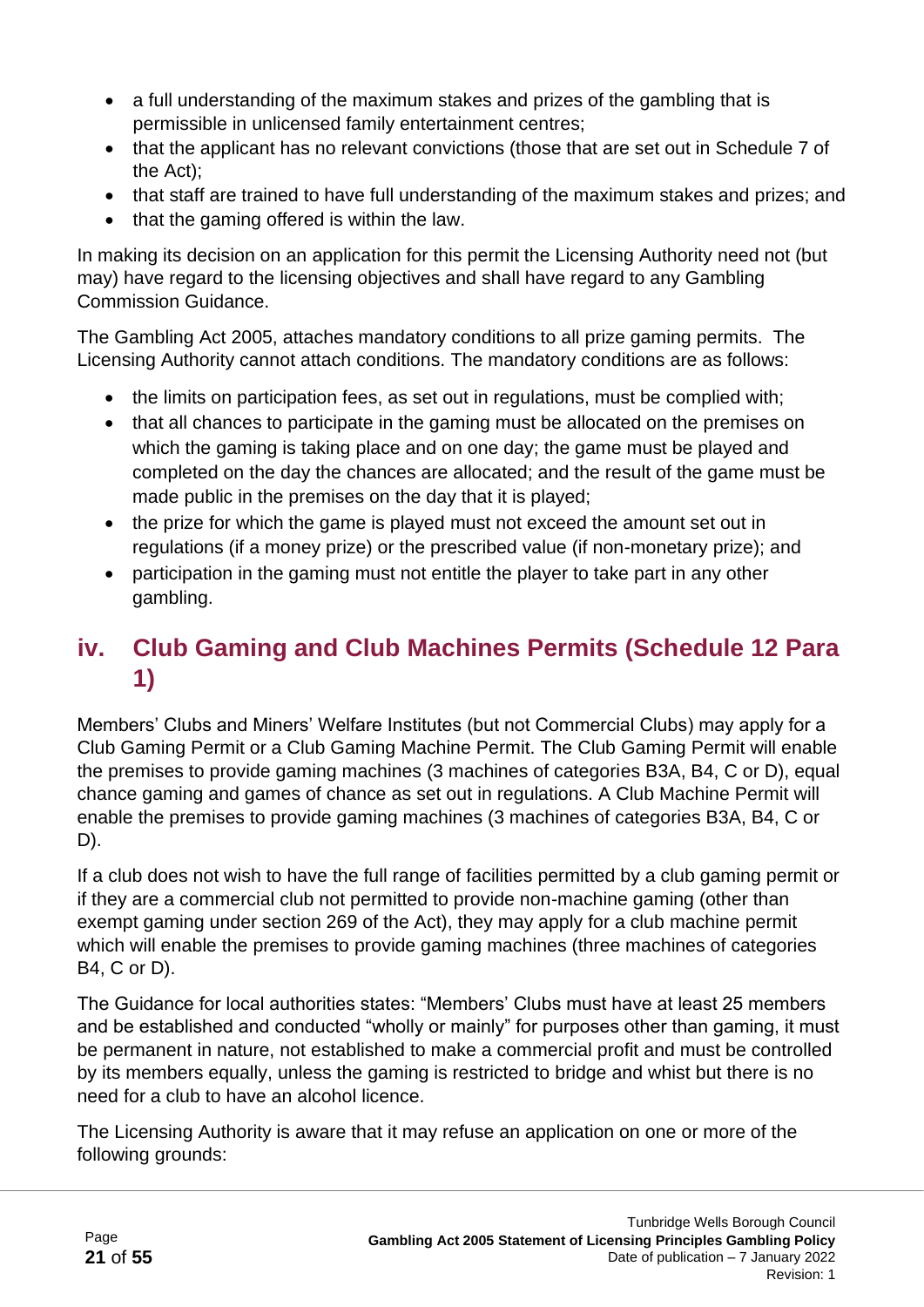- a) the applicant does not fulfil the requirements for a members' or commercial club or miners' welfare institute and therefore is not entitled to receive the type of permit for which it has applied;
- b) the applicant's premises are used wholly or mainly by children and/or young persons, or by both;
- c) an offence under the Act or a breach of a condition of a permit has been committed by the applicant while providing gaming activities;
- d) a permit held by the applicant has been cancelled in the previous ten years; or
- e) an objection has been lodged by the Gambling Commission or the police.

The Licensing Authority will need to satisfy itself that the club meets the requirements of the Gambling Act 2005 to hold a club gaming permit. In order to do this, it may require proof of additional information from the operator such as:

- Is the primary activity of the club something other than gaming?
- Are the club's profits retained solely for the benefit of the club's members?
- Are there 25 or more members?
- Are the addresses of members of the club genuine domestic addresses and do most members live reasonably locally to the club?
- Do members participate in the activities of the club via the internet?
- Do guest arrangements link each guest to a member?
- Is the 48-hour rule being applied for membership and being granted admission being adhered to?
- Are there annual club accounts available for more than one year?
- How is the club advertised and listed in directories and on the internet?
- Are children permitted in the club?
- Does the club have a constitution and can it provide evidence that the constitution was approved by members of the club?
- Is there a list of Committee members and evidence of their election by the club members?

When examining the club's constitution, the Licensing Authority would expect to see evidence of the following:

- Who makes commercial decisions on behalf of the club?
- Are the aims of the club set out in the constitution?
- Are there shareholders or members? Shareholders indicate a business venture rather than a non-profit making club
- Is the club permanently established? (Clubs cannot be temporary).
- Can people join with a temporary membership? What is the usual duration of membership?
- Are there long-term club membership benefits?

Aside from bridge and whist clubs, clubs may not be established wholly or mainly for the purposes of gaming. The Licensing Authority may consider such factors as: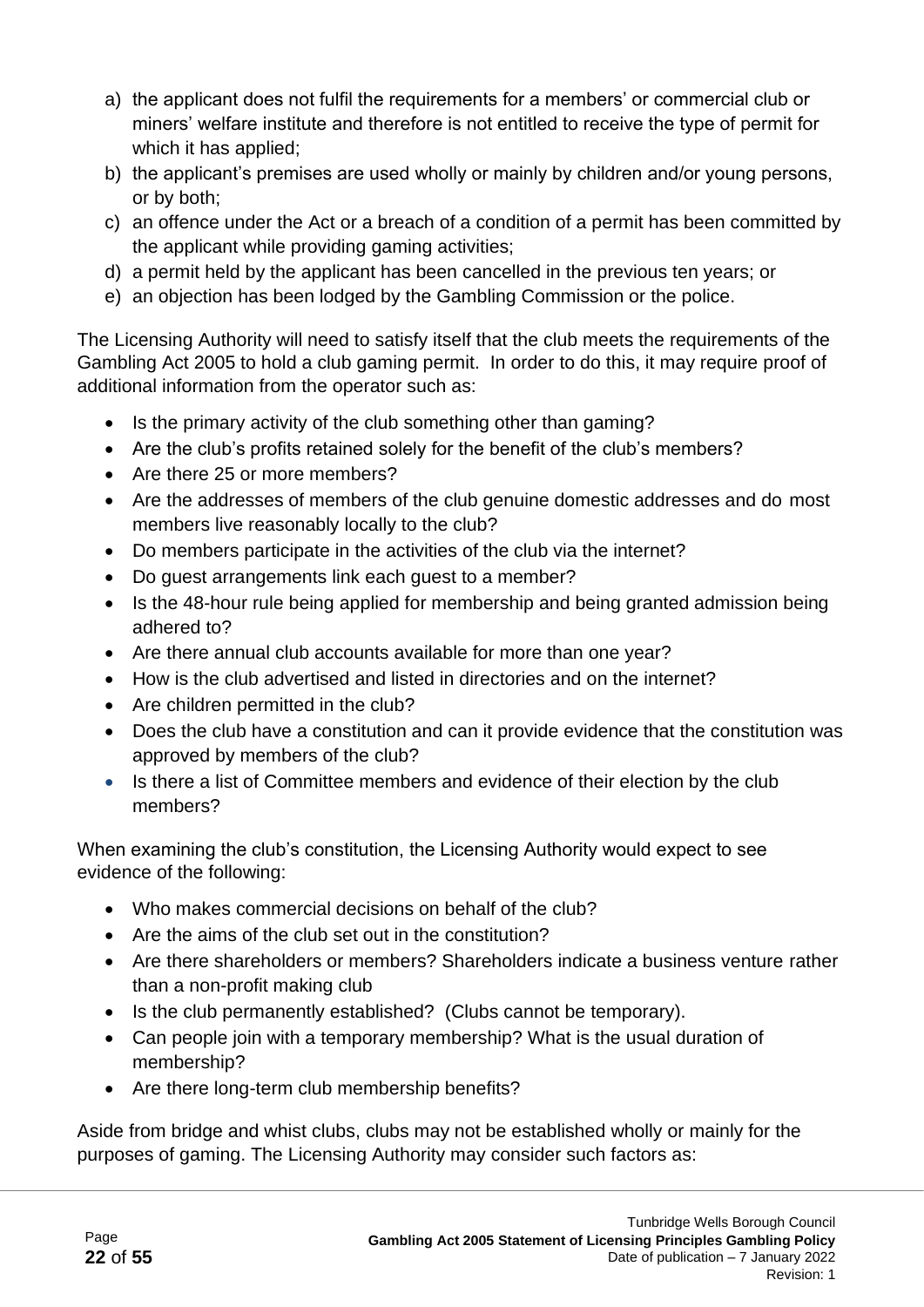- How many nights a week gaming is provided;
- How much revenue is derived from gambling activity versus other activity;
- How the gaming is advertised:
- What stakes and prizes are offered;
- Whether there is evidence of leagues with weekly, monthly or annual winners;
- Whether there is evidence of members who do not participate in gaming;
- Whether there are teaching sessions to promote gaming such as poker;
- Where there is a tie-in with other clubs offering gaming through tournaments and leagues;
- Whether there is sponsorship by gaming organisations;
- Whether participation fees are within limits.

# **Fast Track Procedure (Schedule 12(10))**

There is also a procedure available under the Act for premises that hold a Club Premises Certificate under the Licensing Act 2003 (Schedule 12, para 10).

As the Gambling Commission's Guidance for local authorities' states: "Under the fast-track procedure there is no opportunity for objections to be made by the Commission or the police, and the grounds upon which an authority can refuse a permit are reduced" and "The grounds on which an application under the process may be refused are:

- a) that the club is established primarily for gaming, other than gaming prescribed under schedule 12;
- b) that in addition to the prescribed gaming, the applicant provides facilities for other gaming; or
- c) that a club gaming permit or club machine permit issued to the applicant in the last ten years has been cancelled."

There are statutory conditions on club gaming permits that no child uses a category B3A, B4 or C machine on the premises and that the holder complies with any relevant provision of a code of practice about the location and operation of gaming machines.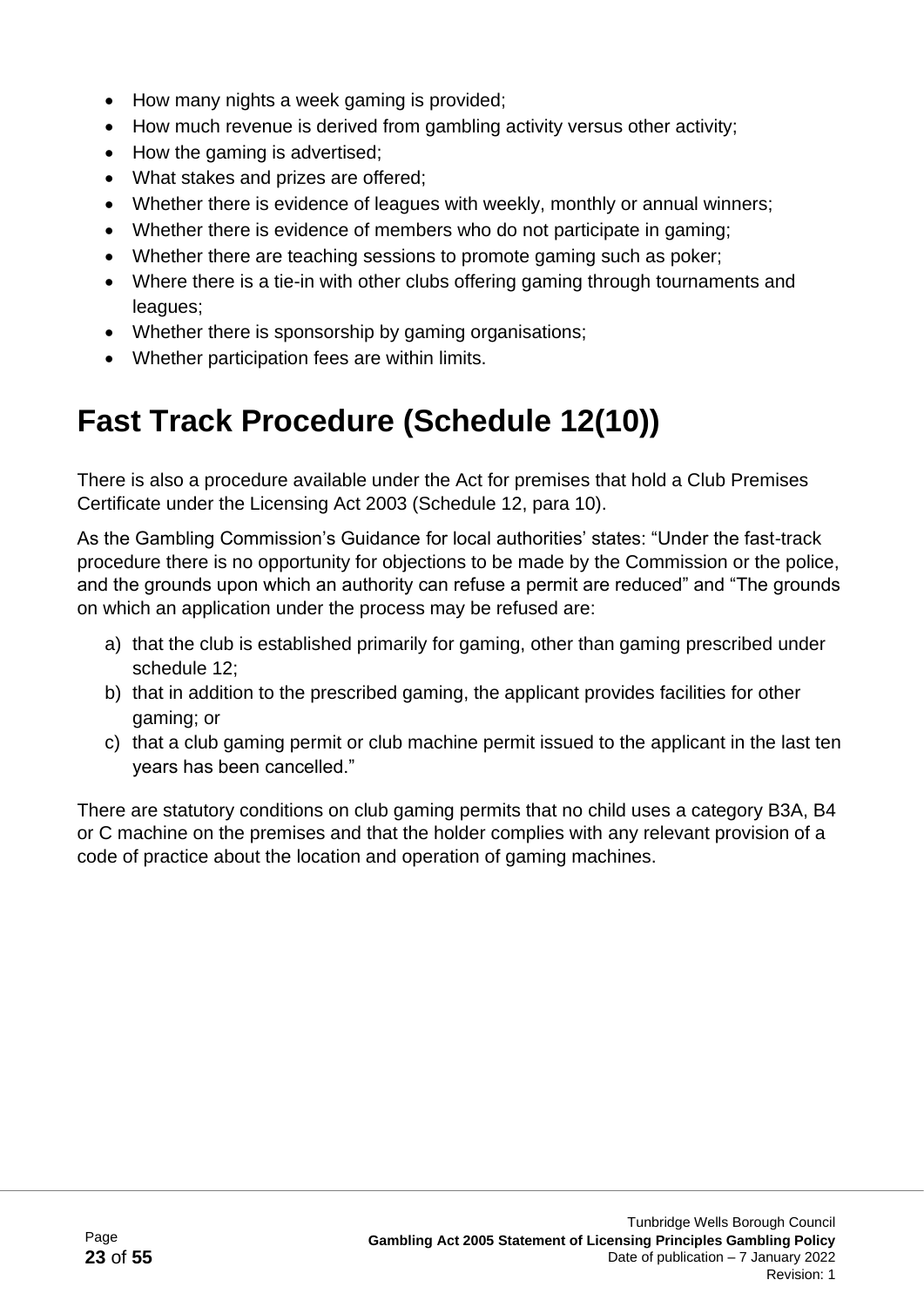# **Gambling Premises Licences**

## **i. Decision making - general:**

Premises Licences will be subject to the requirements set-out in the Gambling Act 2005 and Regulations, as well as specific mandatory and default conditions detailed in regulations issued by the Secretary of State. The Licensing Authority is able to exclude default conditions and also attach others, where it is believed to be appropriate.

The Licensing Authority is aware that in making decisions about premises licences it should aim to permit the use of premises for gambling in so far as it thinks it is:

- in accordance with any relevant code of practice issued by the Gambling Commission;
- in accordance with any relevant Guidance issued by the Gambling Commission:
- reasonably consistent with the Licensing Objectives; and
- in accordance with the Authority's Statement of Licensing Policy.

Any conditions attached to licences by the Licensing Authority will be proportionate and will be:

- relevant to the need to make the proposed building suitable as a gambling facility;
- directly related to the premises and the type of licence applied for;
- fairly and reasonably related to the scale and type of premises; and
- are reasonable in all other respects.

Decisions upon individual conditions will normally be made on a case by case basis relying on mandatory and default conditions, although there will be a number of measures the Licensing Authority may consider utilising the examples above where the local circumstances or specific risks make it appropriate, such as the use of supervisors, appropriate signage for adult only areas etc. There are specific comments made in this regard under some of the licence types below. The Licensing Authority will also expect the licence applicant to offer his/her own suggestions as to the way in which the licensing objectives can be met effectively.

An applicant for a licence will need to specify what supervision is proposed for the area where machines are sited and to clarify how supervisors will be trained to recognise vulnerable adults.

The Licensing Authority will also consider specific measures which may be required for buildings which are subject to multiple premises licences. Such measures may include the supervision of entrances; segregation of gambling from non-gambling areas frequented by children; and the supervision of gaming machines in a non-adult gambling specific premises in order to pursue the licensing objectives. These matters are in accordance with the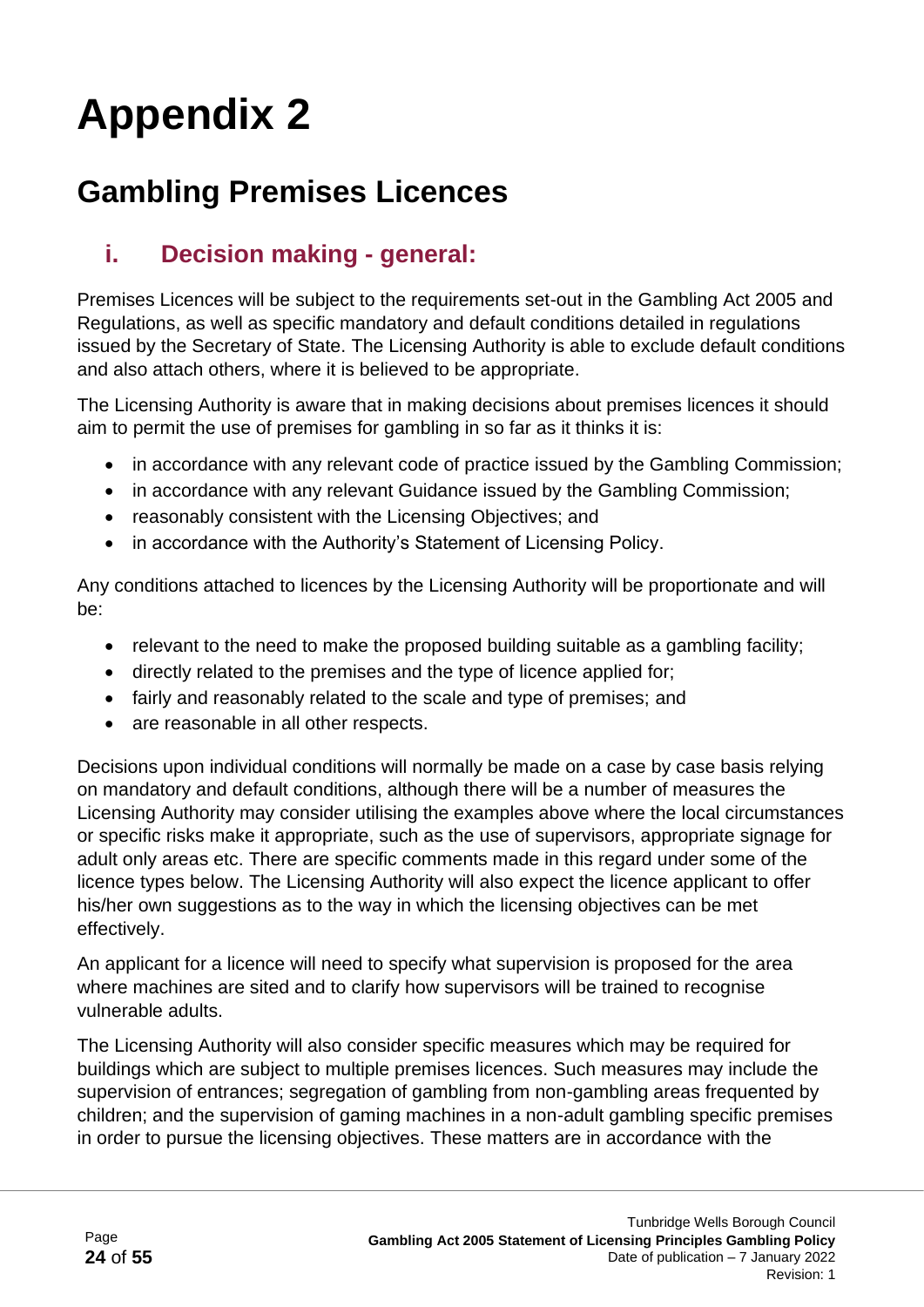Gambling Commission's Guidance and licence conditions and codes of practice. The Licensing Authority will also ensure that where category C or above machines are on offer in premises to which children are admitted:

- all such machines are located in an area of the premises which is separated from the remainder of the premises by a physical barrier which is effective to prevent access other than through a designated entrance;
- only adults are admitted to the area where these machines are located;
- access to the area where the machines are located is supervised;
- the area where these machines are located is arranged so that it can be observed by the staff or the licence holder; and
- at the entrance to and inside any such areas there are prominently displayed notices indicating that access to the area is prohibited to persons less than 18 years of age.

These conditions will apply to premises including buildings where multiple premises licences are applicable.

The Licensing Authority is aware that tracks may be subject to one or more than one premises licence provided each licence relates to a specified area of the track. As per the Gambling Commission's Guidance, the Licensing Authority will consider the impact upon the third licensing objective and the need to ensure that entrances to each type of premises are distinct and that children are excluded from gambling areas where they are not permitted to enter.

There are also conditions which the Licensing Authority cannot attach to premises licences which are:

- any condition on the premises licence which makes it impossible to comply with an operating licence condition;
- conditions relating to gaming machine categories, numbers, or method of operation;
- conditions which provide that membership of a club or body be required (the Gambling Act 2005 specifically removes the membership requirement for casino and bingo clubs and this provision prevents it being reinstated) and
- conditions in relation to stakes, fees, winning or prizes.

## **ii. "Premises":**

Premises are defined in the Act as "any place". It is for the Licensing Authority to decide whether different parts of a building can be properly regarded as being separate premises and as the Guidance for local authorities' states, it "will always be a question of fact in the circumstances". The Gambling Commission does not however consider that areas of a building that are artificially or temporarily separate can be properly regarded as different premises. The Licensing Authority will have regard to the Commission's Guidance on the division of premises and access between premises.

The Licensing Authority takes particular note of the Guidance for Local Authorities which states that in considering applications for multiple licences for a building (split premises) or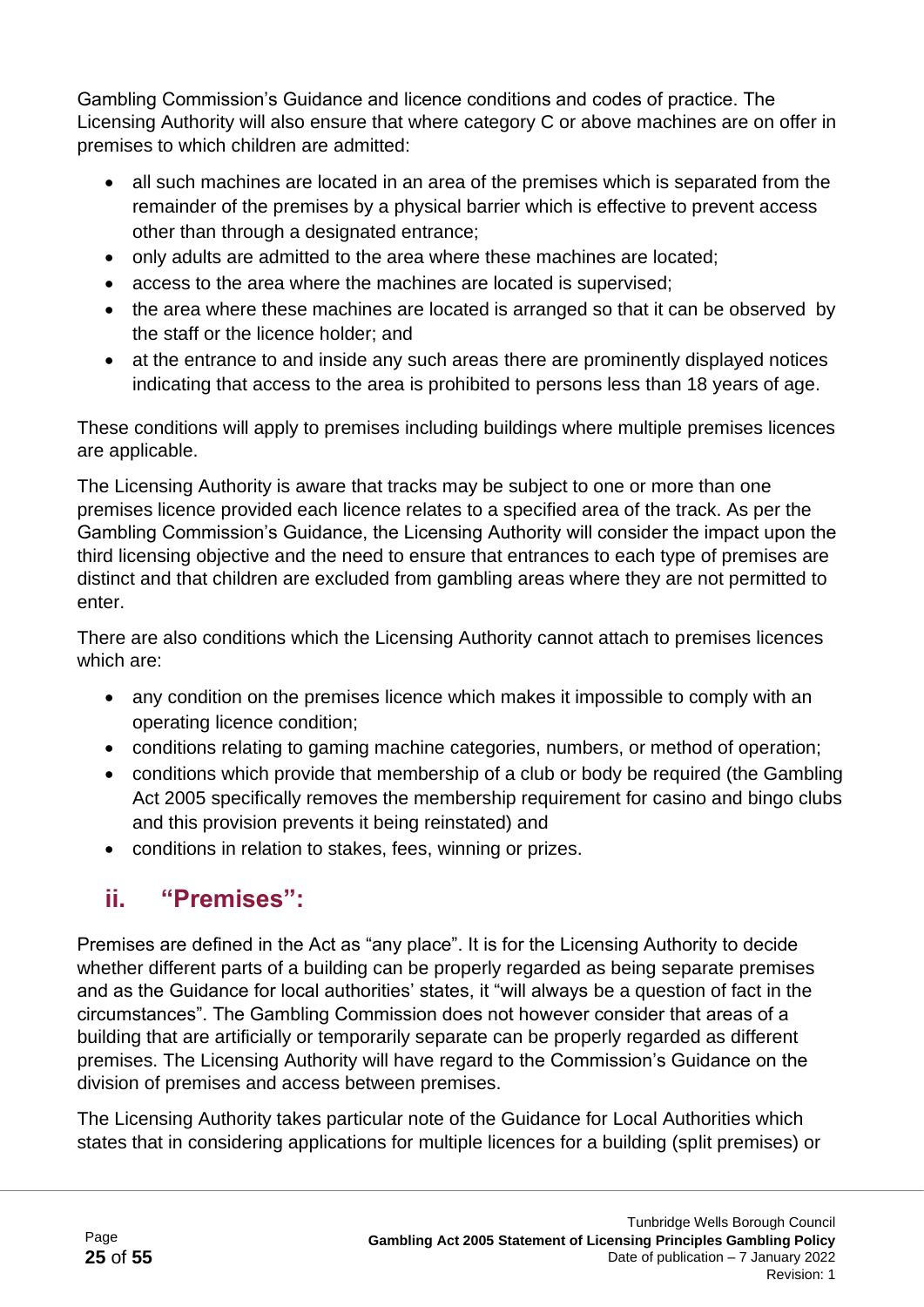those for a specific part of the building to be licensed, licensing authorities should be aware that:

- the third licensing objective seeks to protect children from being harmed by gambling. In practice that means not only preventing them from taking part in gambling but also that they are not permitted to be in close proximity to gambling. Therefore, premises should be configured so that children are not invited to participate in, have accidental access to, or closely observe gambling where they are prohibited from participating; and
- entrances and exits from parts of a building covered by one or more premises licences should be separate and identifiable so that the separation of different premises is not compromised, and that people do not 'drift' into a gambling area.

The Licensing Authority will pay particular attention to applications where access to the licensed premises is through other premises (which themselves may be licensed or unlicensed). Clearly, there will be specific issues that authorities should consider before granting such applications, for example, whether children can gain access; compatibility of the two establishments; and ability to comply with the requirements of the Act. But, in addition an overriding consideration should be whether, taken as a whole, the co-location of the licensed premises with other facilities has the effect of creating an arrangement that otherwise would, or should, be prohibited under the Act.

It should also be noted that an applicant cannot obtain a full premises licence until the premises in which it is proposed to offer the gambling are constructed. The Gambling Commission has advised that references to "the premises" are to the premises in which gambling may now take place. Thus, a licence to use premises for gambling will only be issued in relation to premises that are ready to be used for gambling. The Licensing Authority agrees with the Gambling Commission that it is a question of fact and degree whether premises are finished to a degree that they can be considered for a premises licence. The Gambling Commission emphasises that requiring the building to be complete ensures that the authority can, if necessary, inspect it fully, as can other responsible authorities with inspection rights.

## **iii. Location:**

The Licensing Authority is aware that demand issues cannot be considered with regard to the location of premises but that considerations in terms of the licensing objectives can. As per the Gambling Commission's Guidance for local authorities, the Licensing Authority will pay particular attention to the protection of children and vulnerable persons from being harmed or exploited by gambling, as well as issues of crime and disorder. Should any specific policy be considered there would be a consultation and any such policy would not preclude any application being made and each application will be decided on its merits, with the onus upon the applicant showing how potential concerns can be overcome.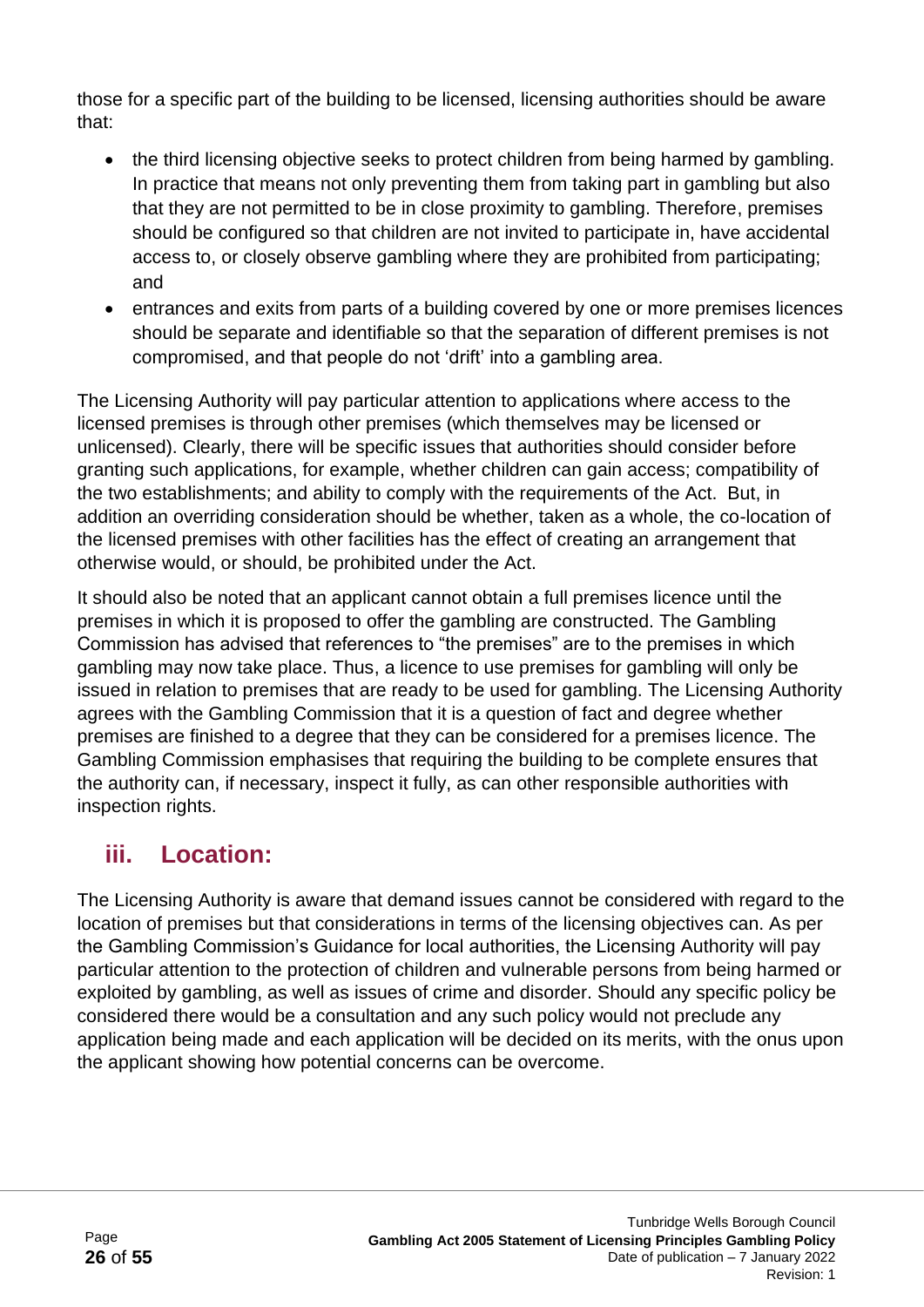## **iv. Planning:**

Planning and licensing are different regulatory systems and will be dealt with separately. The Gambling Commission's Guidance states: "When dealing with a premises licence application for finished buildings, the Licensing Authority should not take into account whether those buildings have or comply with the necessary planning or building consents.

Those matters should be dealt with under relevant planning control, building and other regulations and not form part of the consideration for the premises licence. Section 210 of the 2005 Act prevents licensing authorities taking into account the likelihood of the proposal by the applicant obtaining planning or building consent when considering a premises licence application. Equally the grant of a gambling premises licence does not prejudice or prevent any action that may be appropriate under the law relating to planning or building."

### **v. Duplication:**

As stated above in section 12 on Compliance and Enforcement, as per the Gambling Commission's Guidance for local authorities the Licensing Authority will seek to avoid duplication with other regulatory regimes so far as possible.

### **vi. Door Supervisors:**

The Gambling Commission's Guidance advises local authorities that licensing authorities may require persons operating premises in which gambling takes place to take measures such as the supervision of entrances; segregation of gambling from non-gambling areas frequented by children (assuming such non-gambling areas are compatible with requirements of the Act); and the supervision of gaming machines in non-adult gambling specific premises in order to pursue the licensing objectives.

Any person employed to fulfil a condition on a premises licence that requires door supervision should hold a relevant licence issued by the Security Industry Authority (SIA).

It is to be noted that door supervisors at licensed casino or bingo premises are exempt from the requirements of the Private Security Industry Act 2001. Where an authority imposes door supervision requirements on such licences, the personnel will not need licensing under the 2001 Act.

The Licensing Authority therefore has specific requirements for door supervisors working at casinos or bingo premises, where there are multiple licensable activities, and/or the Police Licensing Officer has concerns about the licensing objectives being undermined.

Where the premises are licensed under the Licensing Act 2003 door supervisors will be required to hold a relevant licence issued by the Security Industry Authority (SIA).

### **vii. Split Premises**

The Gambling Commission's Guidance states that a building can, in principle, be divided into more than one premises and be subject to more than one Premises Licence provided they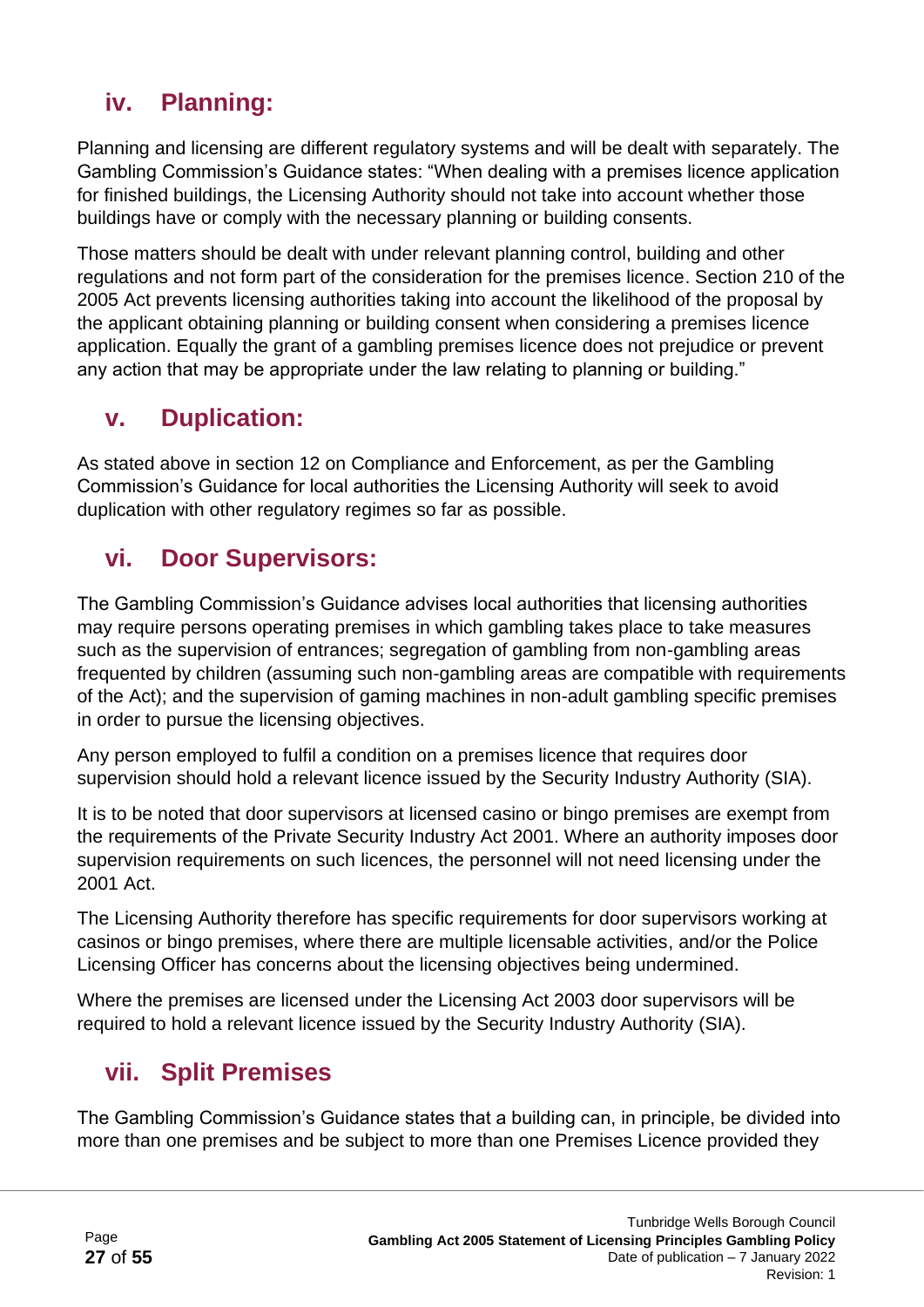are for different parts of the building, and the different parts of the building can reasonably be regarded as being different premises. An example is given of units within a shopping mall, where each unit is separate self-contained premises contained within one building. It is also possible for licensed premises to be located next to each other.

The Gambling Commission state they do 'not consider that areas of a building that are artificially separated, for example by ropes or moveable partitions, can properly be regarded as separate premises'.

Whether different parts of a building can be reasonably regarded as different premises will depend on the circumstances of the individual building and how any division is proposed. To agree to accept applications to grant or vary a licence for a building which has been divided, the Licensing Authority will need to be satisfied the premises are genuinely separate premises, and not an artificially created additional part of single premises.

In considering whether different areas of a building are genuinely separate premises the Licensing Authority will take into account factors which will include:

- whether there are separate registrations for business rates in place for each premises;
- whether separate sets of staff work in the individual premises;
- whether there is a separate cash desk/reception for each of the premises;
- whether each premises has its own postal address;
- whether the premises are owned or operated by the same person;
- whether each of the premises can be accessed from a street or public passageway;
- whether the premises can only be accessed from any other gambling premises.

When considering proposals to divide a building into separate premises, the Licensing Authority will also need to be satisfied that the form of separation between the premises is appropriate.

The separation between one premises and another must be clearly defined. Any barrier used to separate one premises from another must be permanent and constructed so the public cannot go from one premises to another.

It may be acceptable for staff working in adjacent premises to have access through barriers between premises. The applicant must demonstrate that in providing staff access there are suitable control measures in place that will ensure the safety and security of staff and will prevent the public from using the same access point to enter the other premises.

The Gambling Act 2005 (Mandatory and Default Conditions) Regulations 2007 restrict access to different types of licensed gambling premises. In considering proposals to divide a building into different premises, the Licensing Authority will have to be satisfied that proposals to divide buildings are compatible with the mandatory conditions relating to access between premises.

The Guidance at paragraph 7.22 states "There is no definition of 'direct access' in the Act or Regulations, but Licensing Authorities may consider that there should be an area separating the premises concerned (for example a street or café), which the public go to for purposes other than gambling, for there to be shown to be no direct access."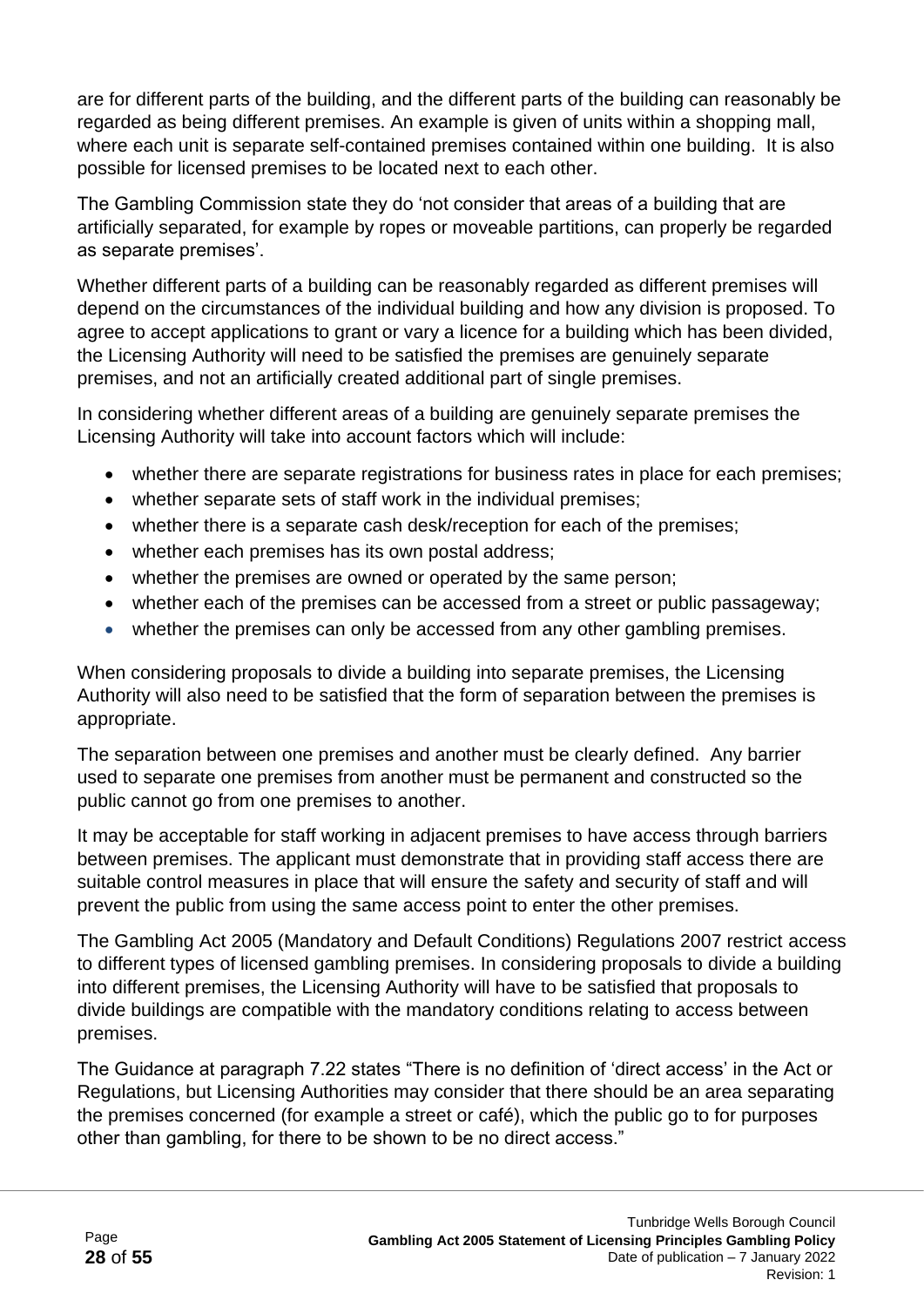It is the Licensing Authority's opinion that any area which separates licensed premises, and from which those premises can be accessed, must be genuinely separate premises which are habitually and actually used by members of the public other than those using the licensed premises.

The Licensing Authority does not consider that provisions which prohibit direct access between licensed premises are satisfied where licensed premises are separated by an area created artificially within a building principally for members of the public attending the licensed premises, irrespective of whether this area is unlicensed or provides non-gambling facilities, for example refreshments or cashpoint machines.

- Where the Licensing Authority is satisfied that a building can be divided into separate premises it will expect applicants to ensure that:
- the premises are configured so that children are not invited to participate in, have accidental access to, or closely observe gambling to which they are prohibited from taking part;
- the premises are not configured so children are likely to enter an adult only area to join a parent gambling in that adult only area;
- entrances and exits from parts of a building covered by one or more Premises Licences are separate and identifiable so the separation of different premises is not compromised, and people do not 'drift' into a gambling area. In this context it should be possible to access the premises without going through another licensed premises or premises with a permit;
- customers should be able to participate in the activity named on the Premises Licence.

This is not an exhaustive list and the Licensing Authority will consider other aspects based on the merits of the application.

### **viii. Access to Premises**

The Gambling Act 2005 (Mandatory and Default Conditions) Regulations set out access provisions for each type of licensed gambling premises. The broad principle is there can be no direct access from one licensed gambling premises to another, except between premises which allow those aged under-18 to enter and with the further exception that licensed betting premises may be accessed via other licensed betting premises.

'Direct access' is not defined, but the Licensing Authority will consider there should be an area such as a street or café to which the public attend for purposes other than gambling for there to be no direct access.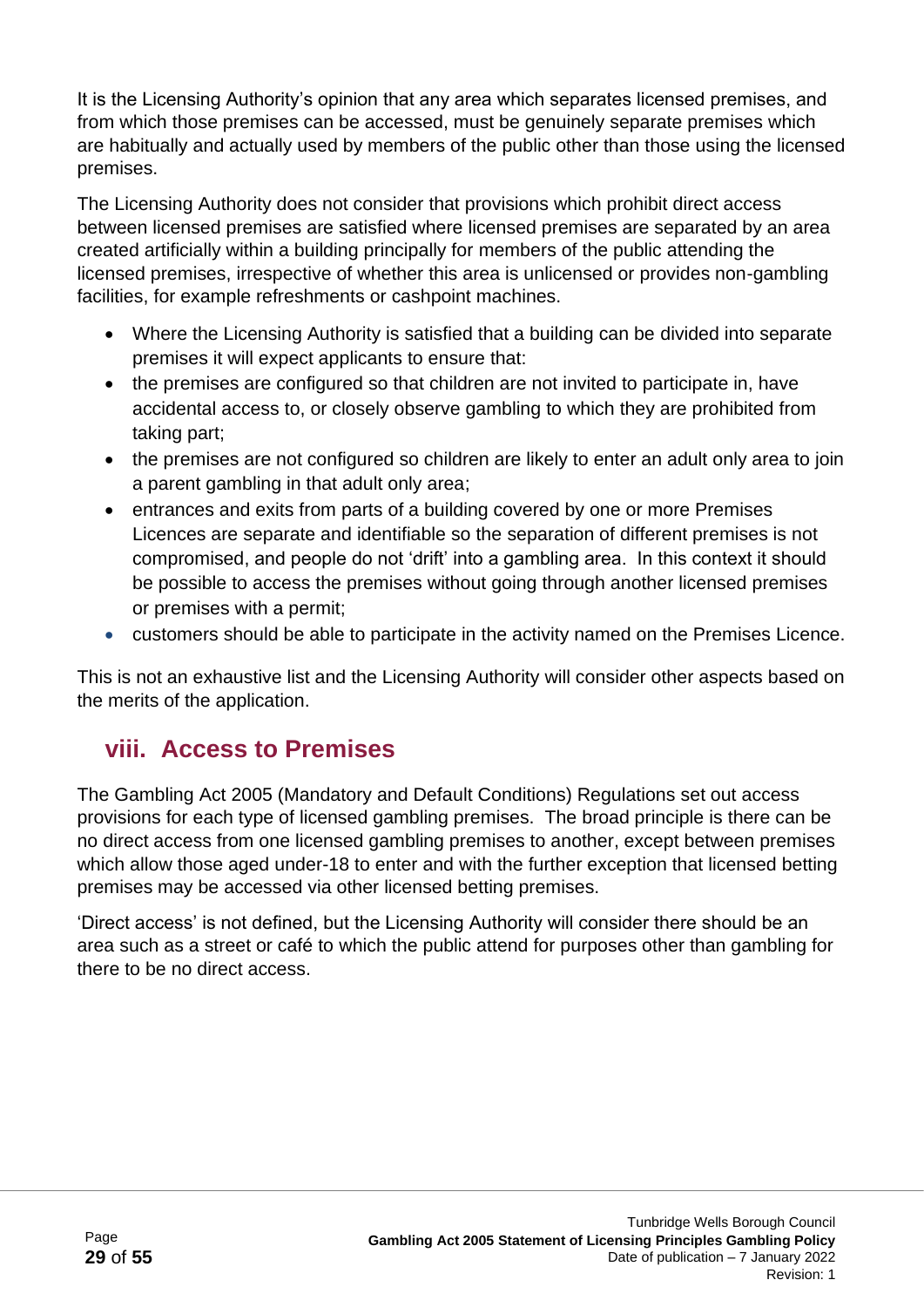| <b>Type of Premises</b><br><b>Access Provisions</b>    |                                                                                                                                                                                                                                                                                                                                                                          |
|--------------------------------------------------------|--------------------------------------------------------------------------------------------------------------------------------------------------------------------------------------------------------------------------------------------------------------------------------------------------------------------------------------------------------------------------|
| <b>Casino</b>                                          | The principal access to the premises must be.<br>from a 'street'<br>No entrance to a casino must be from premises<br>that are used wholly or mainly by children and/or<br>young persons<br>No customer must be able to access a casino<br>directly from any other premises which holds a<br>gambling premises licence.                                                   |
| <b>Adult Gaming</b><br><b>Centre</b>                   | No customer must be able to access the<br>premises directly from any other licensed<br>gambling premises.                                                                                                                                                                                                                                                                |
| <b>Betting Shop</b>                                    | Access must be from a 'street' or from other<br>premises with a betting licence<br>No direct access is permitted from a betting shop<br>to another premises used for the retail sale of<br>merchandise or services. In effect there cannot<br>be any entrance to a betting shop from a shop of<br>any kind unless that shop is in itself a licensed<br>betting premises. |
| <b>Track</b>                                           | No customer must be able to access the<br>premises directly from a casino or Adult Gaming<br>Centre.                                                                                                                                                                                                                                                                     |
| <b>Bingo Premises</b>                                  | No customer must be able to access the<br>premises directly from a casino, an Adult Gaming<br>Centre or a betting premises, other than a track.                                                                                                                                                                                                                          |
| <b>Family</b><br><b>Entertainment</b><br><b>Centre</b> | No customer must be able to access the<br>premises directly from a casino, an Adult Gaming<br>Centre or a betting premises, other than a track.                                                                                                                                                                                                                          |

## **ix. Licensing objectives:**

The Licensing Authority has considered the Commission's Guidance to local authorities in respect of the licensing objectives.

*Preventing gambling from being a source of crime or disorder, being associated with crime or disorder or being used to support crime;*

*Ensuring that gambling is conducted in a fair and open way;*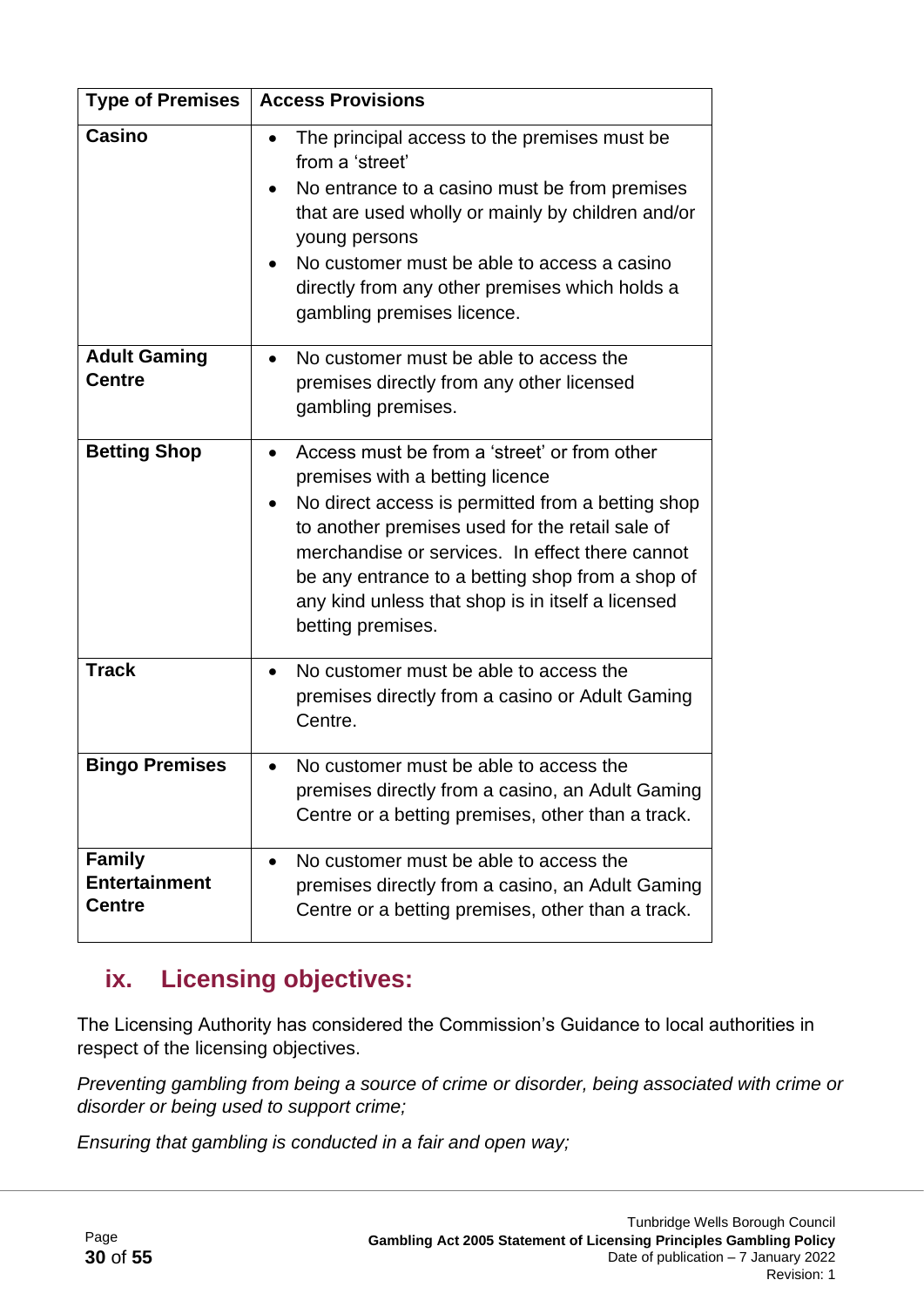*Protecting children and other vulnerable persons from being harmed or exploited by gambling.*

### **x. Reviews:**

Interested parties or responsible authorities can make requests for a review of a premises licence; however, it is for the Licensing Authority to decide whether the review is to be carried out. This will be on the basis of whether the request for the review is relevant to the following matters:

- it is in accordance with any relevant code of practice issued by the Gambling Commission;
- it is in accordance with any relevant Guidance issued by the Gambling Commission;
- it is reasonably consistent with the licensing objectives; and
- it is in accordance with the authority's statement of licensing policy.

Consideration will be given as to whether the request is frivolous, vexatious, or will certainly not cause the Licensing Authority to wish to alter/revoke/suspend the licence, or whether it is substantially the same as previous representations or requests for review.

The Licensing Authority can also initiate a review of a licence on the basis of any reason that it thinks is appropriate.

## **xi. Provisional Statements:**

The Licensing Authority notes the Guidance from the Gambling Commission which states:

S.204 of the Act provides for a person to make an application to the Licensing Authority for a provisional statement in respect of premises that he or she:

- expects to be constructed
- expects to be altered
- expects to acquire a right to occupy.

In terms of representations about premises licence applications, following the grant of a provisional statement, no further representations from relevant authorities or interested parties can be taken into account unless they concern matters which could not have been addressed at the provisional statement stage, or they reflect a change in the applicant's circumstances.

In addition, the authority may refuse the premises licence (or grant it on terms different to those attached to the provisional statement) only by reference to matters:

- a) which could not have been raised by objectors at the provisional licence stage; or
- b) which in the authority's opinion reflect a change in the operator's circumstances.
- c) Where the premises has not been constructed in accordance with the plan and information submitted with the provisional statement application. This must be a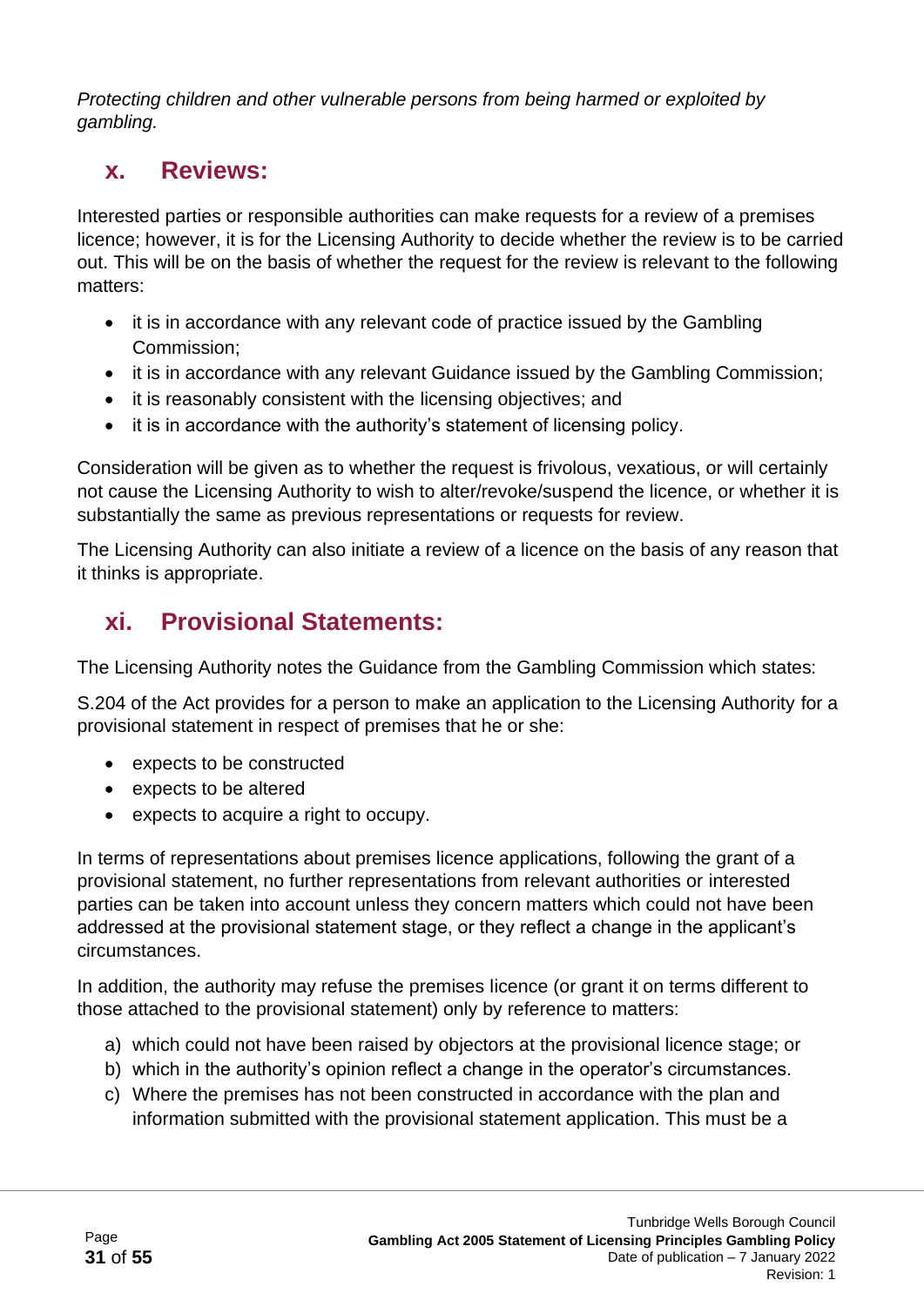substantial change to the plan and licensing authorities should discuss any concerns they have with the applicant before making a decision.

# **xii. Adult Gaming Centres (AGC):**

The Licensing Authority particularly notes the Commission's Guidance which states: "No-one under the age of 18 years of age is permitted to enter an AGC. Licensing authorities will wish to have particular regard to the location of an entry to AGCs to minimise the opportunities for children to gain access. This may be of particular importance in areas where young people may be unsupervised and an AGC is in a complex, such as a shopping centre or airport."

Because gaming machines provides opportunities for solitary play and immediate payouts, they are more likely to engender repetitive and excessive play. The Licensing Authority in considering Premises Licences for AGC's will specifically have regard to the need to protect children and vulnerable persons from harm or being exploited by gambling and will expect the applicant to satisfy the authority that there will be sufficient measures to, for example, ensure that under 18-year olds are not attracted to, or gain access to, the premises.

The Licensing Authority will expect applicants to offer their own measures to meet the licensing objectives although appropriate measures/licence conditions may cover issues such as:

- Proof of age schemes
- CCTV
- Supervision of entrances/machine areas
- Physical separation of areas
- Location of entry
- Notices/signage
- Specific opening hours
- Self-barring schemes
- Provision of information leaflets/helpline numbers for organisations such as GamCare

This list is not mandatory, nor exhaustive, and is merely indicative of example measures.

# **xiii. (Licensed) Family Entertainment Centres (FECs):**

Family Entertainment Centres are wholly or mainly used for having gaming machines available for use.

The Licensing Authority will, as per the Gambling Commission's Guidance refer to the Commission's website to see any conditions that apply to operator licences covering the way in which the area containing the category C machines should be delineated. This Licensing Authority will also make itself aware of any mandatory or default conditions on these premises' licences.

As gaming machines are a form of gambling which is attractive to children and licensed FEC's will contain both Category D machines on which they are allowed to play, and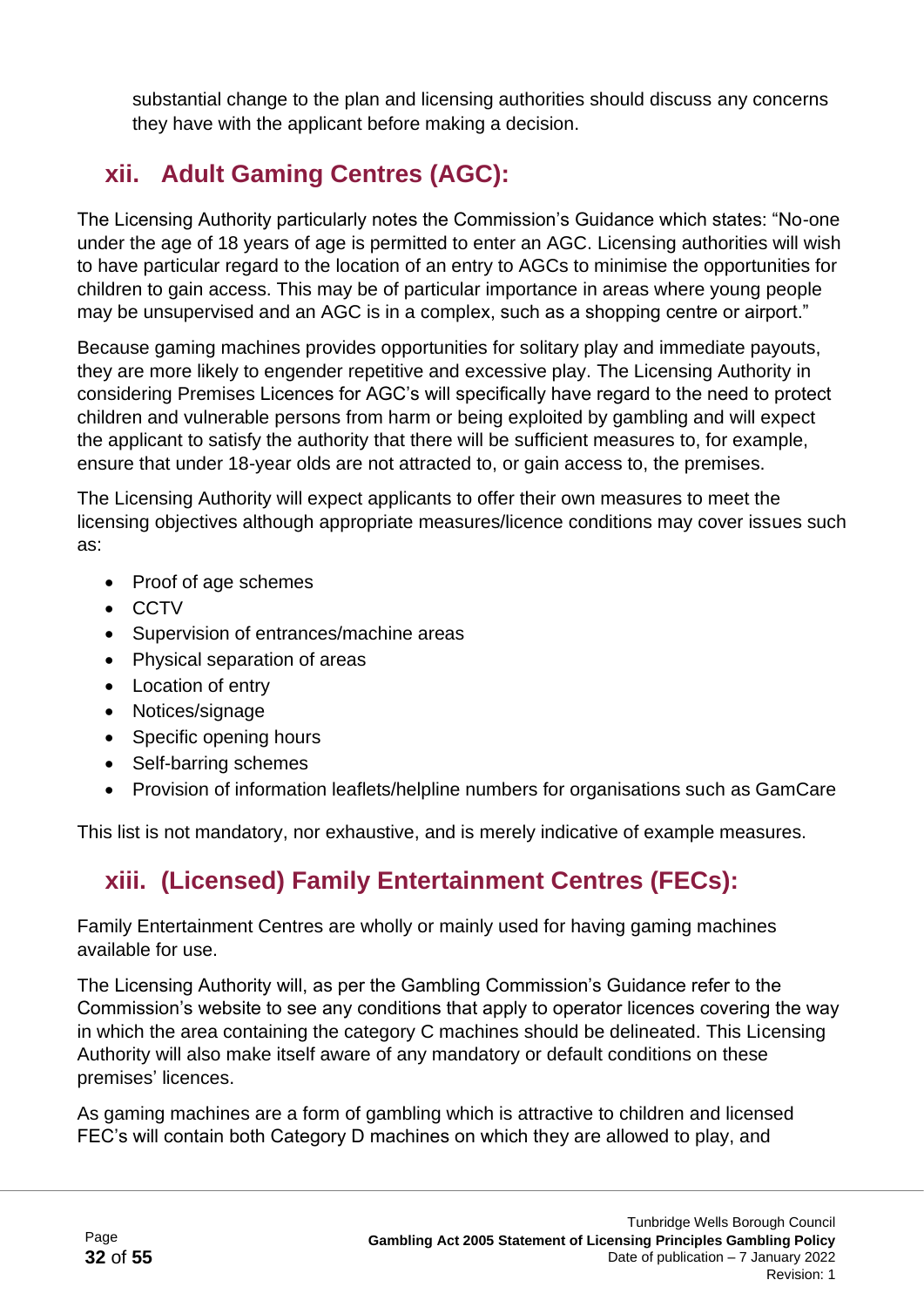Category C machines on which they are not. Since gaming machines provide opportunities for solitary play and for immediate pay-outs, they are more likely to engender repetitive and excessive play. The Licensing Authority, in considering applications for FEC Premises Licences, will specifically have regard to the need to protect children and vulnerable persons from harm or being exploited by gambling and will expect the applicant to satisfy the authority, for example, that there will be sufficient measures to ensure that under 18-year olds do not have access to the adult only gaming machine areas.

The Licensing Authority will expect applicants to offer their own measures to meet the licensing objectives although appropriate measures/licence conditions may cover issues such as:

- CCTV
- Supervision of entrances/machine areas
- Physical separation of areas
- Location of entry
- Notices/signage
- Specific opening hours
- Self-barring schemes
- Provision of information leaflets/helpline numbers for organisations such as GamCare
- Measures/training for staff on how to deal with suspected truant school children on the premises

This list is not mandatory, nor exhaustive, and is merely indicative of example measures.

#### **xiv. Tracks:**

The Licensing Authority is aware that the Gambling Commission may provide specific Guidance as regards tracks. The Licensing Authority shall have regard to this Guidance in the discharge of its functions.

#### **xv. Casinos:**

The Licensing Authority has not passed a 'no Casino' resolution under Section 166(1) of the Gambling Act 2005; therefore, this would allow the authority to grant a Casino licence.

Any future decision to pass or not pass such a resolution will be made by the Council's Licensing Committee and will need to be endorsed by the Full Council but will only be taken after a full consultation process has been undertaken within its area.

### **xvi. Bingo:**

The Licensing Authority will have regard to the Gambling Commission's Guidance.

The Licensing Authority expects that where children are permitted in bingo premises, any Category B or C machines are located in an area which is separated from the rest of the premises by barriers or in a separate room, where it is made clear that entry is permitted only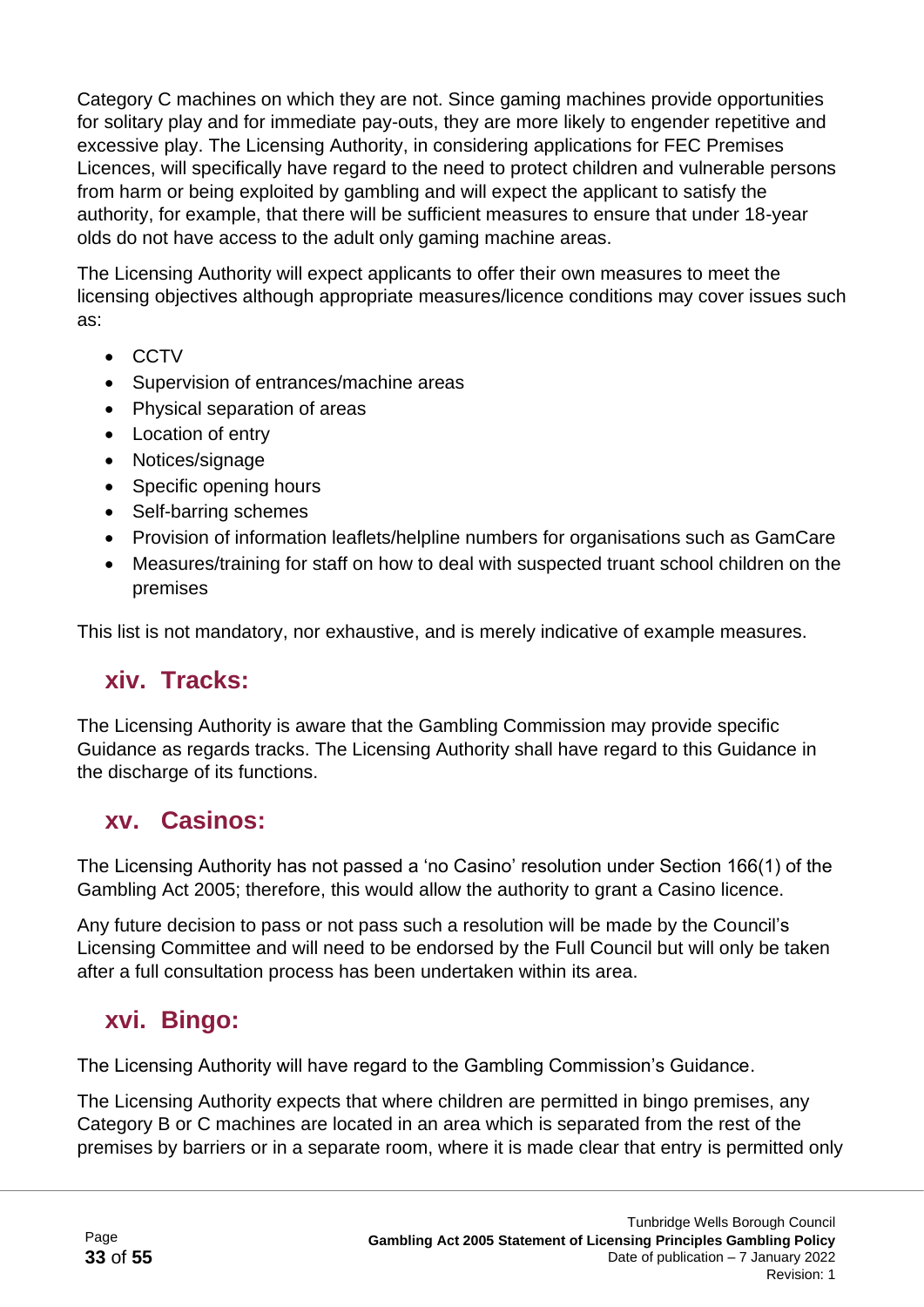for those aged 18 or over. Appropriate signage should be provided to this effect and the area should be monitored by staff, either through direct supervision or by monitored CCTV.

To avoid a situation where a premises holds a bingo Premises Licence primarily to benefit from the gaming machine allowance, the Licensing Authority will need to be satisfied that bingo is regularly played in any premises for which a Premises Licence is issued and that the premises presentation is clearly that of a bingo premises and readily identifiable as such to any customer using the premises.

# **xvii. Temporary Use Notice (TUN):**

There are a number of statutory limits as regards Temporary Use Notices. It is noted that it falls to the Licensing Authority to decide what constitutes a 'set of premises' where Temporary Use Notices are received relating to the same building/site (see Gambling Commission's Guidance for Local Authorities).

# **xviii. Occasional Use Notice (OUN):**

The Licensing Authority has very little discretion as regards these notices aside from ensuring that the statutory limit of 8 days in a calendar year is not exceeded. The Licensing Authority will need to consider the definition of a 'track' and whether the applicant is permitted to avail him/herself of the notice.

## **xix. Small Society Lotteries:**

The Council will adopt a risk-based approach towards our compliance responsibilities for small society lotteries. We consider the following list, although not exclusive, could affect the risk status of the operator:

- Submission of late returns (returns must be submitted no later than three months after the date on which the lottery draw was held)
- Submission of incomplete or incorrect returns
- Breaches of the limits for small society lotteries

Non-commercial gaming is permitted if it takes place at a non-commercial event as either an incidental or principal activity at the event. Events are non-commercial if no part of the proceeds is for private profit or gain. The proceeds of such events may benefit one or more individuals if the activity is organised:

- By, or on behalf of, a charity or for charitable purposes
- To enable participation in. or support of, sporting, athletic or cultural activities.

Charities and community groups should contact us on 01892 550 034 or email [licensing@tunbridgewells.gov.uk](mailto:licensing@tunbridgewells.gov.uk) to seek further clarification.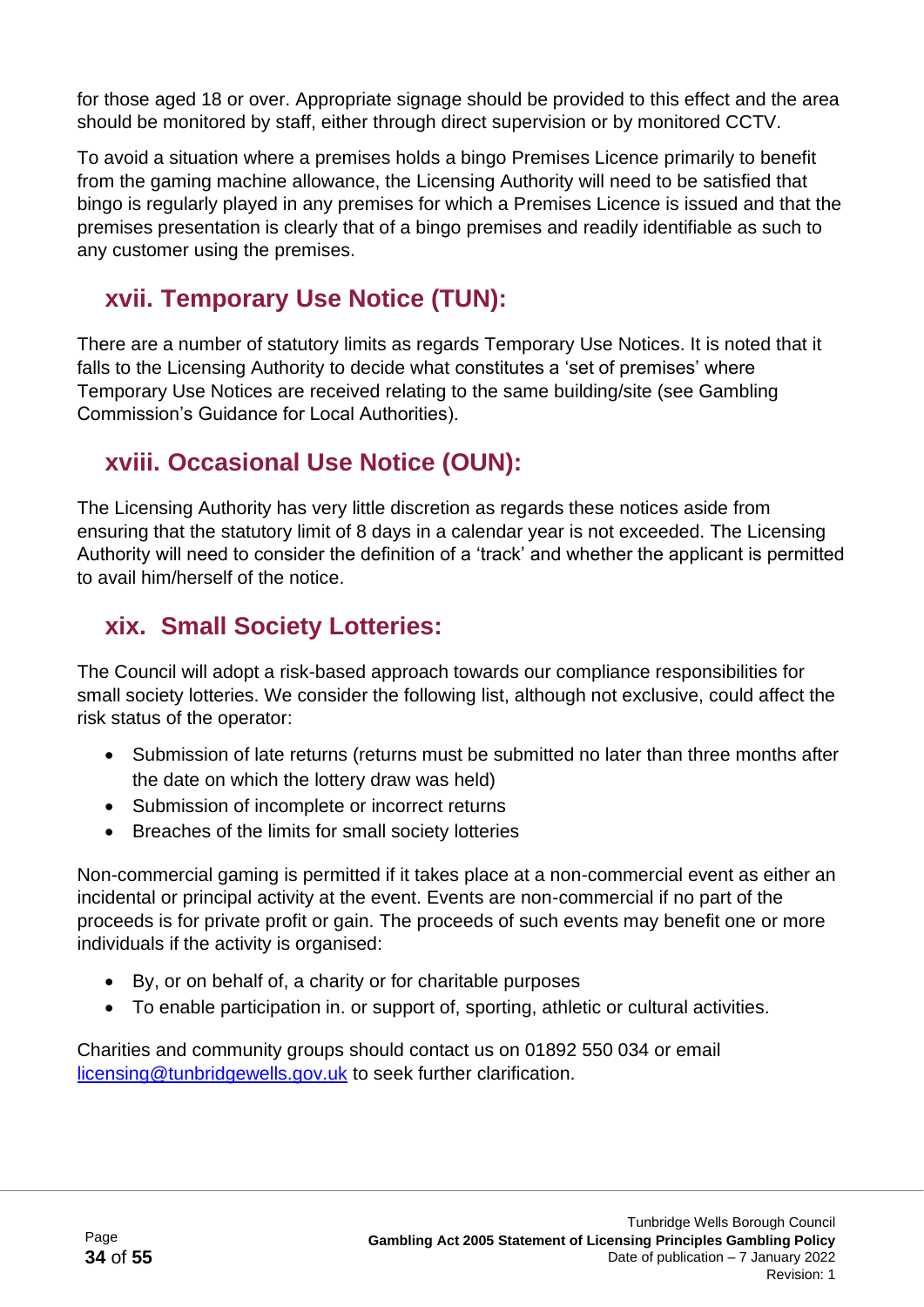## **xx. Travelling Fairs:**

It will fall to the Licensing Authority to decide whether, where category D machines and/or equal chance prize gaming without a permit are to be made available for use at travelling fairs, the statutory requirement that the facilities for gambling amount to no more than an ancillary amusement at the fair is met.

The Licensing Authority will also consider whether the applicant falls within the statutory definition of a travelling fair.

It has been noted that the 27-day statutory maximum for the land being used as a fair, is per calendar year and that it applies to the piece of land on which the fairs are held, regardless of whether it is the same or different travelling fairs occupying the land. This Licensing Authority will work with its neighbouring authorities to ensure that land which crosses its boundaries is monitored so that the statutory limits are not exceeded.

### **xxi. Betting Premises:**

This policy applies to applications for off-course betting premises. This is betting that takes place other than at a track, typically in a betting shop.

The Licensing Authority must be satisfied that the primary use of the premises is to operate as betting premises. The applicant will be expected to demonstrate they are offering sufficient facilities for betting or otherwise should not make gaming machines available on the premises.

In determining applications for betting premises, the Licensing Authority shall consider the following:

- proof of age schemes
- CCTV
- entry control system
- staff numbers
- staff training
- counter layout
- supervision of entrances/ machine areas
- machine privacy screens
- notices/ signage
- opening hours
- provision of responsible gambling information

This list is not exhaustive and is merely indicative of example measures the Licensing Authority will expect applicants to offer to meet the licensing objectives.

Betting machines made available at betting premises that accept bets on live events such as horse racing (SSBT's or self-service betting terminals) are not gaming machines and therefore do not count towards the total number of gaming machines that may be permitted at betting premises. However, where a machine is made available to take bets on 'virtual'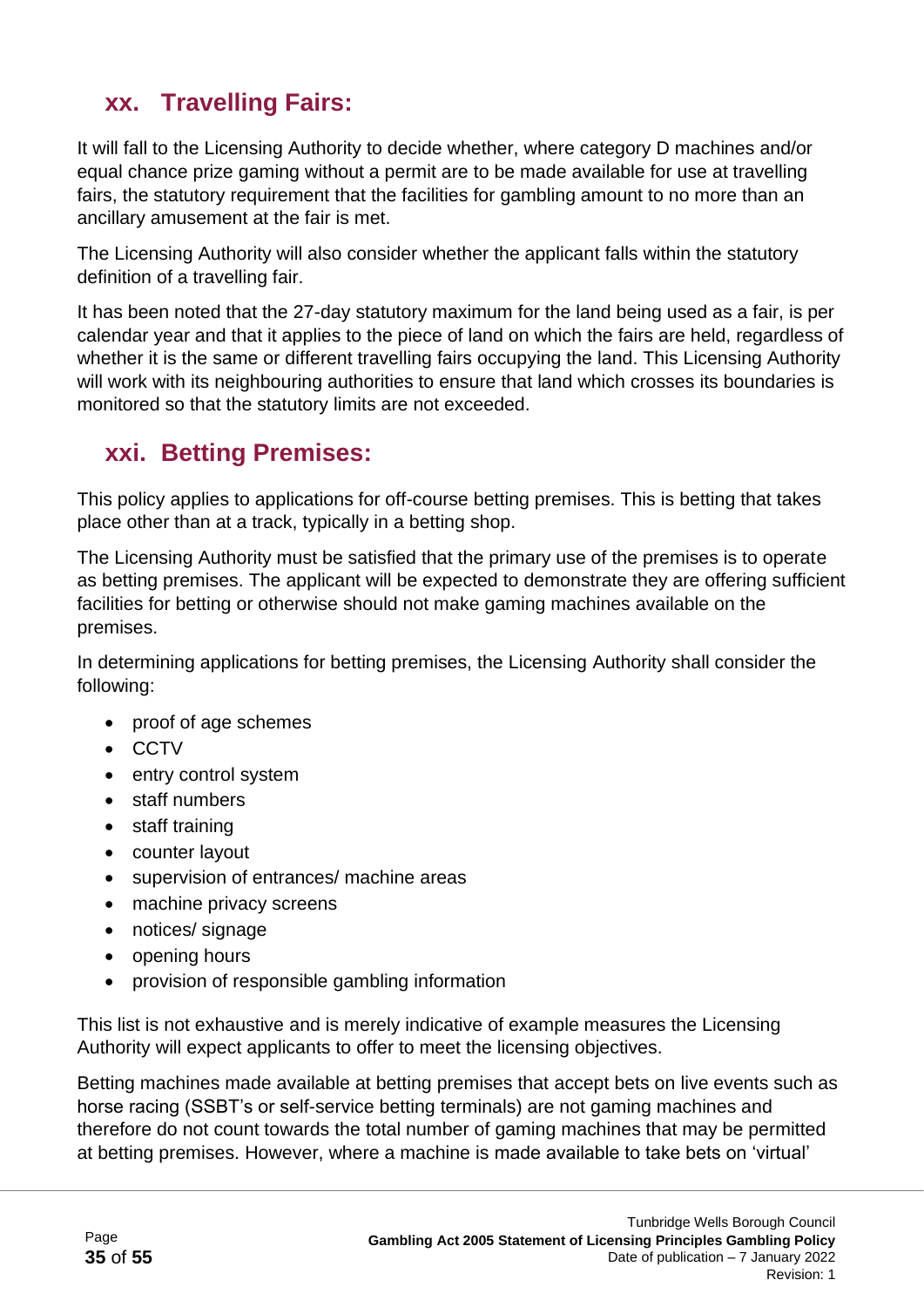races (e.g. results/images generated by a computer to resemble a real race or event), that IS a gaming machine and counts towards the maximum permitted number of gaming machines and is subject to the relevant statutory limits on stakes and prizes.

Section 181 of the Gambling Act 2005 permits the Licensing Authority to restrict the number of SSBT's, their nature and the circumstances in which they may be made available by attaching a relevant condition to a Premises Licence for a betting office. When considering whether to do so, the Licensing Authority will consider, among other things, the ability of employees to monitor the use of the machines by children and young persons or by vulnerable people.

The Licensing Authority when considering the number, nature and circumstances of selfservice betting terminals an operator wants to offer will take into account the size of the premises, the number of counter positions available for person-to-person transactions, and the ability of staff to monitor the use of the machines.

Where an SSBT includes functionality to be marketed or presented in languages other than English, the Licensing Authority will seek to ensure the operator has considered the ordinary code provision set by the Gambling Commission about making the following information also available in the relevant languages:

- information on how to gamble responsibly and access the help referred to in the Gambling Commission's Licence Conditions and Codes of Practice;
- the player's guide to any game, bet or lottery under the provisions of the Gambling Commission's Licence Conditions and Codes of Practice;
- the summary of the contractual terms on which gambling is offered, which is a condition of the licence holder's Operating Licence issued by the Gambling **Commission**

# **Help with gambling related problems:**

A list of organisations where people may seek help will be available on the Licensing Authority's website.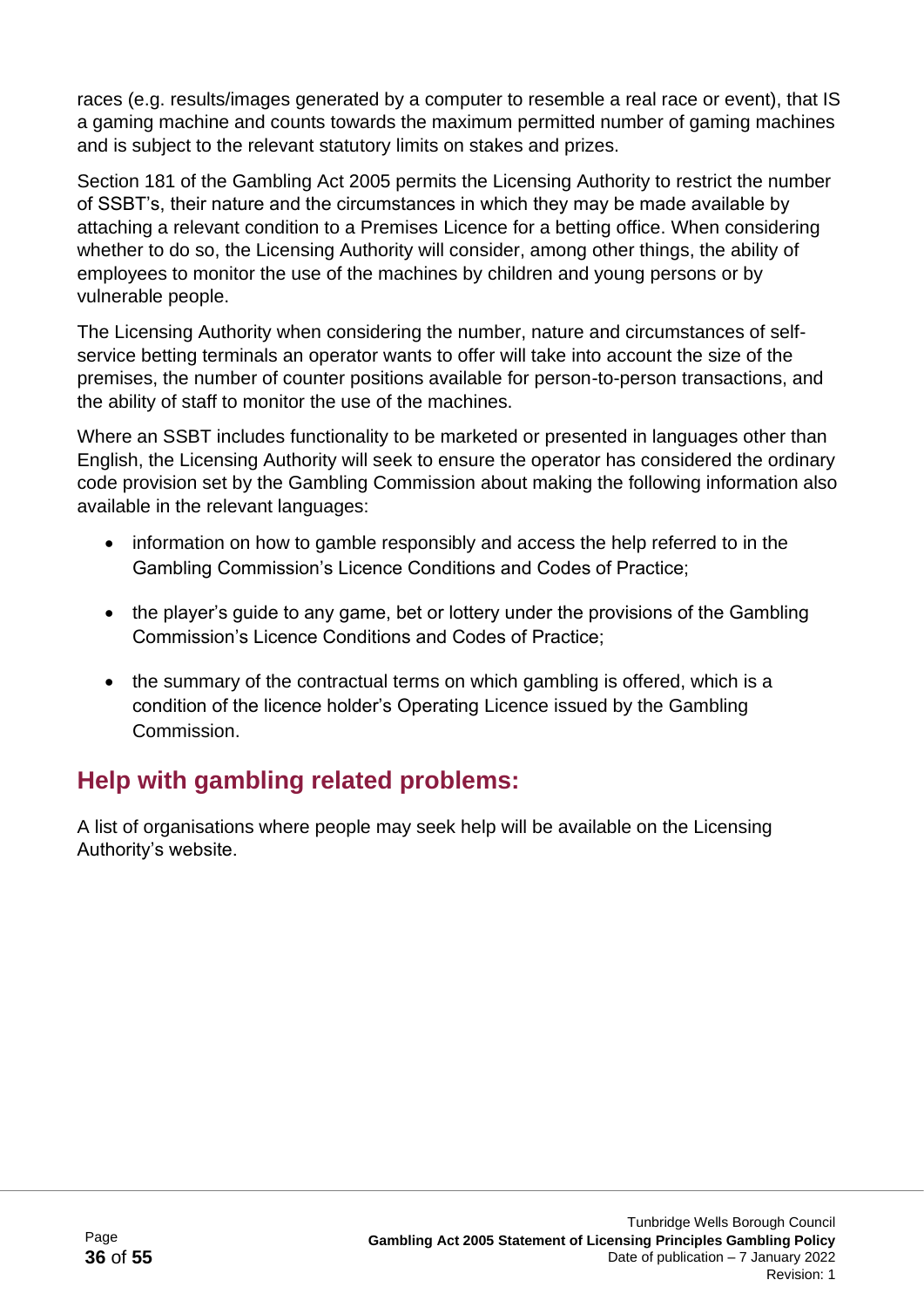# **Responsible Authorities:**

### **Further information about the Gambling Act 2005 and the Council's Licensing Policy can be obtained from:**

#### **Licensing Team**

Tunbridge Wells Borough Council Mount Pleasant Road Royal Tunbridge Wells Kent TN1 1RS Tel: 01892 554 034 E-mail: [Link to TWBC licensing team email address](mailto:licensing@tunbridgewells.gov.uk) Website: [Link to Tunbridge Wells Borough Council website](http://www.tunbridgewells.gov.uk/)

#### **Local Planning Authority**

Tunbridge Wells Borough Council Town Hall Royal Tunbridge Wells Kent TN1 1RS Tel: 01892 526121 E-mail: [Link to TWBC Planning team email address](mailto:planning@tunbridgewells.gov.uk)

#### **Chief Police Officer – (West Division)**

Divisional Licensing Co-ordinator Community Safety Unit Gibson Building, Gibson Drive West Malling Kent ME19 4LZ Tel: 01732 379 255 E-mail: [Link to Kent Police licensing email address](mailto:west.division.licensing@kent.pnn.police.uk)

#### **Fire and Rescue Authority**

West Kent Fire Safety Officer, Tonbridge Fire Station 424 Vale Road, Tonbridge Kent TN9 1SW Tel: 01622 692 121 Email: [Link to west Kent fire safety email address](mailto:tonbridge.firesafety@kent.fire-uk.org)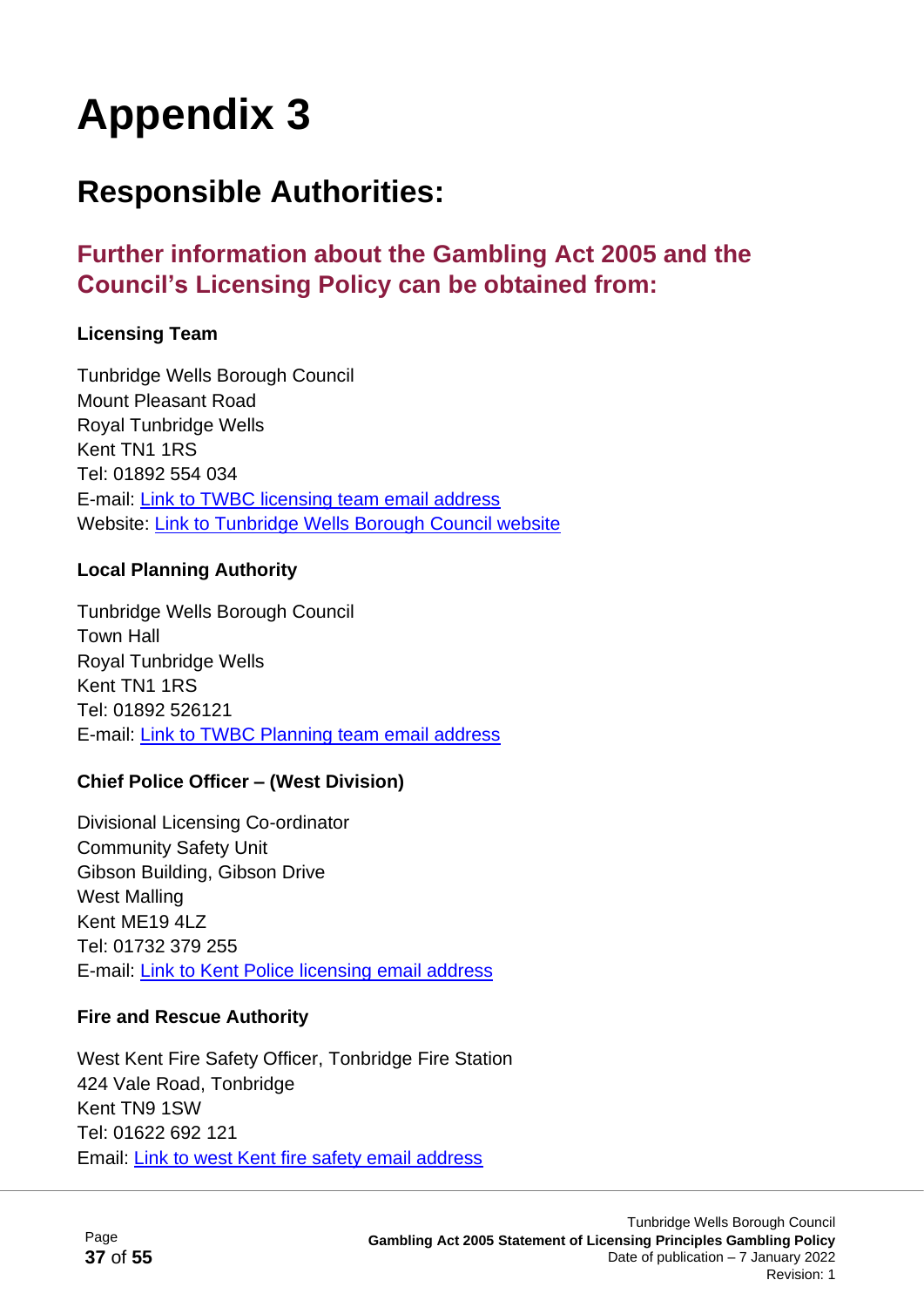## **Information can also be obtained from:**

#### **Gambling Commission**

Victoria Square House Victoria Square Birmingham. B2 4BP Tel:0121 230 6666 Fax 0121 230 6720 E-mail: [Link to Gambling Commission email address](mailto:info@gamblingcommission.gov.uk) Website: [Link to Gambling Commission website](http://www.gamblingcommission.gov.uk/)

#### **Environmental Protection**

Tunbridge Wells Borough Council Town Hall Royal Tunbridge Wells Kent TN1 1RS Tel: 01892 526121 Ext. 3235 E-mail: [Link to TWBC Environmental Protection email address](mailto:ehadmintwbc@midkent.gov.uk)

#### **Kent Safeguarding Children's Board**

KCC Social Services 2nd Floor, Sessions House County Road, Maidstone Kent ME14 1XQ Tel: 03000 421 126 e-mail: [Link to Kent Social Care email address](mailto:kscb@kent.gov.uk)

#### **HM Revenue and Customs**

Excise Processing Teams Gambling Duties BX9 1GL Tel: 0845 302 1431 Website: [Link to HMRC website](http://www.hmrc.gov.uk/)  Email: [Link to HMRC Betting and Gaming email address](mailto:nrubetting&gaming@hmrc.gsi.gov.uk)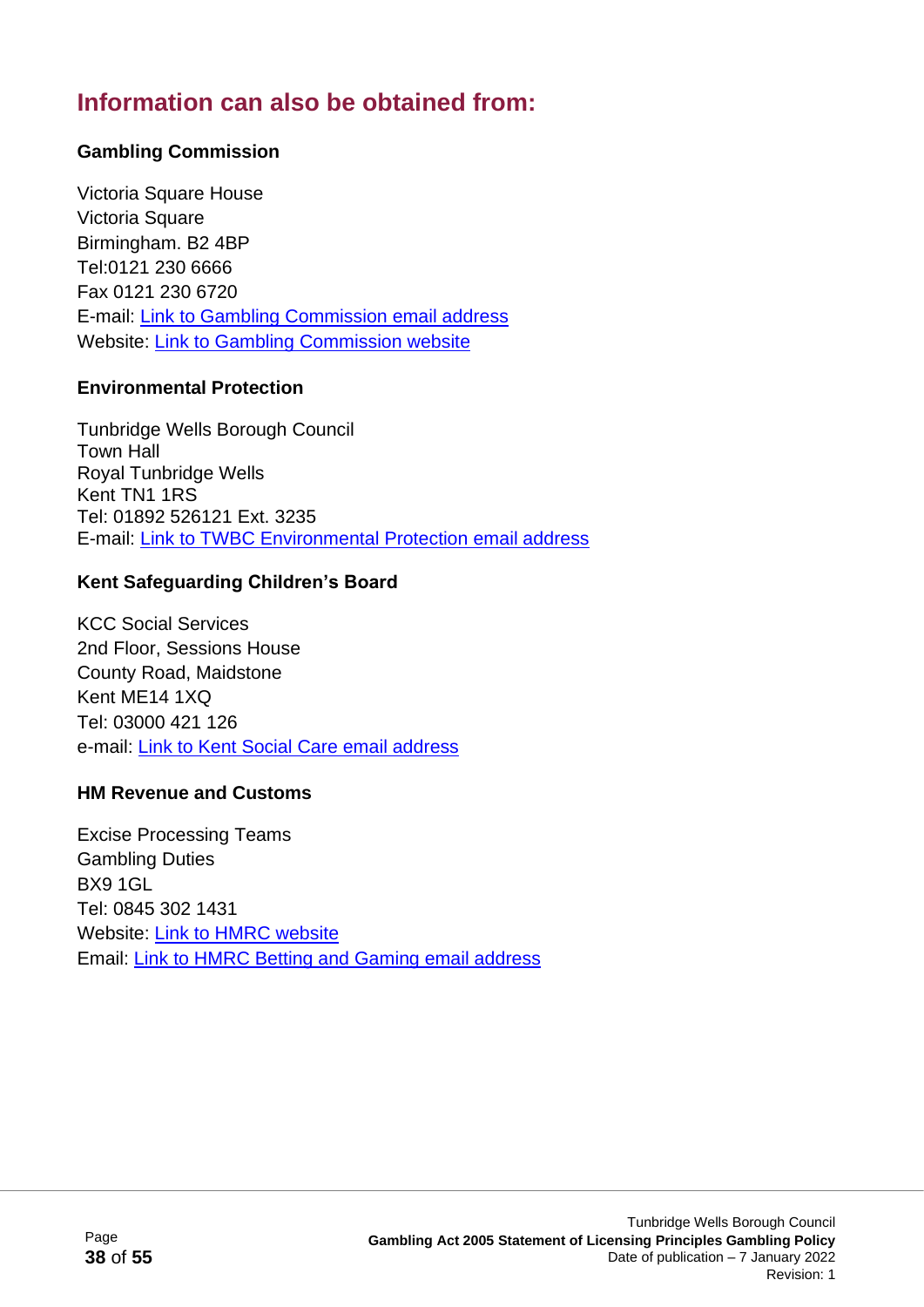# **Table of Delegations of Licensing Functions**

| <b>Gambling Act</b><br>2005 | <b>Functions</b>                                                                                                                                      | <b>Delegation</b>                                                                        |  |
|-----------------------------|-------------------------------------------------------------------------------------------------------------------------------------------------------|------------------------------------------------------------------------------------------|--|
|                             | Final approval of three-year licensing<br>policy                                                                                                      | <b>Full Council</b>                                                                      |  |
|                             | Policy not to permit casinos                                                                                                                          | <b>Full Council</b>                                                                      |  |
|                             | Fee Setting (when appropriate)                                                                                                                        | <b>Full Council</b>                                                                      |  |
| Section 29                  | Duty to comply with requirement to<br>provide information to Gambling<br>Commission                                                                   | <b>Officers</b>                                                                          |  |
| Section 30                  | Functions relating to the exchange of<br>information                                                                                                  | <b>Officers</b>                                                                          |  |
| Section 163                 | Determination of application for<br>Premises Licence in respect of which<br>representations have been made (and<br>not withdrawn)                     | <b>Licensing Sub-Committee</b>                                                           |  |
|                             | Determination of application for<br>Premises Licence where no relevant<br>representations received                                                    | <b>Officers</b>                                                                          |  |
| Section 162                 | Attachment of condition to Premises<br>Licence or exclusion of default<br>condition                                                                   | <b>Licensing Sub-Committee</b>                                                           |  |
| Section 162                 | Decision as to whether representation<br>is vexatious, frivolous, or would<br>certainly not influence the authority's<br>determination of application | Officers in consultation with<br>Chairman or Vice-Chairman at<br>the Licensing Committee |  |
| Section 187                 | Determination of application to vary<br>Premises Licence in respect of which<br>representations have been made (and<br>not withdrawn)                 | <b>Licensing Sub-Committee</b>                                                           |  |
|                             | Determination of application to vary<br>Premises Licence in respect of which<br>no representation received                                            | <b>Officers</b>                                                                          |  |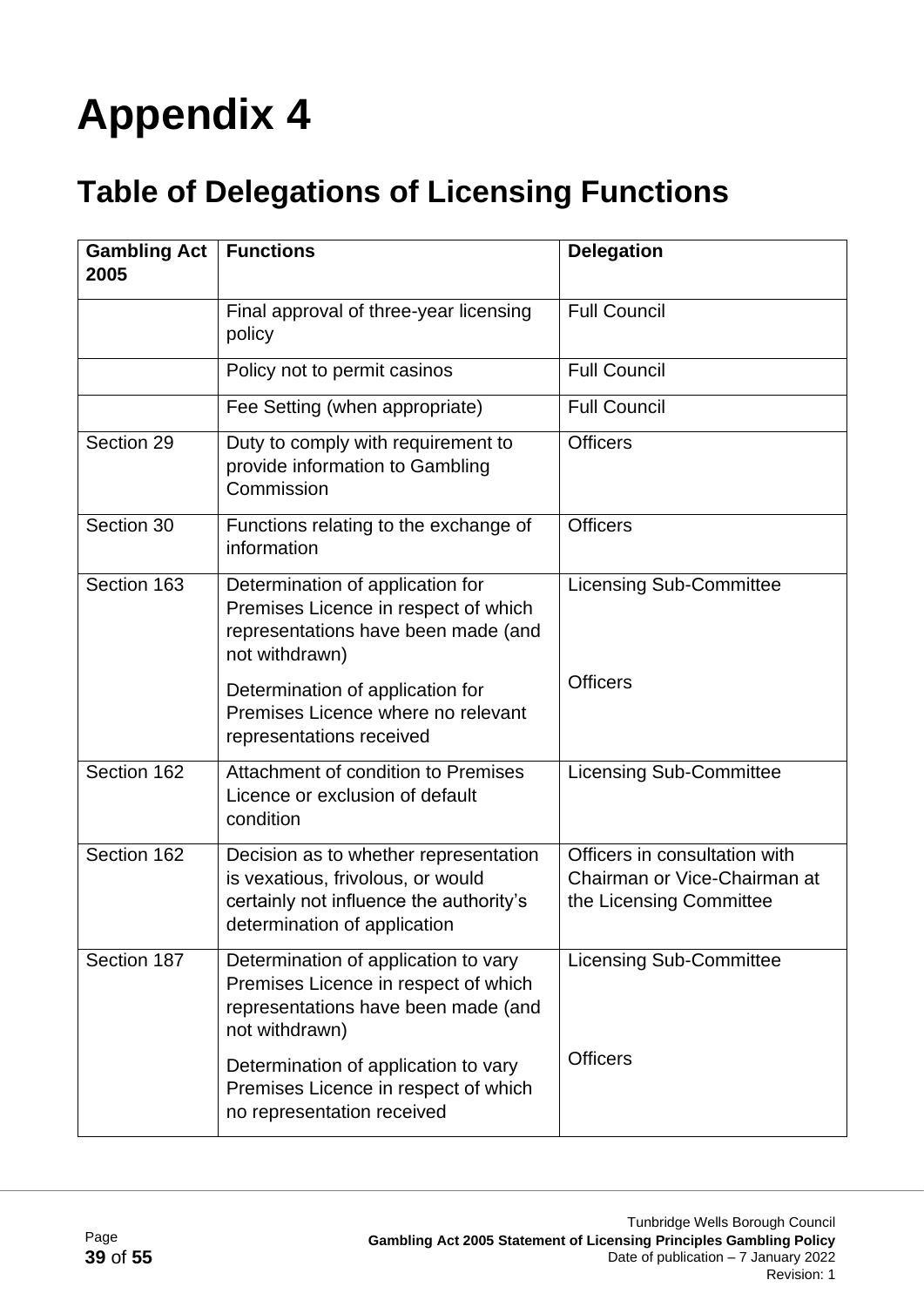| Section 188 | Determination of application for<br>transfer of Premises Licence in respect<br>of which representations have been<br>made (not withdrawn)<br>Determination of application for<br>transfer of Premises Licence where no<br>representations received | <b>Licensing Sub-Committee</b><br><b>Officers</b>                                            |
|-------------|----------------------------------------------------------------------------------------------------------------------------------------------------------------------------------------------------------------------------------------------------|----------------------------------------------------------------------------------------------|
| Section 193 | Revocation of Premises Licence for<br>failure to pay annual fee                                                                                                                                                                                    | <b>Officers</b>                                                                              |
| Section 194 | Determination that a Premises Licence<br>has lapsed                                                                                                                                                                                                | <b>Officers</b>                                                                              |
| Section 195 | <b>Reinstatement of lapsed Premises</b><br>Licence in respect of which<br>representations have been made (and<br>not withdrawn)                                                                                                                    | <b>Licensing Sub-Committee</b>                                                               |
|             | <b>Reinstatement of lapsed Premises</b><br>Licence where no representation is<br>received                                                                                                                                                          | <b>Officers</b>                                                                              |
| Section 198 | Rejection of application for review of<br>Premises Licence on various grounds                                                                                                                                                                      | Officers in consultation with the<br>Chairman or Vice-Chairman of<br>the Licensing Committee |
| Section 200 | Initiation of review of Premises Licence                                                                                                                                                                                                           | <b>Officers</b>                                                                              |
| Section 201 | Determination that representation<br>about review of Premises Licence is<br>frivolous, vexatious or will certainly not<br>influence a review of a Premises<br>Licence                                                                              | Officers in consultation with the<br>Chairman or Vice-Chairman of<br>the Licensing Committee |
| Section 202 | Determination of action following<br>review of Premises Licence                                                                                                                                                                                    | <b>Licensing Sub-Committee</b>                                                               |
| Section 204 | Determination of application for<br>provisional statement in respect of<br>Premises Licence where<br>representations have been made (and<br>not withdrawn)                                                                                         | <b>Licensing Sub-Committee</b><br><b>Officers</b>                                            |
|             | Determination of application for<br>provisional statement in respect of<br>which no representations received                                                                                                                                       |                                                                                              |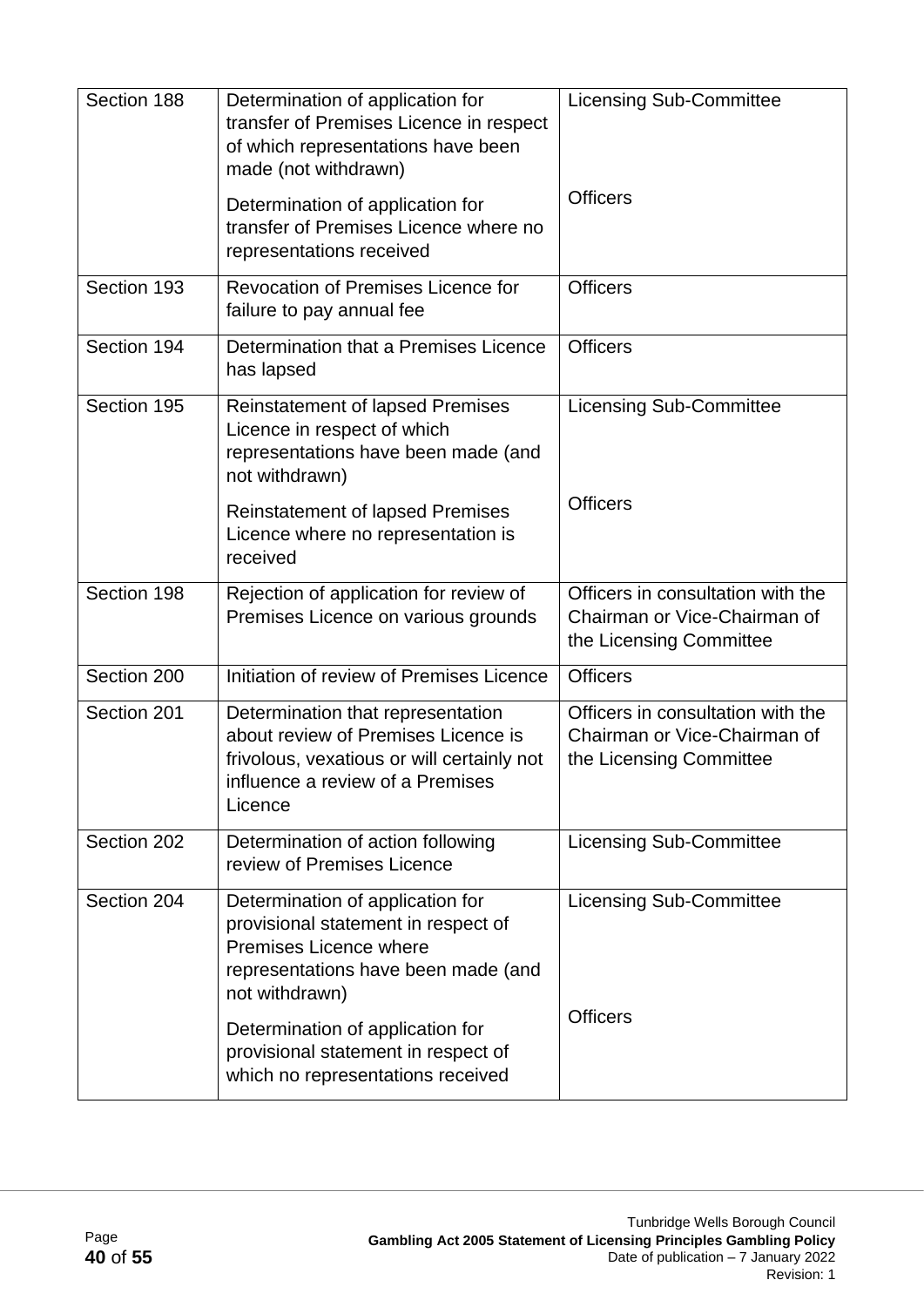| Section 205             | Decision to disregard representations<br>made in respect of application for a<br>Premises Licence after issue of<br>provisional statement | Officers in consultation with the<br>Chairman or Vice-Chairman of<br>the Licensing Committee                                                                                                    |
|-------------------------|-------------------------------------------------------------------------------------------------------------------------------------------|-------------------------------------------------------------------------------------------------------------------------------------------------------------------------------------------------|
| Section 218             | Issue of counter notice to Temporary<br>Use Notice where number of permitted<br>days are exceeded                                         | <b>Officers</b>                                                                                                                                                                                 |
| Section 221             | <b>Objection to Temporary Use Notice</b>                                                                                                  | <b>Officers</b>                                                                                                                                                                                 |
| Section 222             | Issue of counter notice in response to<br><b>Temporary Use Notice</b>                                                                     | <b>Licensing Sub-Committee</b>                                                                                                                                                                  |
| Section 284             | Making of Order to remove exemptions<br>from specified premises                                                                           | <b>Licensing Sub-Committee</b>                                                                                                                                                                  |
| Section 304             | Power to designate officer of a<br>Licensing Authority as an authorised<br>person for a purpose relating to<br>premises                   | <b>Officers</b>                                                                                                                                                                                 |
| Section 346             | Institution of criminal proceedings in<br>respect of an offence under the<br>provisions of the Act                                        | Officers in consultation with the<br>Chairman or Vice-Chairman of<br>the Licensing Committee                                                                                                    |
| <b>Schedule 10</b>      |                                                                                                                                           |                                                                                                                                                                                                 |
| Paragraph 8             | Determination of application for Family<br><b>Entertainment Centre Gaming Machine</b><br>Permit                                           | Head of Administration (or in his<br>absence the Central Services<br>Manager) (Refusal to be<br>exercised only in consultation<br>with Chairman or Vice-Chairman<br>of the Licensing Committee) |
| Paragraphs 14<br>and 15 | Notification of lapse of Family<br><b>Entertainment Centre Gaming Permit</b>                                                              | Officers in consultation with the<br>Chairman or Vice-Chairman of<br>the Licensing Committee                                                                                                    |
| <b>Schedule 11</b>      |                                                                                                                                           |                                                                                                                                                                                                 |
| Paragraph 44            | Registration of society for small society<br>lottery                                                                                      | <b>Officers</b>                                                                                                                                                                                 |
| Paragraph 48            | Refusal of application for registration of<br>society for small society lottery                                                           | Officers in consultation with the<br>Chairman or Vice-Chairman of<br>the Licensing Committee                                                                                                    |
| Paragraph 50            | Revocation of registration of society for<br>small society lottery                                                                        | Officers in consultation with the<br>Chairman or Vice-Chairman of<br>the Licensing Committee                                                                                                    |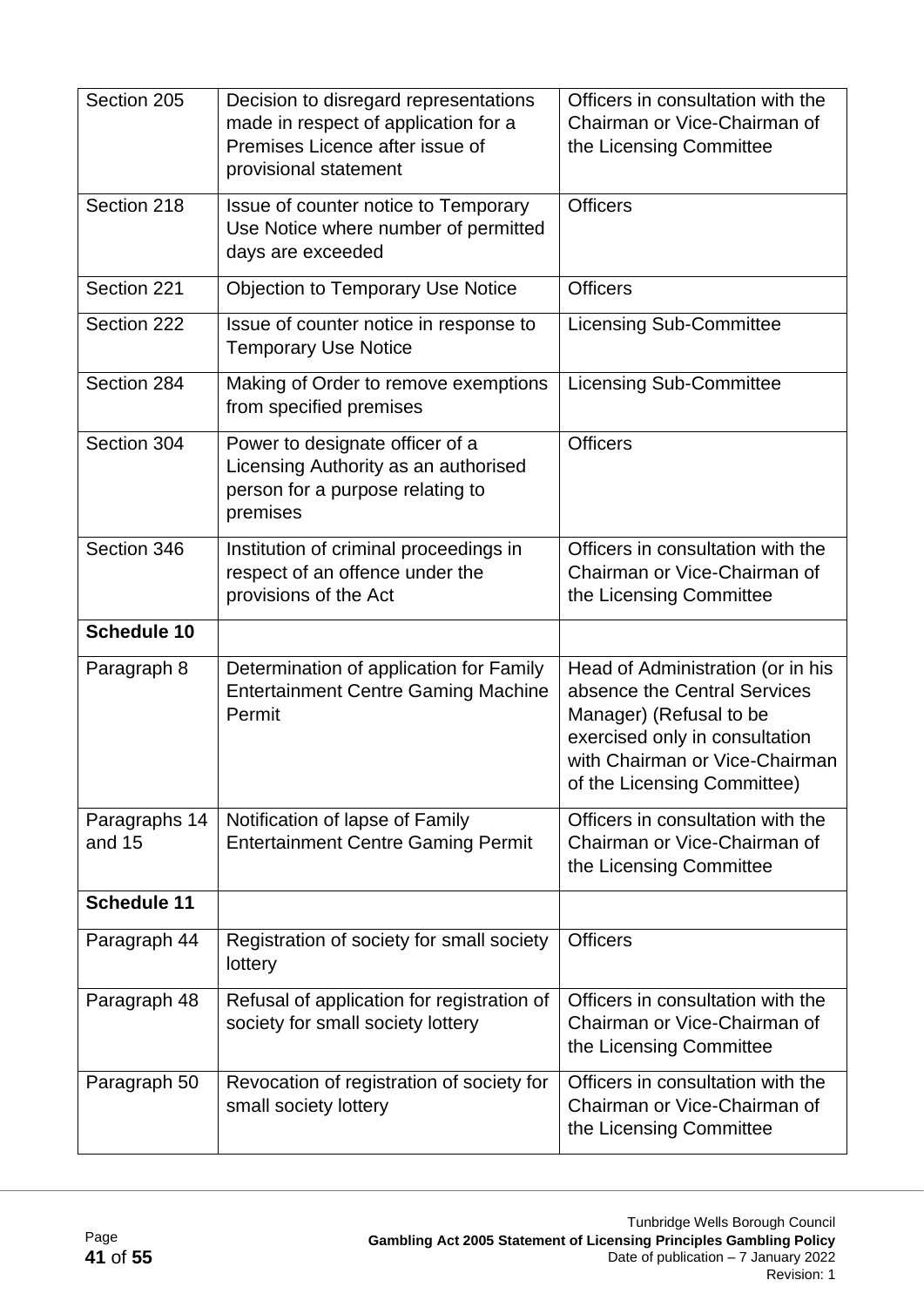| Paragraph 54                  | Cancellation of registration of society<br>for small society lottery for non-<br>payment of annual fee                                                                                                         | <b>Officers</b>                                                                                                                                                           |
|-------------------------------|----------------------------------------------------------------------------------------------------------------------------------------------------------------------------------------------------------------|---------------------------------------------------------------------------------------------------------------------------------------------------------------------------|
| <b>Schedule 12</b>            |                                                                                                                                                                                                                |                                                                                                                                                                           |
| Paragraphs 5<br>and 10 and 24 | Determination of application for Club<br><b>Gaming Permit and Club Registration</b><br>Permit and for renewal of permit in<br>respect of which representations have<br>been made (and not withdrawn)           | <b>Licensing Sub-Committee</b>                                                                                                                                            |
|                               | Determination of application for Club<br><b>Gaming Permit and Club Registration</b><br>Permit and for renewal of permit where<br>no representations received                                                   | <b>Officers</b>                                                                                                                                                           |
| Paragraph 15                  | Determination of application for<br>variation of Club Gaming Permit and in<br>respect of which Club Registration<br>Permit and cancellation of permit<br>representations have been made (and<br>not withdrawn) | <b>Licensing Sub-Committee</b>                                                                                                                                            |
|                               | Determination of application for<br>variation of Club Gaming Permit and<br><b>Club Registration Permit and</b><br>cancellation of permit where no<br>representations                                           | <b>Officers</b>                                                                                                                                                           |
| Paragraph 21                  | <b>Cancellation of Club Gaming Permit</b><br>and Club Registration Permit                                                                                                                                      | <b>Licensing Sub-Committee</b>                                                                                                                                            |
| Paragraph 22                  | <b>Cancellation of Club Gaming Permit</b><br>and Club Registration Permit for failure<br>to pay annual fee                                                                                                     | <b>Officers</b>                                                                                                                                                           |
| <b>Schedule 13</b>            |                                                                                                                                                                                                                |                                                                                                                                                                           |
| Paragraphs 4,<br>15 and 19    | Determination of application for grant,<br>variation or transfer of Licensed<br><b>Premises Gaming Machine Permit</b>                                                                                          | <b>Officers (Refusal and limitation</b><br>on number of machines only in<br>consultation with Chairman or<br>Vice-Chairman of the Licensing<br><b>Committee Licensing</b> |
| Paragraph 16                  | <b>Cancellation of Licensed Premises</b><br>Gaming Machine Permit or variation of<br>number or category of machines in<br>respect of which representations<br>received (and not withdrawn)                     | Sub-Committee                                                                                                                                                             |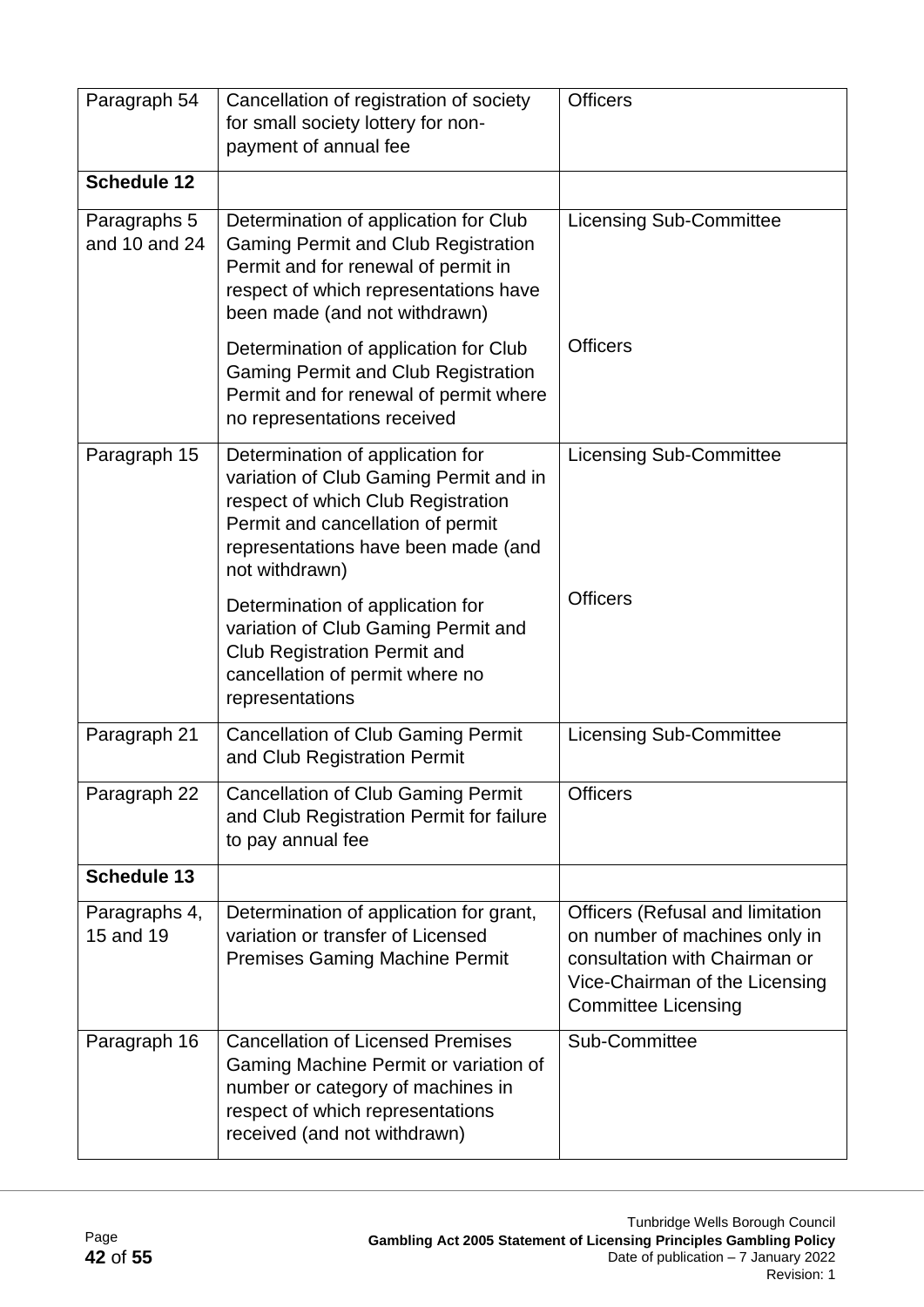| Paragraph 17           | <b>Cancellation of Licensing Premises</b><br>Gaming Machine Permit and variation<br>of number or category of machine<br>where no representations received | <b>Officers</b>                                                                                       |  |
|------------------------|-----------------------------------------------------------------------------------------------------------------------------------------------------------|-------------------------------------------------------------------------------------------------------|--|
|                        | <b>Cancellation of Licensed Premises</b><br>Gaming Machine Permit for failure to<br>pay annual fee                                                        | <b>Officers</b>                                                                                       |  |
| <b>Schedule 14</b>     |                                                                                                                                                           |                                                                                                       |  |
| Paragraphs 9<br>and 18 | Determination of application for Prize<br>Gaming Permit and application for<br>renewal of Permit                                                          | Officers (Refusal only in<br>consultation with Chairman or<br>Vice-Chairman of Licensing<br>Committee |  |
| Paragraph 15           | Determination that Prize Gaming<br>Permit has lapsed                                                                                                      | <b>Officers</b>                                                                                       |  |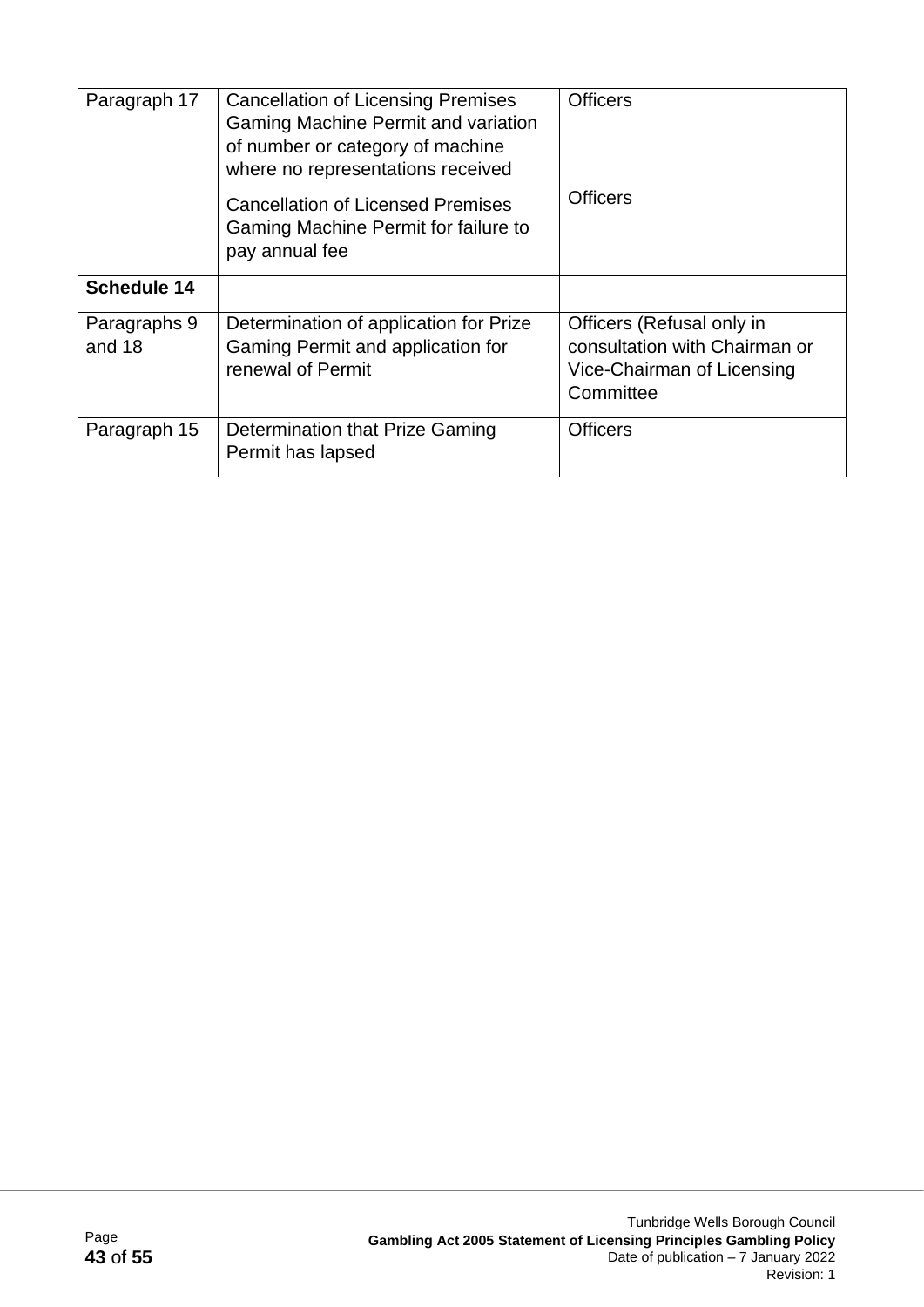# **List of Consultees**

Tunbridge Wells Borough Council Website Borough Councillors Parish and Town Councils West Kent Area Commander, West Kent Police North Kent Area Commander, North Kent Police Area Youth & Community Officer, KCC Youth & Community Local Services Team Leader, KCC Education & Libraries Chief Executive, Town & Country Housing Group Regional Housing Manager, MOAT Housing Society Licensing Co-ordinator, Kent Police, Strategic Crime Reduction Department Director, West Kent Council of Voluntary Services Licensed premises in the Tunbridge Wells Area Tunbridge Wells Borough Chamber of Commerce The Gambling Commission West Kent Licensing Officer Planning Department Fire Safety District Manager, Kent Fire & Rescue Service Ladbrokes Betting & Gaming Limited The British Beer & Pub Association Association of British Bookmakers District Manager, Children & Families, KCC Social Services Kent County Council, Trading Standards Gambling Policy Team, HM Customs & Excise Done Brothers T/A Betfred Coral Racing Limited, Head Office Gamcare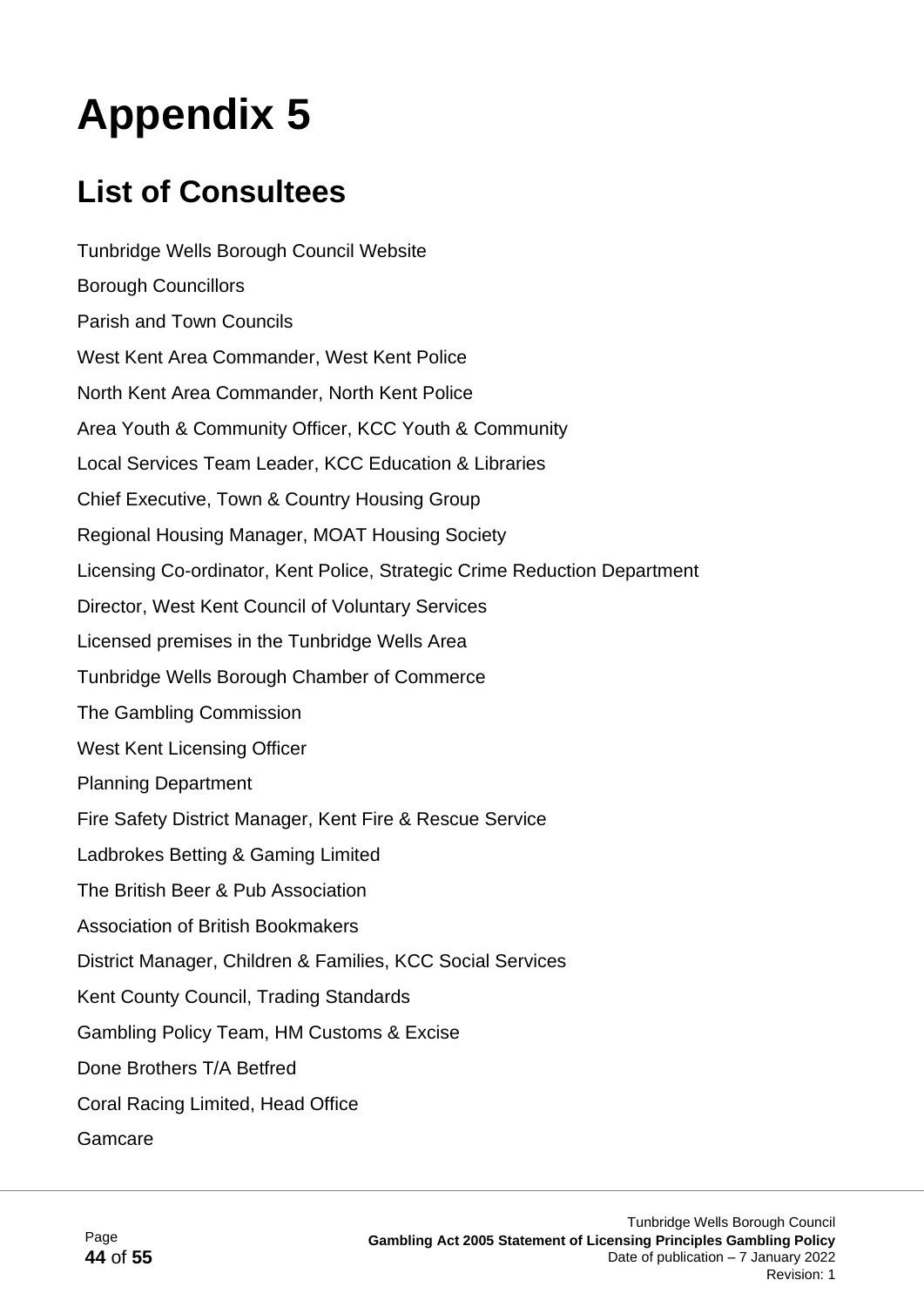Gamble Aware

This list is not definitive.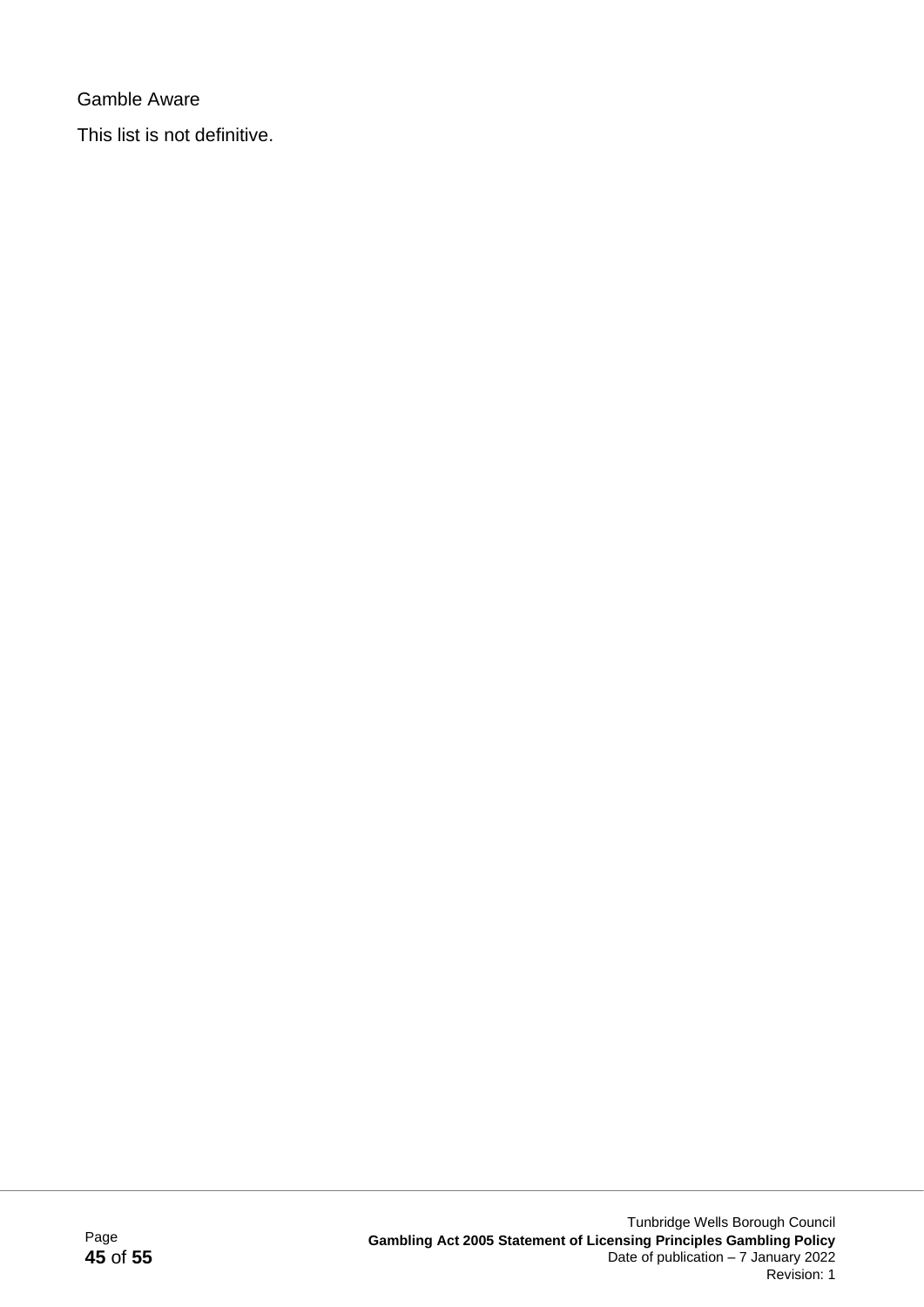# **Summary of Gaming Machines by Premises**

| <b>Premises type</b>                                                        | <b>Machine category</b>                                                                                                                                               |  |
|-----------------------------------------------------------------------------|-----------------------------------------------------------------------------------------------------------------------------------------------------------------------|--|
| Large casino<br>(machine/table ratio<br>of $5-1$ up to<br>maximum)          | Maximum of 150 machines. Any combination of machines in categories<br>B to D (except B3A machines), within the total limit of 150 (subject to<br>machine/table ratio) |  |
| Small casino<br>(machine/table ratio<br>of 2-1 up to<br>maximum)            | Maximum of 80 machines. Any combination of machines in categories B<br>to D (except B3A machines), within the total limit of 80 (subject to<br>machine/table ratio)   |  |
| Pre-2005 Act casino<br>(no machine/table<br>ratio)                          | Maximum of 20 machines categories B to D (except B3A machines), or<br>any number of C or D machines instead                                                           |  |
| <b>Betting premises</b><br>and tracks occupied<br>by pool betting           | Maximum of 4 machines categories B2 to D                                                                                                                              |  |
| <b>Bingo premises</b>                                                       | Maximum of 20% of total number of gaming machines which are<br>available for use on the premises categories B3 or B4.<br>No limit on category C or D machines         |  |
| Adult gaming centre                                                         | Maximum of 20% of total number of gaming machines which are<br>available for use on the premises categories B3 or B4.<br>No limit on category C or D machines         |  |
| Family<br>entertainment                                                     | No limit on category C or D machines                                                                                                                                  |  |
| Family<br>entertainment<br>centre (with permit)                             | No limit on category D machines                                                                                                                                       |  |
| Clubs or miners'<br>welfare institute<br>(with permits)                     | Maximum of 3 machines in categories B3A or B4 to D*                                                                                                                   |  |
| Qualifying alcohol-<br>licensed premises                                    | 1 or 2 machines of category C or D automatic upon notification                                                                                                        |  |
| Qualifying alcohol-<br>licensed premises<br>(with gaming<br>machine permit) | Number of category C; D machines as specified on permit                                                                                                               |  |
| <b>Travelling fair</b>                                                      | No limit on category D machines                                                                                                                                       |  |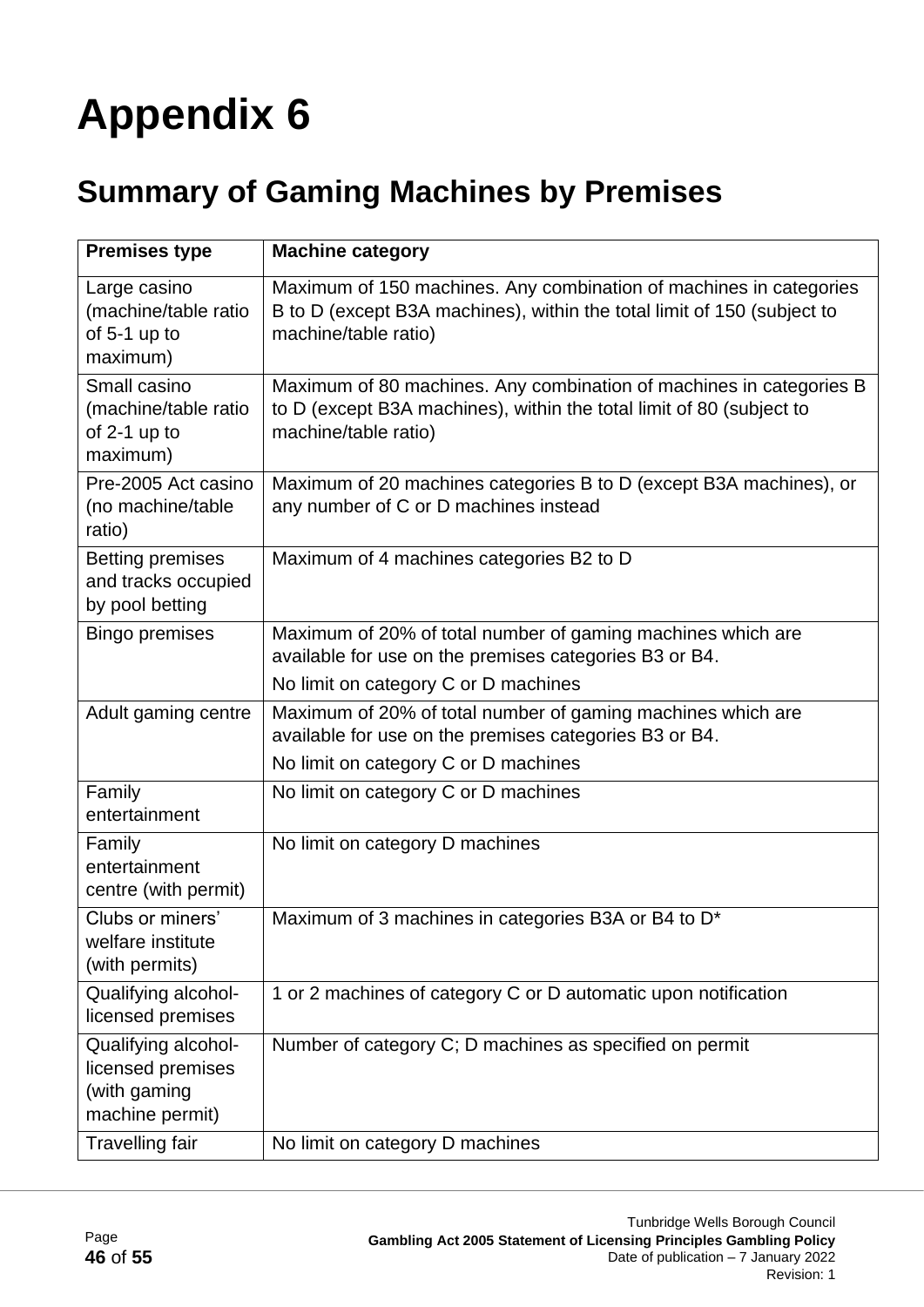- 1. Bingo premises licence are entitled to make available for use a number of category B gaming machines not exceeding 20% of the total number of gaming machines on the premises. Where a premises licence was granted before 13 July 2011, they are entitled to make available eight 107 category B gaming machines, or 20% of the total number of gaming machines, whichever is the greater. Category B machines at bingo premises are restricted to sub-category B3 and B4 machines, but not B3A machines.
- 2. Adult gaming centres are entitled to make available for use a number of category B gaming machines not exceeding 20% of the total number of gaming machines which are available for use on the premises and any number of category C or D machines. Where a premises licence was granted before 13 July 2011, they are entitled to make available four category B gaming machines, or 20% of the total number of gaming machines, whichever is the greater. Category B machines at adult gaming centres are restricted to sub-category B3 and B4 machines, but not B3A machines.
- 3. Only premises that are wholly or mainly used for making gaming machines available may hold an unlicensed FEC gaming machine permit or an FEC premises licence. Category C machines may only be sited within licensed FEC's and where an FEC permit is in force. They must be in a separate area to ensure the segregation and supervision of machines that may only be played by adults. There is no power for the licensing authority to set a limit on the number of machines under the FEC permit.
- 4. Members' clubs and miners' welfare institutes with a club gaming permit or with a club machine permit, are entitled to site a total of three machines in categories B3A to D but only one B3A machine can be sited as part of this entitlement.
- 5. Commercial clubs with club machine or gaming permits are entitled to a total of three machines in categories B4 to D.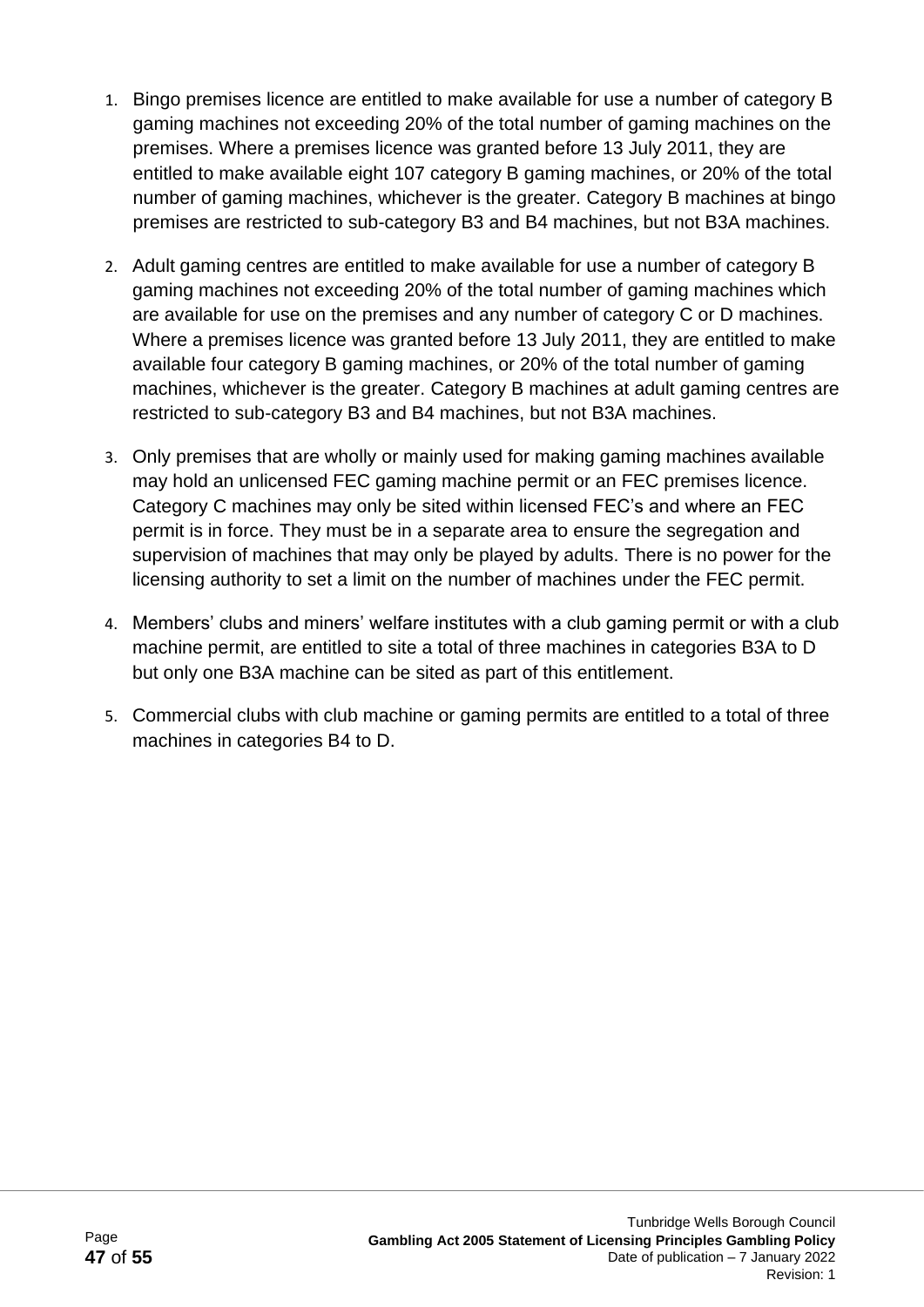# **Summary of maximum stake and maximum prize by category of gaming machine**

| Category                                                                           | <b>Maximum</b>  | <b>Maximum</b>                                       |
|------------------------------------------------------------------------------------|-----------------|------------------------------------------------------|
|                                                                                    | stake           | prize                                                |
| <b>B1</b>                                                                          | £5              | £10,000*                                             |
| B2**                                                                               | £100            | £500                                                 |
| B <sub>3</sub>                                                                     | £2              | £500                                                 |
| B <sub>3</sub> A                                                                   | £2              | £500                                                 |
| <b>B4</b>                                                                          | £2              | £400                                                 |
| $\mathsf{C}$                                                                       | £1              | £100                                                 |
| D non-money prize (not crane grab)                                                 | 30 <sub>p</sub> | £8                                                   |
| D non-money prize (crane grab)                                                     | £1              | £50                                                  |
| D money prize                                                                      | 10 <sub>p</sub> | £5                                                   |
| D combined money and non-money                                                     | 20p             | £20 (of which no more than                           |
| prize (coin pusher/penny falls)                                                    |                 | £10 may be a money prize)                            |
| D combined money and non-money<br>prize (other than coin pusher or<br>penny falls) | 10 <sub>p</sub> | £8 (of which no more than £5<br>may be a money prize |

The stakes are subject to change – Link to Gambling Commission website pages on changes [to gaming machine stake and prize-limits](https://www.gamblingcommission.gov.uk/news-action-and-statistics/news/2014/Changes-to-gaming-machine-stake-and-prize-limits.aspx)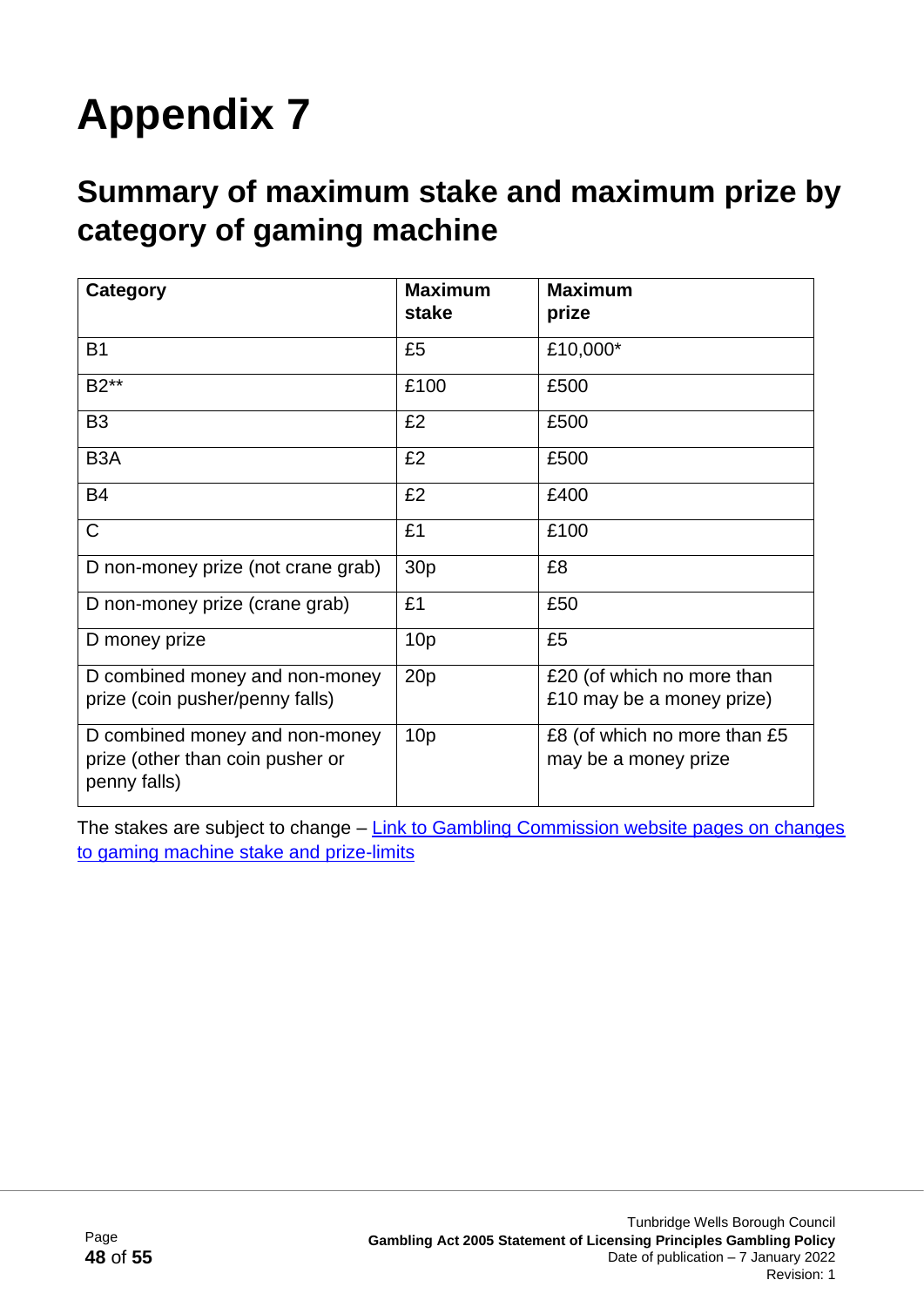# **Statement of Principles for Unlicensed Family Entertainment Centres, Gaming Machine Permits & Prize Gaming Permits Gambling Act 2005**

### **Contents**

- 1. The Gambling Act 2005
- 2. Purpose of this document
- 3. Unlicensed Family Entertainment Centres (UFECs)
- 4. Prize Gaming Permits
- 5. Statement of Principles for UFEC gaming machine permits and prize gaming permits
- 6. Supporting documents
- 7. Child Protection Issues
- 8. Protection of Vulnerable Persons
- 9. Miscellaneous Matters

## **1. The Gambling Act 2005**

Unless otherwise stated any references in this document to the Council is to Tunbridge Wells Borough Council as the Licensing Authority.

The Act requires the Council, as the Licensing Authority, to aim to permit the use of premises for gambling in so far as the authority thinks it:

- In accordance with a relevant code of practice,
- In accordance with any relevant Guidance issued by the Gambling Commission,
- Reasonably consistent with the licensing objectives, and
- In accordance with the Licensing Authority policy issued under the Act.

The licensing objectives are:

- Preventing gambling from being a source of crime or disorder, being associated with crime or disorder or being used to support crime
- Ensuring that gambling is conducted in a fair and open way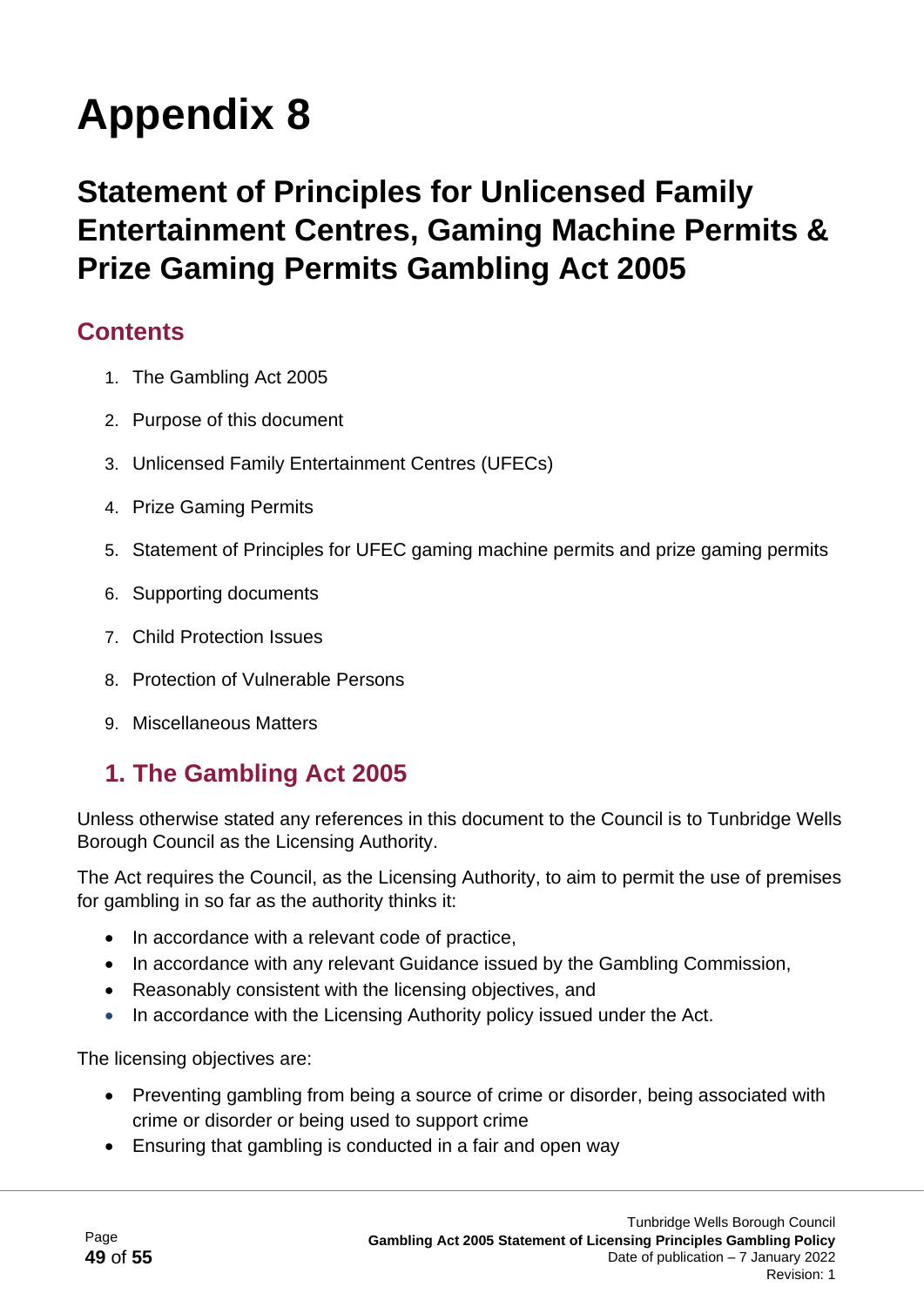• Protecting children and other vulnerable persons from being harmed or exploited by gambling.

## **2. Purpose of this document**

This document has been prepared to assist persons considering making an application for either an unlicensed family entertainment centre (UFEC) gaming machine permit or a prize gaming under the Gambling Act 2005.

Tunbridge Wells Borough Council fully endorses the licensing objectives detailed above and expects all applicants to work in partnership to promote these objectives through clear and effective management of each gambling operation whether in respect of a permit or premises licence.

In respect of UFEC gaming machine permits it has been prepared in accordance with Paragraph 7 of Schedule 10 of the Act and in respect of prize gaming permits it has been prepared in accordance with paragraph 8 of Schedule 14 of the Act. The document should be read in conjunction with Tunbridge Wells Council Statement of Licensing Policy and Principles. – Gambling Act 2005.

The purpose of the document is to clarify measures that the Council will expect applicants to demonstrate when applying for either of these permits so the Council can determine the suitability of the applicant and the premises for a permit.

Within this process the Council will aim to grant the permit where the applicant is able to demonstrate that:

- They are a fit and proper person to hold the permit, and
- They have considered and are proposing suitable measures to promote the licensing objectives and they have a legal right to occupy the premises to which the permit is sought.

The measures suggested in this document should be read as guidance only and the Council will be happy for applicants to suggest measures above and beyond those listed in the document and or to substitute measures as appropriate.

## **3. Unlicensed Family Entertainment Centres**

The term 'unlicensed family entertainment centre' is one defined in the Act and refers to a premises which provides category D gaming machines together with various other amusements such as computer games and "penny-pushers".

The premises is 'unlicensed' in that it does not require a premises licence but does require a permit to be able to provide its category D gaming machines. It should not be confused with a 'licensed family entertainment centre' that does require a premises licence because it contains both category C and D gaming machines.

Unlicensed family entertainment centres (UFECs) will be most commonly located at seaside resorts, in airports and at motorway service centres, and will cater for families, including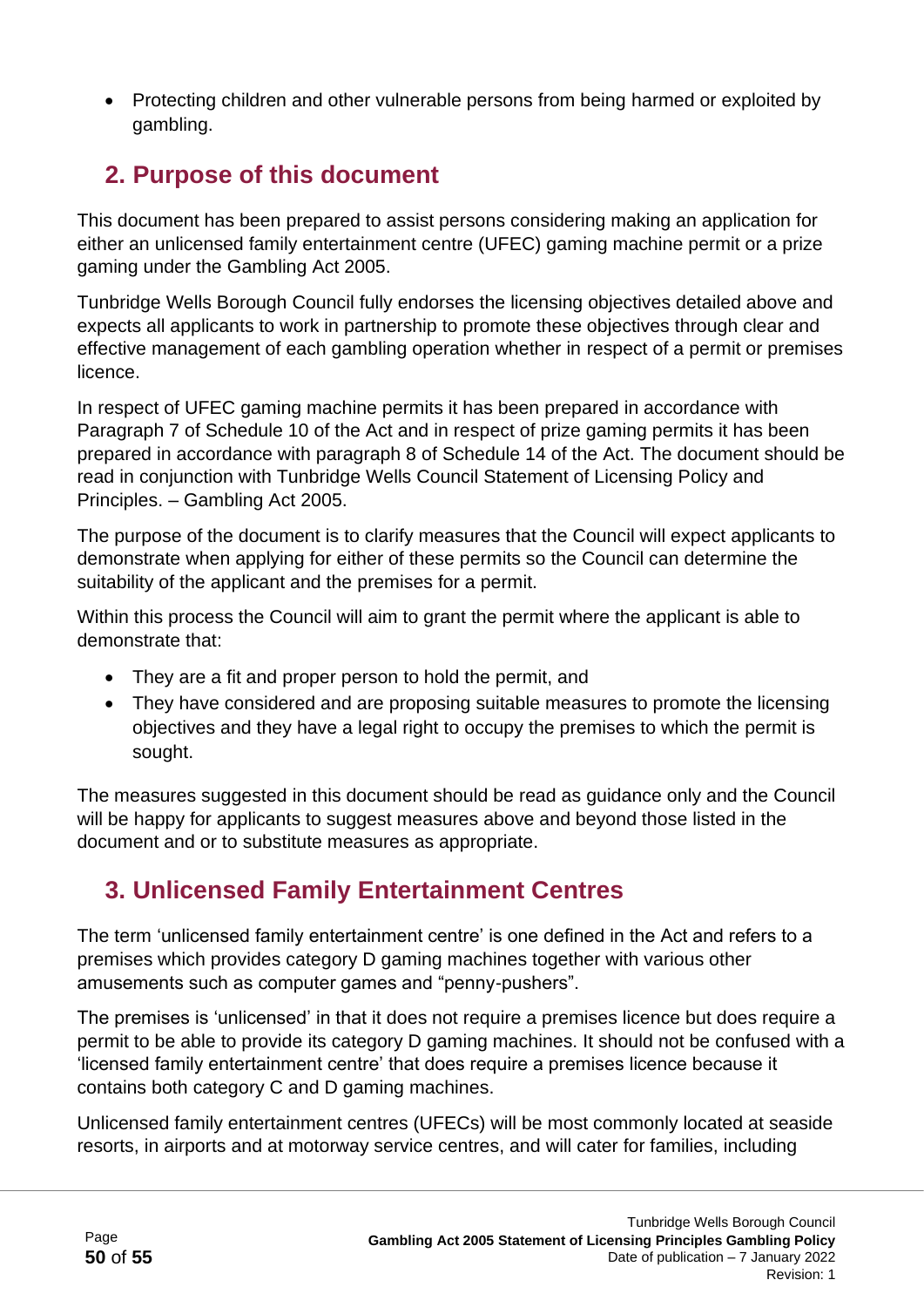unaccompanied children and young persons. The Council will only grant a UFEC gaming machine permit where it is satisfied that the premises will be operated as a bona fide unlicensed family entertainment centre.

Applicants for UFEC permits are expected to provide a scale plan of the premises with their application showing entrances/exits, location of CCTV cameras, cash desk, and machine locations as well as other features such as a bowling alley for example or play area which may form part of the premises.

The Licensing Authority will require applicants to demonstrate as a minimum that:

- A full understanding of the maximum stakes and prizes of gambling that is permissible in unlicensed FECs;
- Problem gambling information will be provided in the premises commensurate with its size and layout;
- The applicant has a written policy in place to deal with complaints and disputes which can be given to a customer on request;
- The applicant has no relevant convictions (those that are set out in Schedule 7 of the Act);
- Staff are trained to recognise problem gambling and signpost a customer to problem gambling information;
- There is no direct access from the UFEC to an AGC or a licensed FEC area where adult only gaming machines are provided;
- Staff have been trained in how to deal with complaints and disputes in line with the applicant's policy;
- There are policies and procedures in place to protect children and vulnerable persons from harm

In line with the Act, while the Council cannot attach conditions to this type of permit, the Council can refuse applications if they are not satisfied that the issues raised in this "Statement of Principles" have been addressed through the application.

Applicants only need to address the "Statement of Principles" when making their initial applications and not at renewal time. (Permits are granted for a period of ten years.)

# **4. Prize Gaming Permits**

Section 288 defines gaming as prize gaming if the nature and size of the prize is not determined by the number of people playing or the amount paid for or raised by the gaming. The prizes will be determined by the operator before play commences. Prize gaming can often be seen at seaside resorts in amusement arcades where bingo is offered and the prizes are displayed.

A prize gaming permit is a permit issued by the Council to authorise the provision of facilities for gaming with prizes on specified premises.

Applicants should be aware of the conditions in the Gambling Act 2005 by which prize gaming permits holders must comply. The conditions in the Act are: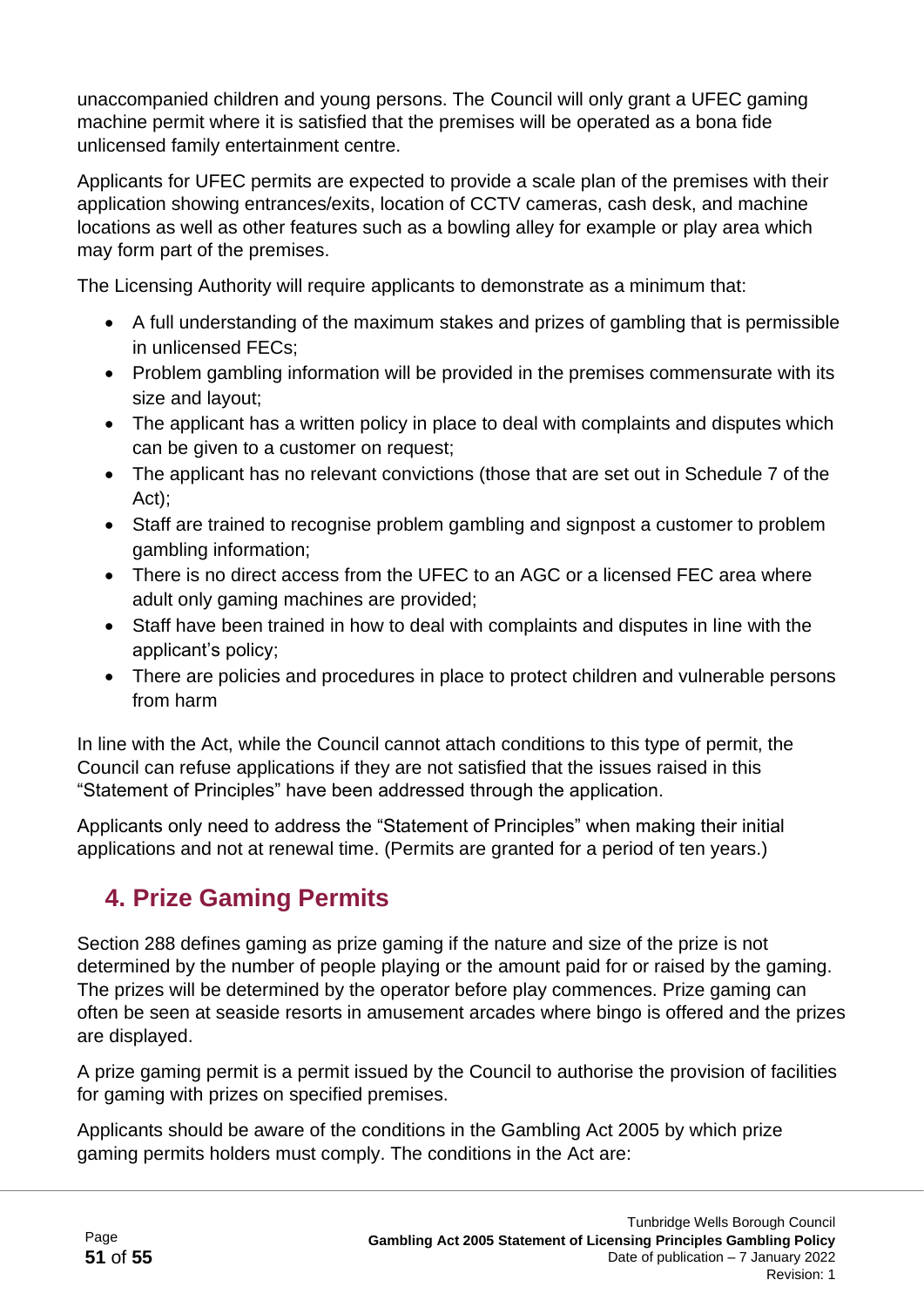- The limits on participation fees, as set out in regulations, must be complied with.
- All chances to participate in the gaming must be allocated on the premises on which the gaming is taking place and on one day; the game must be played and completed on the day the chances are allocated; and the result of the game must be made public in the premises on the day that it is played.
- The prize for which the game is played must not exceed the amount set out in regulations (if a money prize), or the prescribed value (if non-monetary prize) and participation in the gaming must not entitle the player to take part in any other gambling.

In line with the Act, while the Council cannot attach conditions to this type of permit, the Council can refuse applications if they are not satisfied that the issues raised in this "Statement of Principles" have been addressed through the application.

Applicants only need to address the "Statement of Principles" when making their initial applications and not at renewal time. Permits are granted for a period of ten years.

## **5. Statement of Principles for UFEC gaming machine permits and prize gaming permits**

# **6. Supporting documents**

The Council will require the following supporting documents to be served with all UFEC gaming machine permit and prize gaming permit applications:

- Proof of age (a certified copy or sight of an original birth certificate, driving licence, or passport – all applicants for these permits must be aged 18 or over);
- Proof that the applicant has the right to occupy the premises. Acceptable evidence would be a copy of any lease, a copy of the property's deeds or a similar document;
- An enhanced criminal record certificate. (This should be no greater than one month old.) This will be used to check that the applicant has no relevant convictions (those that are set out in Schedule 7 of the Act.).

In the case of applications for a UFEC gaming machine permit evidence that the machines to be provided are or were supplied by a legitimate gambling operator who holds a valid gaming machine technical operating licence issued by the Gambling Commission a plan of the premises to which the permit is sought showing the following items:

- The boundary of the building with any external or internal walls, entrances and exits to the building and any internal doorways where any category D gaming machines are positioned and the particular type of machines to be provided (e.g. Slot machines, penny falls, cranes)
- The location where any prize gaming will take place (including any seating and tables) and the area where any prizes will be displayed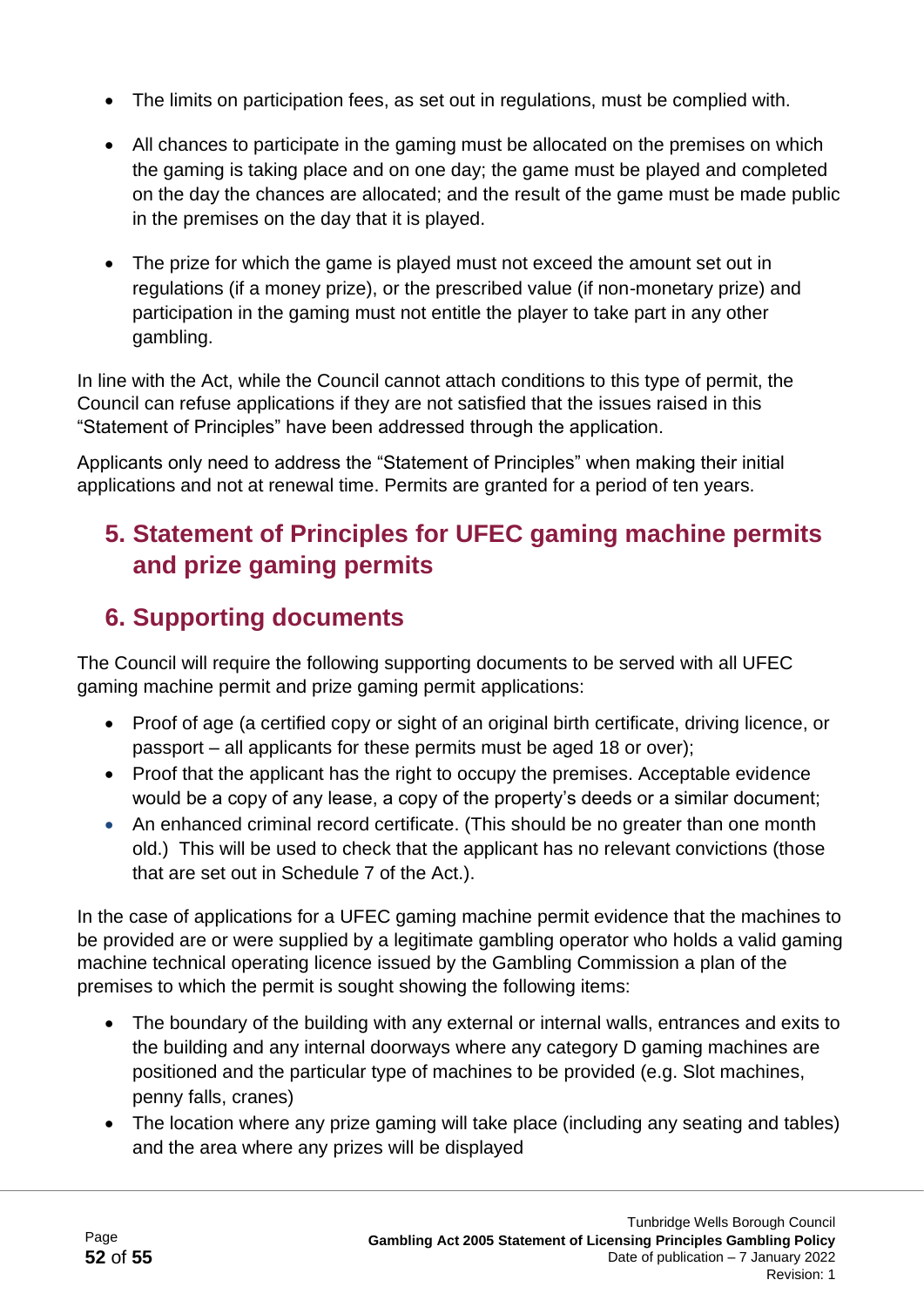- The positioning and types of any other amusement machines on the premises
- The location of any fixed or semi-fixed counters, booths or offices on the premises whereby staff monitor the customer floor area the location of any ATM/cash machines or change machines the location of any fixed or temporary structures such as columns or pillars
- The location and height of any stages in the premises; any steps, stairs, elevators, balconies or lifts in the premises
- The location of any public toilets in the building.

(Unless agreed with the Council, the plan should be drawn to a standard scale with a key showing the items mentioned above. The standard scale is 1:100).

## **7. Child Protection Issues**

The Council will expect the applicant to show that there are policies and procedures in place to protect children from harm. Harm in this context is not limited to harm from gambling but includes wider child protection considerations.

The Council will assess these policies and procedures on their merits, and they should (depending on the particular permit being applied for) include appropriate measures / training for staff as regards the following:

- Maintain contact details for any local schools and or the education authority so that any truant children can be reported
- Employ policies to address the problems associated with truant children who may attempt to gain access to the premises and gamble when they should be at school
- Employ policies to address any problems that may arise during seasonal periods where children may frequent the premises in greater numbers, such as half terms and summer holidays
- Maintain information at the premises of the term times of any local schools in the vicinity of the premises and also consider policies to ensure sufficient staffing levels during these times
- Display posters displaying the 'Child Line' phone number in discreet locations on the premises e.g. toilets
- Maintain an incident register of any problems that arise on the premises related to children such as children gambling excessively, truant children, children being unruly or young unaccompanied children entering the premises (The register should be used to detect any trends which require attention by the management of the premises.)
- Ensure all young children are accompanied by a responsible adult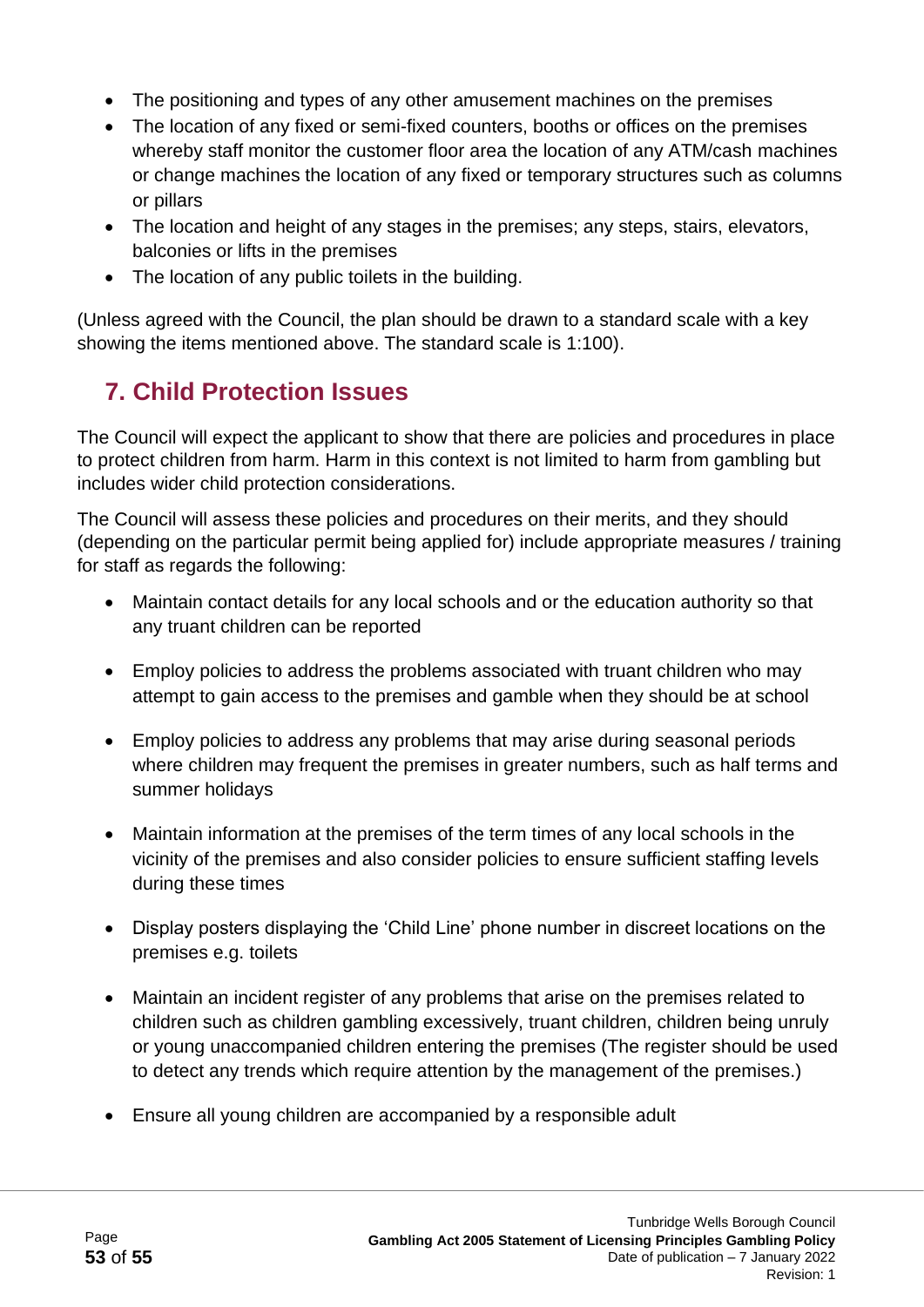- Maintain policies to deal with any young children who enter the premises unaccompanied
- Enhanced criminal records checks for all staff who will be working closely with children

NB: Any supporting evidence of the above measures e.g. Training manuals or other similar documents/written statements should be attached to the application.

## **8. Protection of Vulnerable Persons**

It is a requirement of the Gambling Commission Licence Conditions and Codes of Practice, under Section 3, that licensees must have and put into effect policies and procedures intended to promote socially responsible gambling.

The Council will expect the applicant to show that there are policies and procedures in place to protect vulnerable persons.

It is noted that neither the Act nor the Gambling Commission Guidance defines the term 'vulnerable persons'. The Licensing Authority consider the term 'vulnerable persons' to include people who gamble more than they want to; people who gamble beyond their means and people who may not be able to make informed or balanced decisions about gambling due to a mental impairment, changes in circumstances such as bereavement, loss of employment or ill health or due to alcohol or drugs.

The Council will assess these policies and procedures on their merits; however, they may (depending on the particular permit being applied for) include appropriate measures / training for staff as regards the following:

- Display Gamcare helpline stickers on all gaming machines
- Self-exclusion schemes
- Posters and leaflets with GamCare Helpline and website displayed, offering assistance to problem gamblers in a location that is both prominent and discreet
- Training for staff members which focuses on building an employee's ability to maintain a sense of awareness of how much (e.g. how long) customers are gambling, as part of measures to detect persons who may be vulnerable
- External advertising to be positioned or designed not to entice passers-by
- Consider appropriate positioning of ATM and change machines (including the display of Gamcare stickers on any such machines)

NB: Any supporting evidence of the above measures e.g. Training manuals or other similar documents/written statements should be attached to the application.

The Licence Conditions and Codes of Practice state that licensees must make an annual financial contribution to one or more organisation(s) which between them research into the prevention and treatment of gambling-related harm, develop harm prevention approaches and identify and fund treatment to those harmed by gambling.